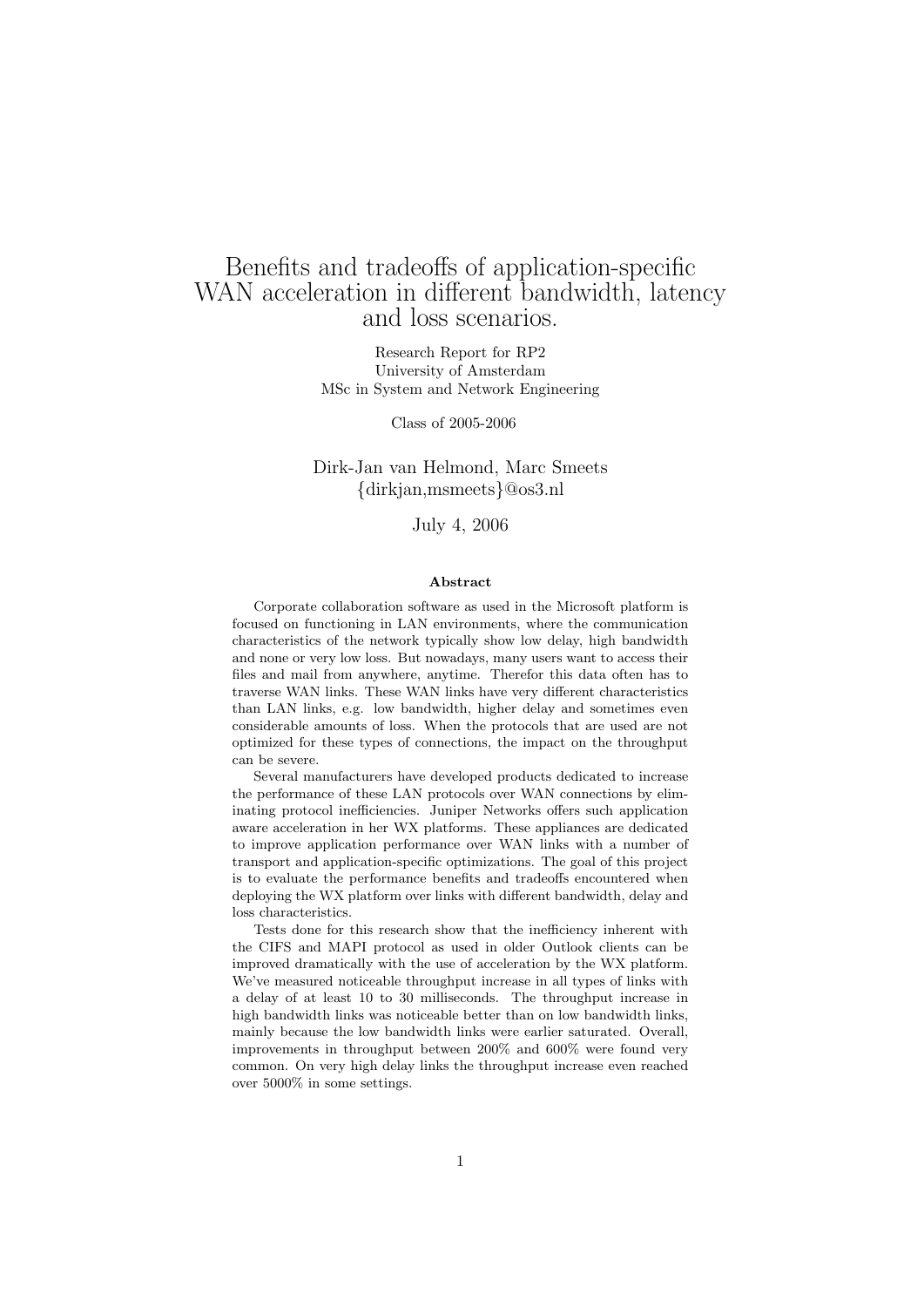# Contents

| 1        | Preface                                                                                                                                                                                                                                                                                 | 3                                          |
|----------|-----------------------------------------------------------------------------------------------------------------------------------------------------------------------------------------------------------------------------------------------------------------------------------------|--------------------------------------------|
| $\bf{2}$ | Research goal                                                                                                                                                                                                                                                                           | 3                                          |
| $\bf{3}$ | Theory of acceleration<br>3.1<br>3.2                                                                                                                                                                                                                                                    | 3<br>3<br>5                                |
| 4        | Acceleration in the Juniper WX platform<br>4.1<br>Compression and caching $\dots \dots \dots \dots \dots \dots \dots \dots$<br>4.2<br>TCP optimization $\ldots \ldots \ldots \ldots \ldots \ldots \ldots \ldots$<br>4.3                                                                 | $\overline{7}$<br>$\overline{7}$<br>8<br>8 |
| 5        | Lab setup<br>$5.1\,$<br>5.2                                                                                                                                                                                                                                                             | $\boldsymbol{9}$<br>9<br>10                |
| 6        | Getting results from the tests<br>$6.1\,$<br>6.2<br>6.3                                                                                                                                                                                                                                 | 11<br>11<br>11<br>11                       |
| 7        | Test setup<br>7.1<br>7.2<br>7.3<br>7.4                                                                                                                                                                                                                                                  | 12<br>12<br>13<br>13<br>15                 |
| 8        | Test methodology<br>8.1<br>8.2<br>8.3                                                                                                                                                                                                                                                   | 17<br>17<br>18<br>20                       |
| 9        | Test results<br>9.1<br>Acceleration of the CIFS protocol<br>Acceleration of the MAPI protocol (Outlook XP)<br>9.2<br>Acceleration of the MAPI (Outlook 2003) $\ldots \ldots \ldots \ldots$<br>9.3<br>9.4<br>Loss of the MAPI protocol (Outlook XP) $\ldots \ldots \ldots \ldots$<br>9.5 | 20<br>20<br>23<br>25<br>27<br>28           |
|          | 10 Other protocols                                                                                                                                                                                                                                                                      | 30                                         |
|          | 11 Tradeoffs of inline protocol optimization                                                                                                                                                                                                                                            | $\bf{31}$<br>31<br>32                      |
|          | 12 Conclusion                                                                                                                                                                                                                                                                           | $32\,$                                     |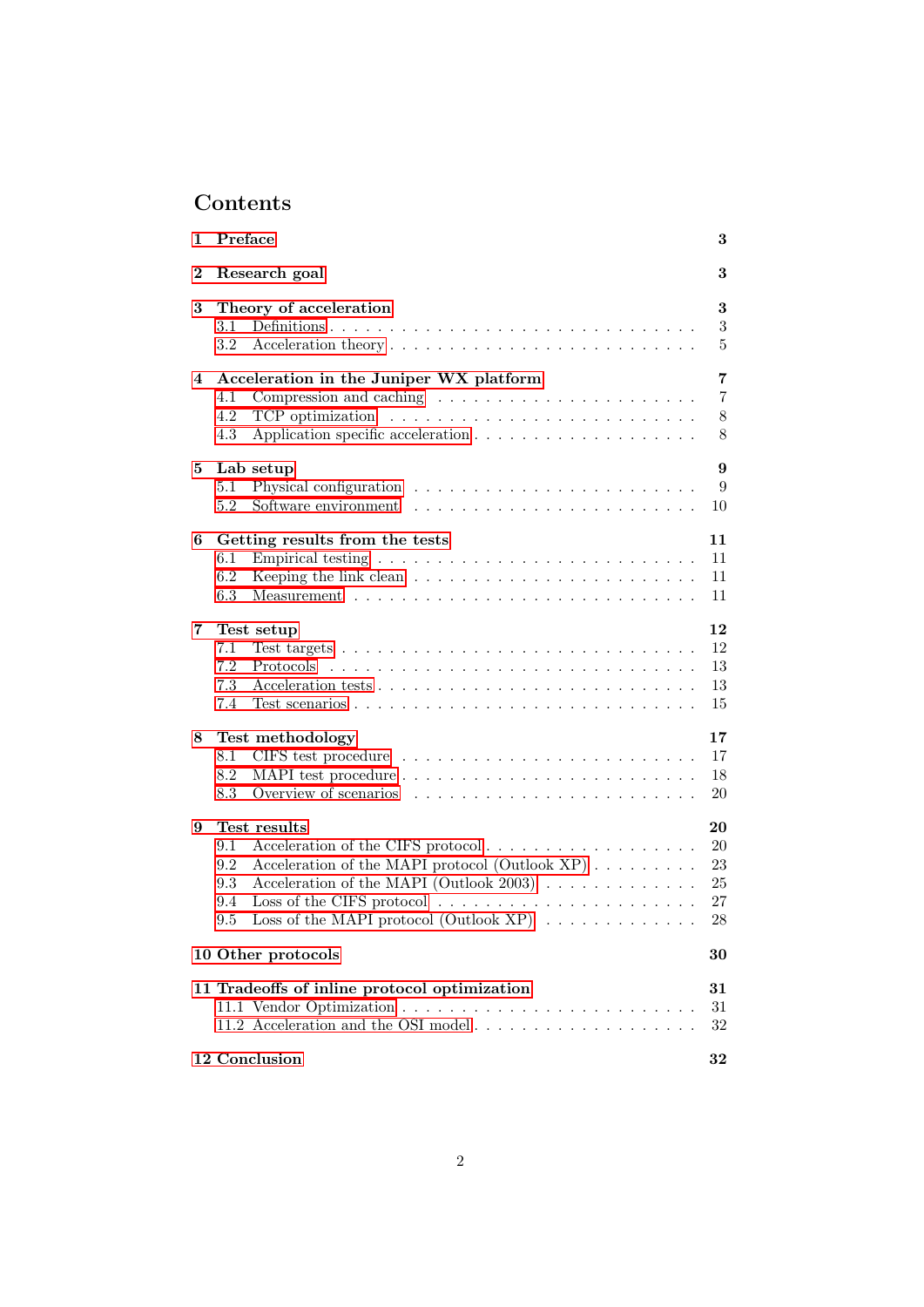|    | A WAN link simulator |     |
|----|----------------------|-----|
|    |                      | -37 |
|    |                      | -37 |
|    |                      |     |
|    |                      | -38 |
|    |                      |     |
| B. | Lists                | 41  |
|    |                      | 41  |
|    |                      |     |
|    | Research Plan        |     |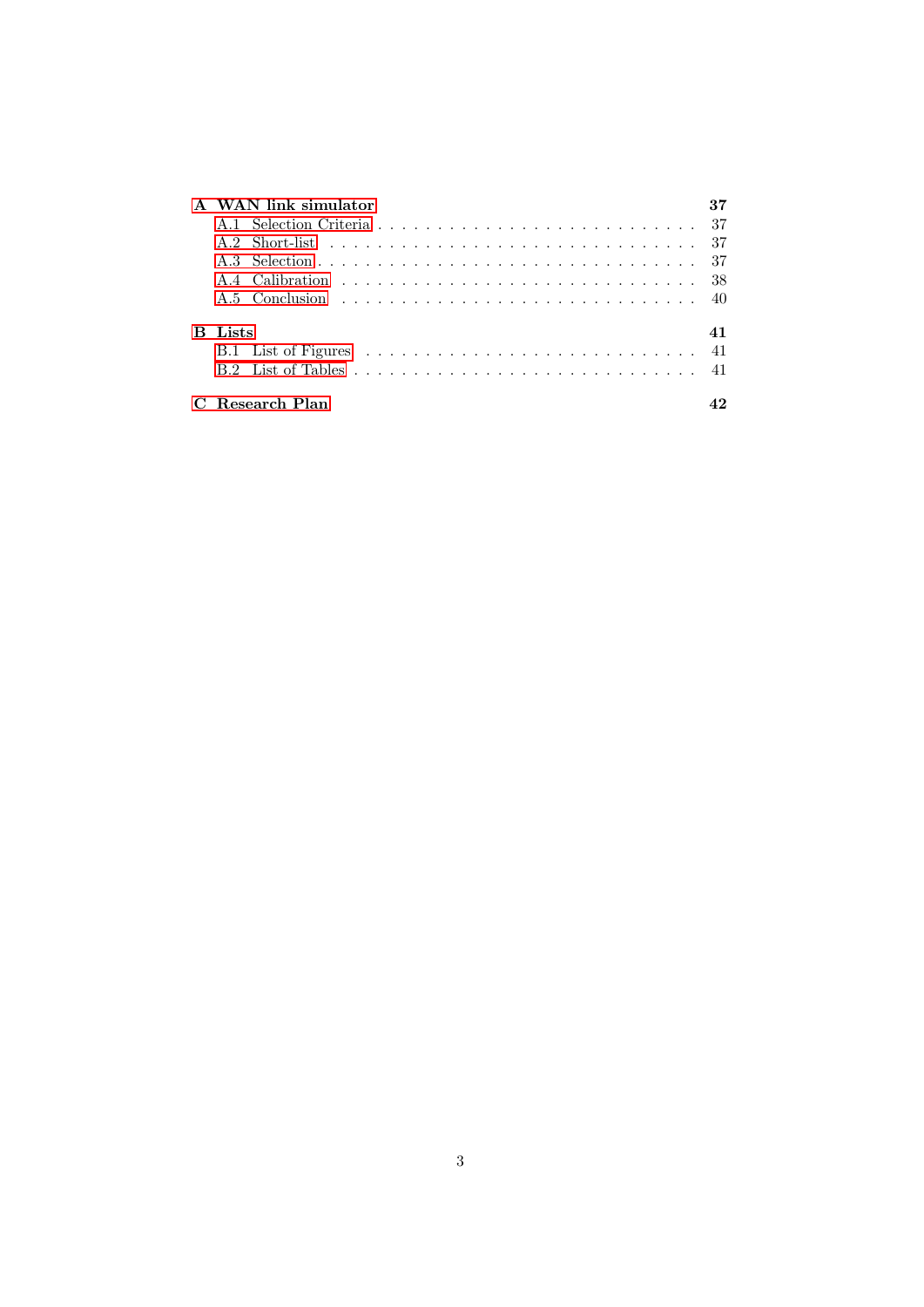# <span id="page-3-0"></span>1 Preface

This research is done as part of our Master of Science study in System and Network Engineering at the University of Amsterdam. The research is done on the field of WAN acceleration and done on behalf of Juniper Networks, Schiphol-Rijk.

# <span id="page-3-1"></span>2 Research goal

The goal of this project is to evaluate the performance benefits, and possible tradeoffs, encountered when deploying the Juniper WX platform over links with different bandwidth, delay and loss characteristics. In order to be complete, we need to deliver the following three things:

- A fully functional lab setup that can be used for testing several different scenarios with different link characteristics
- A setup with application servers that can be used over the lab setup
- A test plan and a report with the results from several realistic network scenario tests

# <span id="page-3-2"></span>3 Theory of acceleration

Before there can be spoken about WAN acceleration in-depth, there needs to be a descent knowledge of the theory behind acceleration. This topic explains the different approaches. But first there is a need for proper definitions of terms used throughout this paper.

# <span id="page-3-3"></span>3.1 Definitions

A couple of terms will be used throughout the paper. Although the definition might seem straightforward, confusion might arise when the definitions are not clear. Therefore these definitions will be stated here:

- Bandwidth is the amount of data that can be send through a system (mostly a wire if we are talking about WAN) in a given time. Bandwidth is mostly expressed in the form of the amount of bits per second. Much used quantities are given a name (T1, E1, OC-1, et cetera). Important to notice is that the bandwidth of a (WAN)link is expressed many times as the maximum amount a wire is physically capable of, or limited to.
- **Delay** is the amount of time it takes for a  $PDU<sup>1</sup>$  $PDU<sup>1</sup>$  $PDU<sup>1</sup>$  to be delivered. More accurate: it is the time needed for a PDU to be put on the wire, a switch or router needs for processing it and make forwarding decisions, travel a geographical long distance, et cetera, until it is delivered at the receiver.

<span id="page-3-4"></span><sup>1</sup>PDU – Protocol Data Unit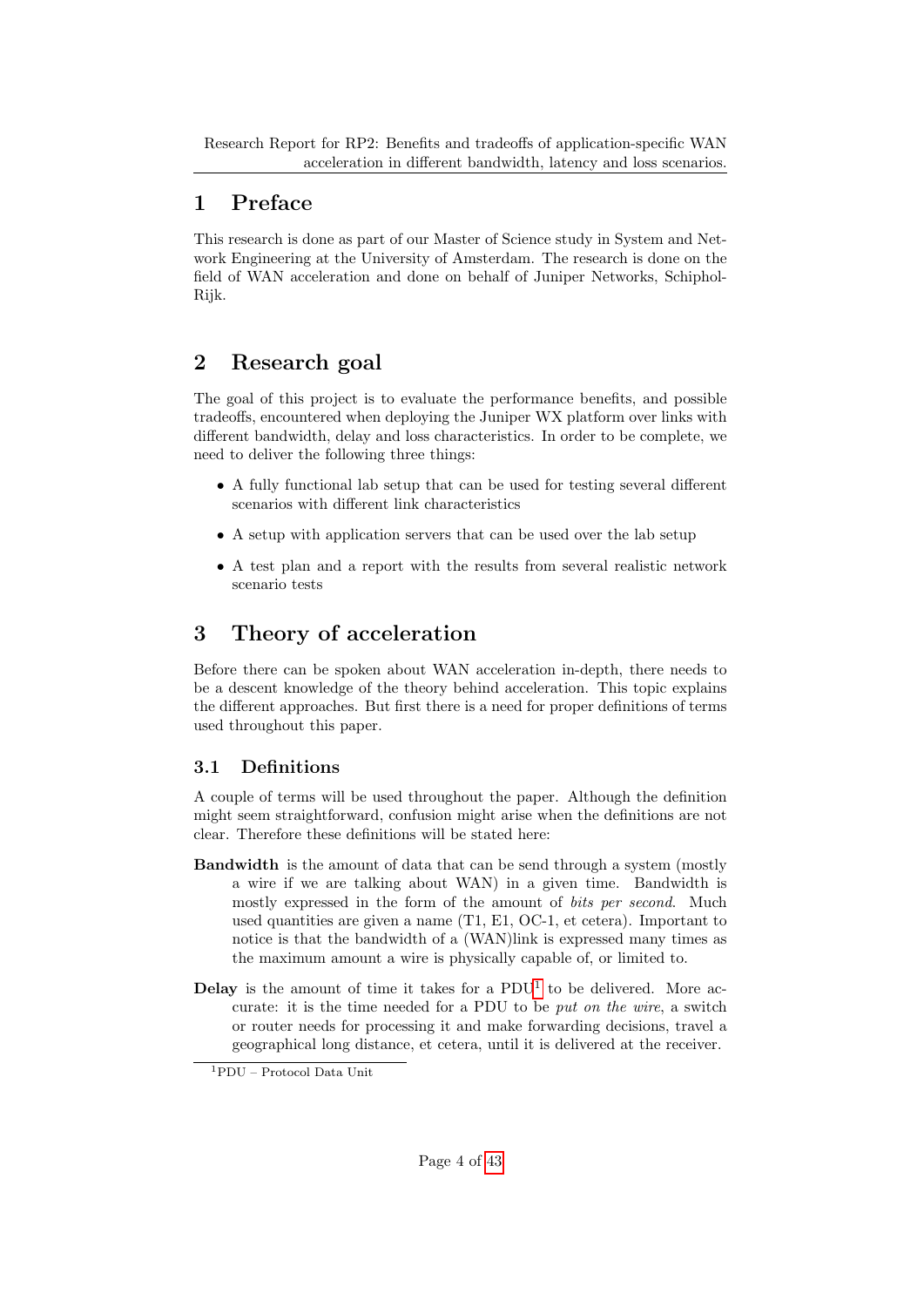- Latency is many times confused with delay. Latency represents the time caused by delay plus the time needed for processing the packet. Many times, latency is measured as the round-trip-latency where it stands for the time it takes before the source of the packet receives an answer back. Round-trip latency can be measured easily with the use of the ping program as it acts on the TCP/IP stack of the hosts and needs CPU processing time.
- Loss stands for the loss of a packet traversing the network. There can be many different reasons for loss but the most common are collision and errors in routing. Recovery from loss due to collision is self controlled because of the protocols operating at different lower OSI layers. Recovery of loss due routing errors aren't always auto-corrected. In case of a (D)DoS attack you even want the packets to be lost. This intentional discarding of packets is called null-routing. Loss can be a serious problem of which the results aren't always easy to predict and can have serious impact on the throughput on a link.
- Retransmission happens when a packet needs to be sent again. The cause for this retransmission can be actual loss of the packet, in which the sending side can decide to send the packet, or can be corruption of the packet in which the receiving side send a request for retransmission. In both cases the impact on the actual throughput of a link can be significant.
- Throughput The actual amount of bandwidth that is being recorded over a link. This is the maximum bandwidth, minus the loss of latency and delay, loss of packets and retransmission. The difference between bandwidth and throughput can be significant, and is mostly bigger on WAN links than on LAN links.
- Traffic Shaping is the general term of different ways of prioritization of traffic. The way traffic is categorized for making prioritization decisions, as well as the way traffic is handled, differs per used method for bandwidth throttling and rate limiting. The two predominant ways of traffic shaping are Leaky Bucket and Token Bucket. Sometimes traffic shaping is done by devices that also support different queueing mechanisms like First In First Out, Fair Queueing and Weighted Fair Queueing.
- Leaky Bucket is a mechanism for shaping bursty traffic in a way that it comes out of the FIFO queue in a nice steady stream of packets. The size of the queue is limited. Any incoming packet while the queue is full will be lost.
- Token Bucket only differs from the Leaky Bucket in the way that it has ways for incoming traffic to bypass the traffic shaping and to burst out of the queue. An administrator can define tokens in the bucket. Per token the output rate is customizable. That way, the Token Bucket mechanism allows to shape all the incoming traffic but also let some specific traffic exit the bucket at a higher rate.
- LAN or Local Area Network is the network in the local surroundings. This can be a small network at home, or a office network spread over a couple of floors. Although not strict, the limit in span of a LAN is at one building,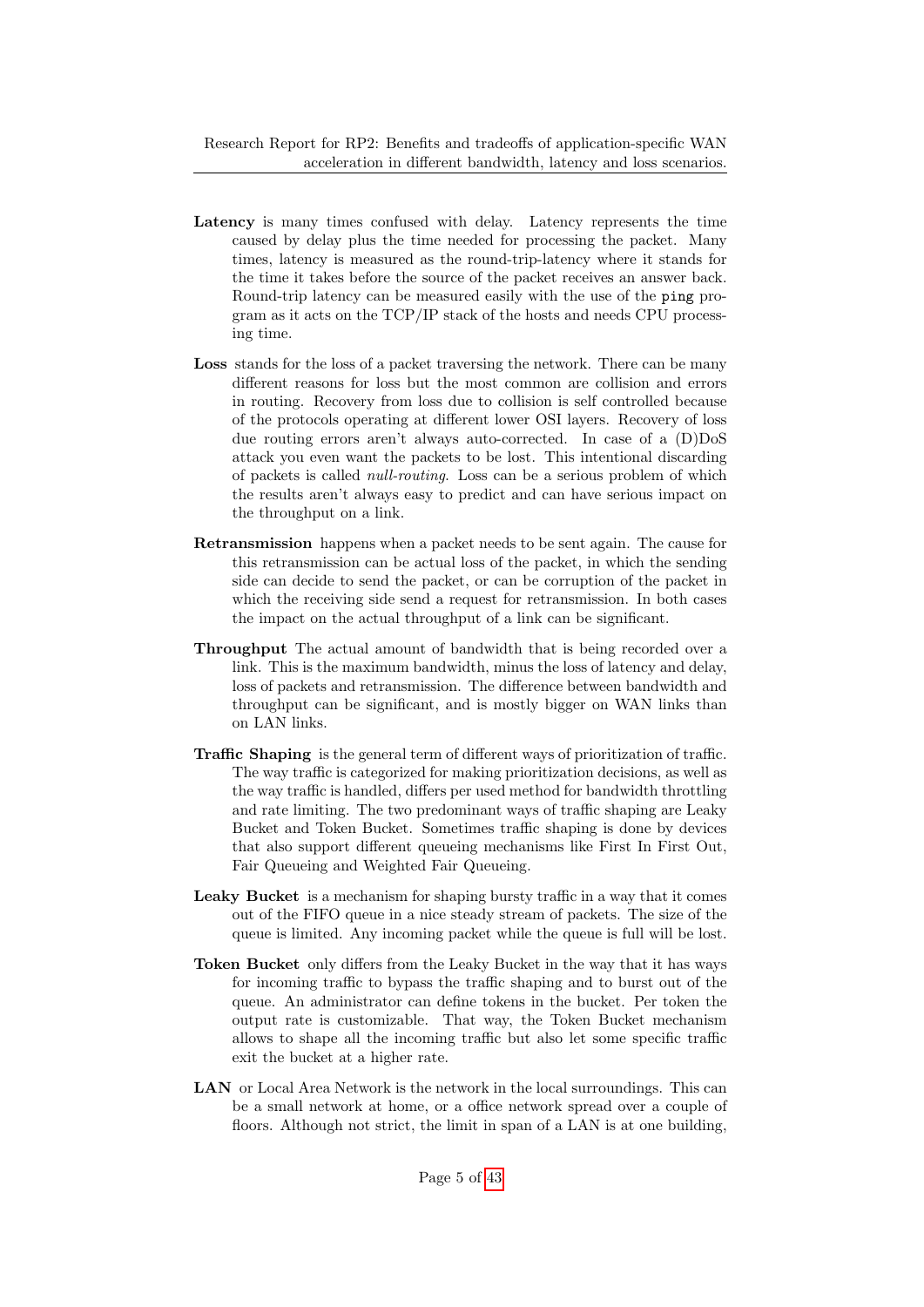or a few when they are near each other. In a LAN speed and bandwidth are high while latency, delay and loss are low.

- WAN or Wide Area Network is the network that spans a wider distance. It could be the uplink to the Internet via an ISP, or it could be a POTS or xDSL connection to branch offices of the same company. In a WAN, speed and bandwidth are significant lower, and latency, delay and loss are higher compared to a LAN.
- WAFS Wide Area Filesystem is a not a specific file system but the name of the concept of having a file server appear to be local (in both available files and response time) while it is in fact separated by a WAN connection. This concept can be realized by different techniques like caching and acceleration. If successful, WAFS give offices the opportunity to let employes from all the different offices access the same file server over the WAN connection like it is situated locally.

Any other definitions might be explained in-line, or are expected to be common knowledge.

## <span id="page-5-0"></span>3.2 Acceleration theory

During the years it has become clear that many protocols we use are not being used in the most efficient way. The reasons for this inefficiency lies in designing errors, implementation errors and a changing environment in which the protocols are being used. With the ever increasing need to access information from everywhere, every time, people have started to use protocols that were typically designed for LAN environments over WAN links.

#### Different link characteristics

WAN links have very different link characteristics than LAN links. In a LAN environment, connections are currently standardized on 100 Mbit/second and 1Gbit/second. The bandwidth on dedicated WAN links is usually much lower and the available bandwidth of high speed WAN links (excluding the academic networks) are usually shared between several companies. Also WAN links show a much larger delay in round-trip-time due tot the simple fact that the propagation of information is bound by the speed of light. Links over longer distances, often with several hops in between can show delays in excess of 250 ms, which is almost an eternity for LAN protocols as they where designed with low delay links in mind.

#### Protocols that suffer on WAN links

The applications that suffer the most on WAN links are applications that expect a low round-trip-time and cope bad with the large round-trip-times that is induced by WAN links, for example protocols that expect an acknowledgment for every sent PDU. This problem can be compensated to some level by making the PDU's really large, so that the *bandwidth*<sup>\*</sup>delay product (BDP  $[6]$ ) is still large enough to fully utilize a WAN link.

Some protocols that are notoriously bad when it comes to WAN performance are the *Common Internet File System* (CIFS), the *Network File System*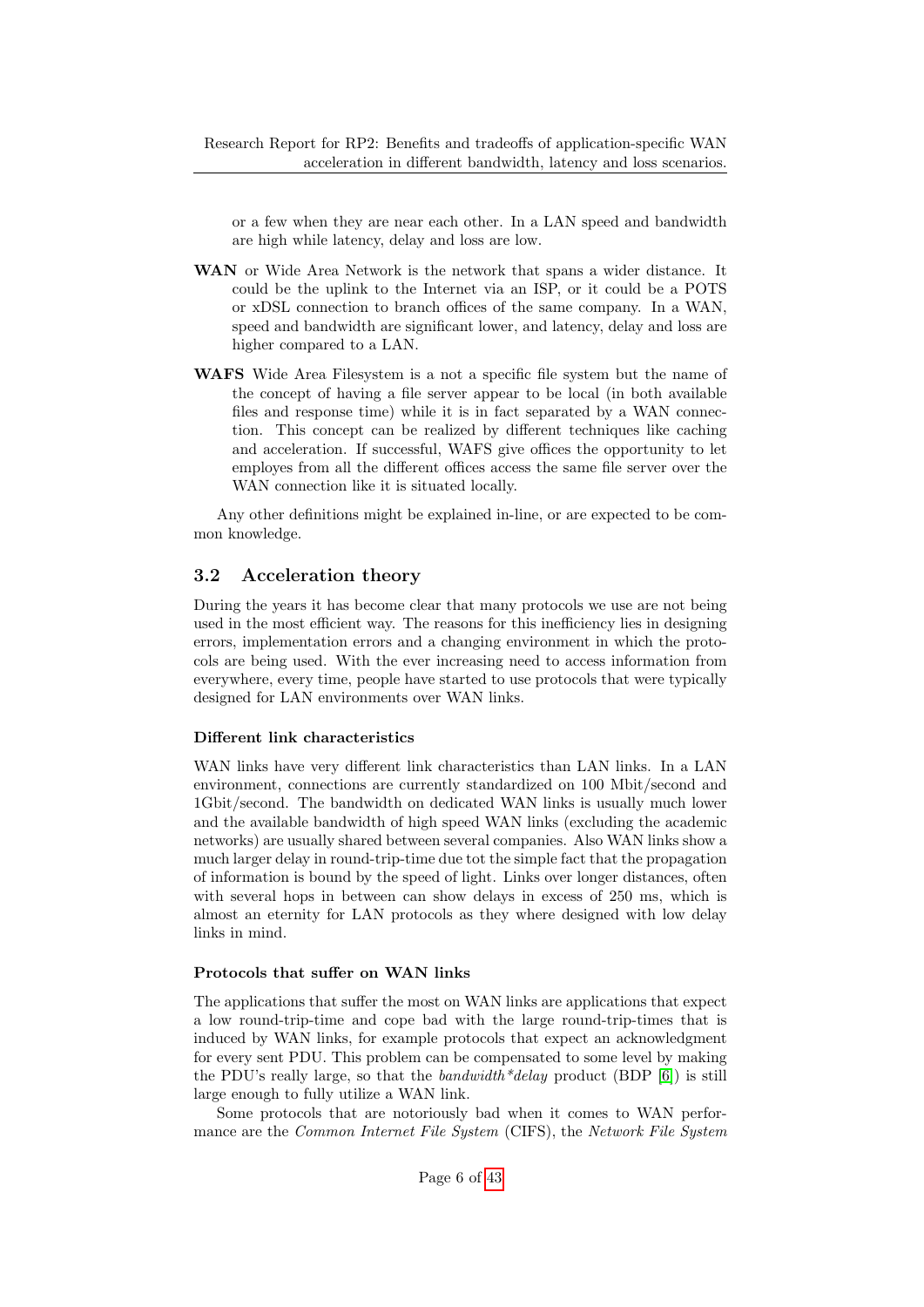(NFS) and the Messaging Application Programming Interface, the protocol used for communication between Microsoft Outlook clients and Microsoft Exchange servers. These protocols expect an acknowledgment for every read or written block, before sending the next block. This is mainly for reliable writing to network storage but it imposes a tremendous burden on the BDP, making the protocol thus terribly inefficient.

### TCP optimizations

TCP has been designed a long time ago. Since the 4.2BSD release in 1982 where TCP made it's appearance, it has been a much used protocol. Since around the mid-1990's TCP/IP has been the major protocol suite on the Internet. Link characteristics have changed a lot since the early days of TCP. During the years, the different TCP/IP implementations have been optimized and finetuned many times. But actual changes in the design to make use of the newer link characteristics have not happened that much. The most important changes in TCP of the last few years that are accepted as Internet standards are:

- Selective Acknowledgment [\[7\]](#page-35-1) is a new packet that informs the sender of data that has been received. This has tremendous benefits in situations where multiple packets from the same window  $(X)$  are lost because there is no need for sending information about a single lost packet per ACK, resulting in less round-trip-time  $(X-1)$ .
- Increasing TCP's Initial Window [\[8\]](#page-35-2) proposes to increase the permitted initial window from two segments to roughly 4K bytes.
- Limited Transmit [\[9\]](#page-35-3) is a mechanism that can be used to more effectively recover lost segments when a connection's congestion window is small, or when a large number of segments are lost in a single transmission window.
- Appropriate Byte Counting [\[10\]](#page-35-4) is a way of enlarging the window size used in the session in a faster way based on the number of previously not acknowledged bytes in each ACK packet.
- Early Retransmit [\[11\]](#page-35-5) is a mechanism that reduces the amount of duplicate acknowledgments needed for a fast retransmission, in a situation with a small congestion window.

Extensive tests done in 2004 [\[12\]](#page-35-6) have shown that, although some of these changes date back from 1996 and 2000, not all of these are implemented yet. 50% Of the tested servers does not support Limited Transmit, and only 30% of the server that advertise the SACK option actually use it. Unfortunately does not every improvement results in the suggested performance improvements. For example does SACK not offer any noticeable improvements. But not all changes are bad as showed that Limited Transmit option has significant improvements on transfer times. There must be noted that improvements of a protocol can't be fully used until the majority of systems fully uses the options.

## Caching

Locally caching of content that otherwise needs to be retrieved via a slow WAN connection is perhaps the easiest way of improving the throughput. The benefit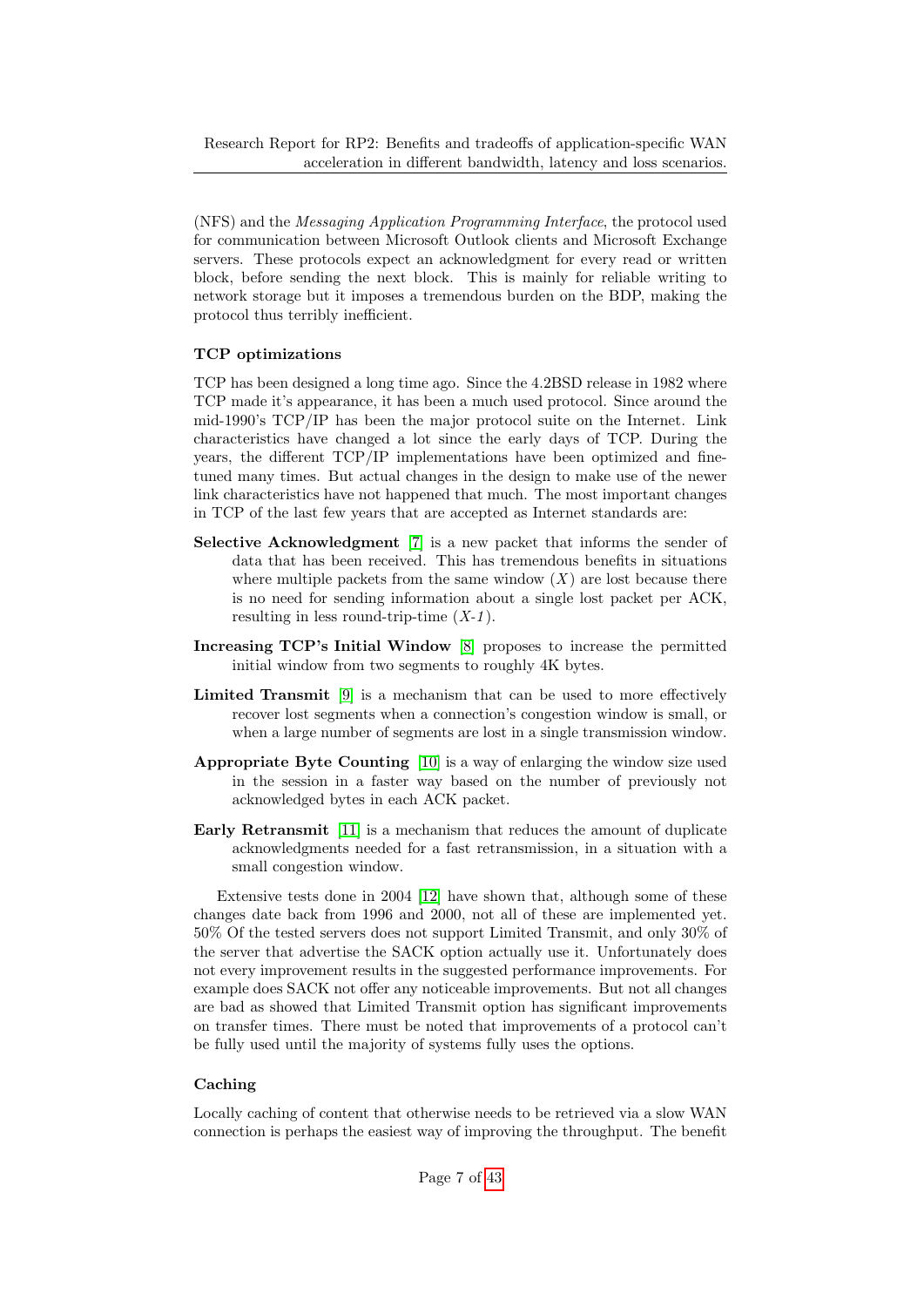is tremendous, but there are two drawbacks caching can not overcome. First isn't all content suitable for caching. Caching traffic like VoIP, IM, and others that are constantly changing has no purpose. A lot, if not most, of the traffic is therefor not suitable for caching. Secondly is caching of encrypted traffic impossible. As every raw stream of encrypted traffic has a different set of bits, caching of that stream of bits has no use.

But caching does have benefits for some specific protocols. Perhaps the most widely known is DNS. As the content of DNS traffic does not change rarely, and isn't encrypted in the lookup traffic, DNS is a clear example of where caching makes sense. Other protocols that can be used in caching are HTTP and email protocols. A caching box for the latter needs to have deep knowledge of the specific protocol used, but the benefit can be large as email destined for several hosts on the same LAN can be a couple MB. HTTP traffic can be cached as some (parts of) pages are static.

Of the proposed protocols usable for caching only DNS has build in capabilities for caching. HTTP and email have need for smart application aware caching boxes. This function is some times used in proxy servers.

# <span id="page-7-0"></span>4 Acceleration in the Juniper WX platform

Many vendors are starting to develop appliances that speed up performance over WAN links. Cisco had bought Actona [\[16\]](#page-35-7), a small startup in the field of Wide Area File Systems. Juniper Networks has jumped into the acceleration market by acquiring Peribit [\[17\]](#page-35-8). As explained in chapter [3.2](#page-5-0) acceleration is typically based on a couple of simple principles:

- Compression and caching Keep a dictionary of recurring patterns to improve bandwidth and delay performance.
- **TCP optimization** Improve the bandwidth  $d$ delay product so that more data can be in transit at any given time.
- Application specific acceleration Intervene in protocol specific headers or functionality to improve the performance of specific protocols.

The technical implementation of these principles is pretty much the same between the (mostly proprietary implementations) of most vendors, therefor, we will explain them in a little more detail by means of the Juniper implementation in the WX platform.

The WX platform supports several different kinds of (proprietary) acceleration technologies to increase the efficiency of the available bandwidth [\[18\]](#page-36-0).

## <span id="page-7-1"></span>4.1 Compression and caching

The WX platform supports data stream compression through the use of what Juniper calls Molecular Sequence Reduction (MSR) and Network Sequence Caching (NSC). MSR and NSC are pattern matching and caching algorithms that look for patterns in data sequences and replaces them with tokens. Because the WX on each side communicate with each other, pattern dictionaries can be easily maintained and managed. MSR operates in memory and is primarily focused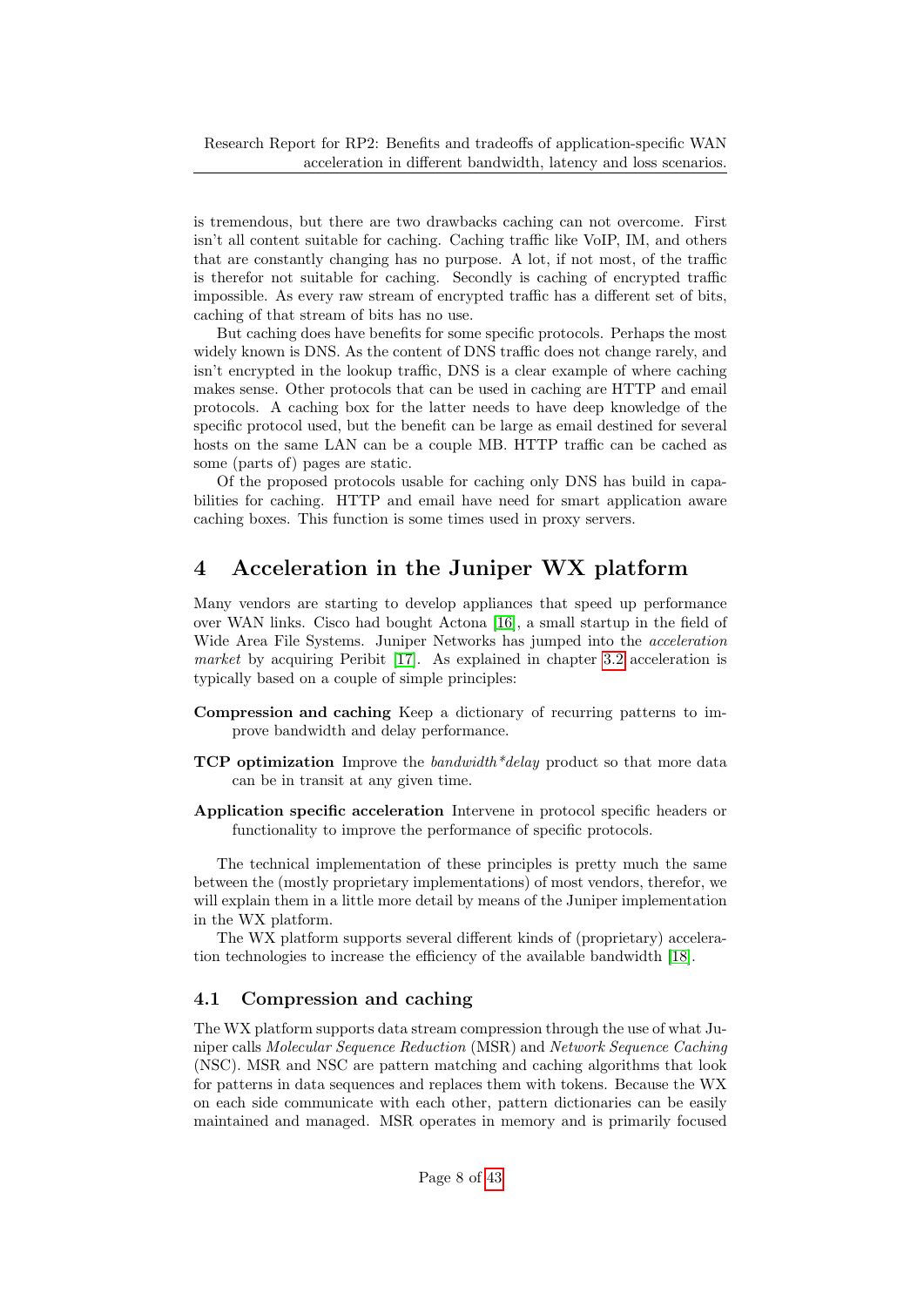Research Report for RP2: Benefits and tradeoffs of application-specific WAN acceleration in different bandwidth, latency and loss scenarios.

upon reduction of small, often recurring patterns in the range from 50 bytes up to 500 kilobytes. NSC operates with dictionaries on disk and supports larger, less often recurring patterns from 100 kilobytes up to whole files.

## <span id="page-8-0"></span>4.2 TCP optimization

The WX platform performs several technologies to increase the performance of TCP over WAN links. This is called Packet Flow Acceleration by Juniper Networks. Fast Connection Setup improves the performance of short-lived sessions by locally acknowledging session requests for active destinations. This reduces the setup time by one round-trip-time. TCP windowing problems are circumvented by the Active Flow Pipelining technology. The local and remote WX devices terminate the TCP connection locally after which the data stream is transported in a more efficient transport protocol for WAN links between the WX devices. A third technology can by used on lossy links with relative high bandwidth and is called Forward Error Correction. This technology sends an extra stream of error correction information along with the data stream. This enables the remote WX device to reconstruct packets that were lost during transmission.

## <span id="page-8-1"></span>4.3 Application specific acceleration

Juniper's WX platform has the ability to perform acceleration at the application layer (*Application-Specific Acceleration*). Currently the WX platform supports the protocols CIFS, HTTP and MAPI . Of MAPI the latest (2003) version is not supported at the moment.

The bottleneck of the CIFS and MAPI protocol is that the client and server wait for an acknowledgment for every requested block. Read performance acceleration by the WX device is performed by requesting  $N$  blocks, following the one requested by the client. Write performance acceleration by the WX device is performed through acknowledging and caching blocks sent by the client, and discarding the acknowledgments it receives from the server [\[19\]](#page-36-1). HTTP acceleration is performed by caching and pre-fetching static content from websites requested by the client [\[20\]](#page-36-2).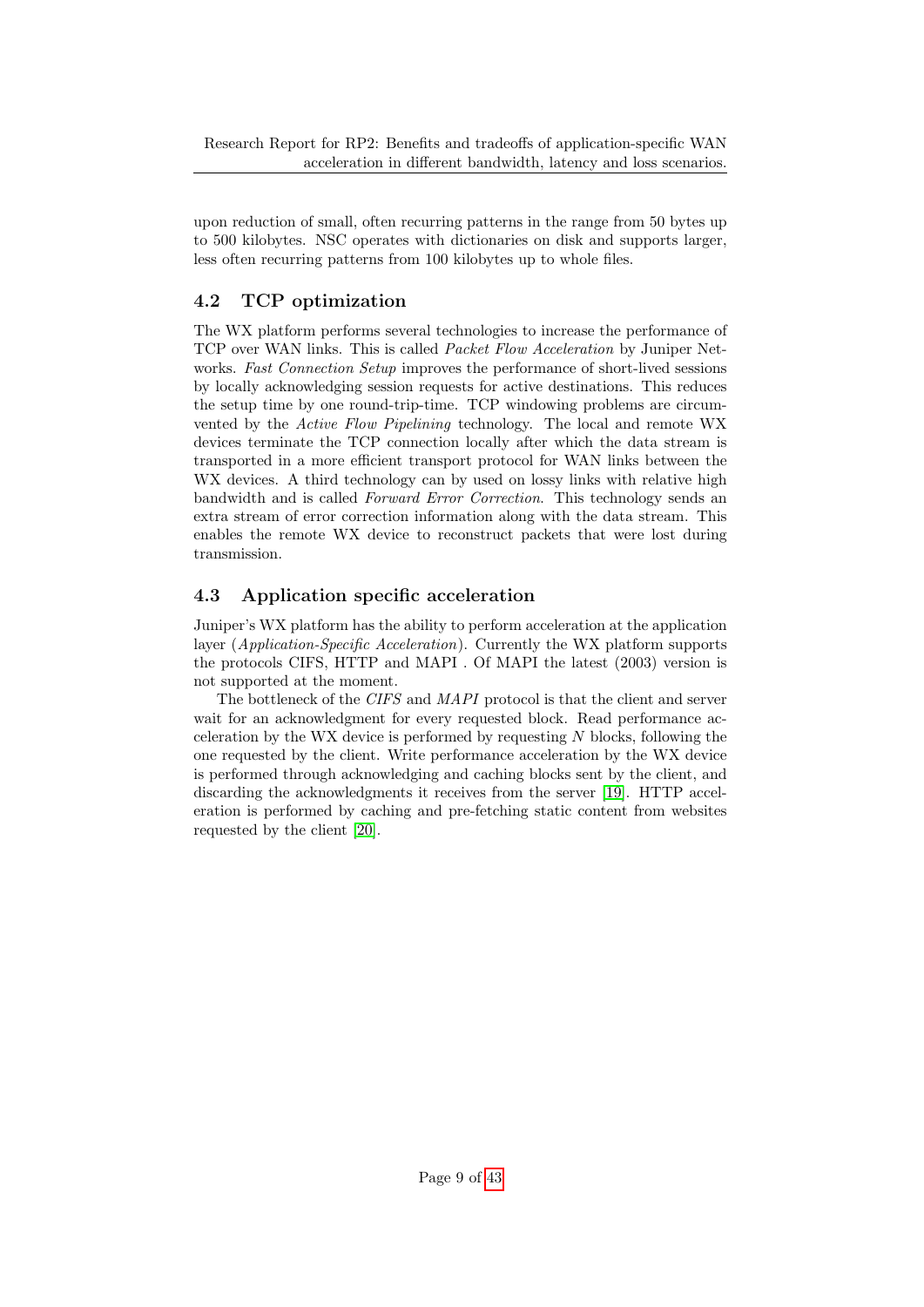# <span id="page-9-0"></span>5 Lab setup

The tests are performed on a specially designed lab to test specific parts of the acceleration technology of the WX platform. The lab is designed in a way there is the least possible impact of different parts of the network. The used hardware, software and configured setup are explained below.

## <span id="page-9-1"></span>5.1 Physical configuration

The physical configuration is setup to simulate a connection from a remote office to a central office with a WAN link in between, with a service on one side of the link and a client using the specific service on the other side of the link. The link itself can be configured to simulate several different WAN scenarios. In this way, we can test performance of the application over different types of links. The measurement will be done outside of the two systems used, by a separate protocol analyzer that gets a copy of all client-to-server traffic through a span port on the switch at the client side. This setup is showed in figure [1.](#page-9-2)



<span id="page-9-2"></span>Figure 1: Layout of the test lab

## Client and Server hardware

The client and server are recent Dell server systems with plenty of CPU power and memory to exclude these parts as bottlenecks in the tests. The NICs are 1Gbit/second full duplex interfaces. Because we connected the servers with FastEthernet switches to the WAN accelerators, the link will be automatically negotiated at 100 MBit Full duplex; the maximum available link speed.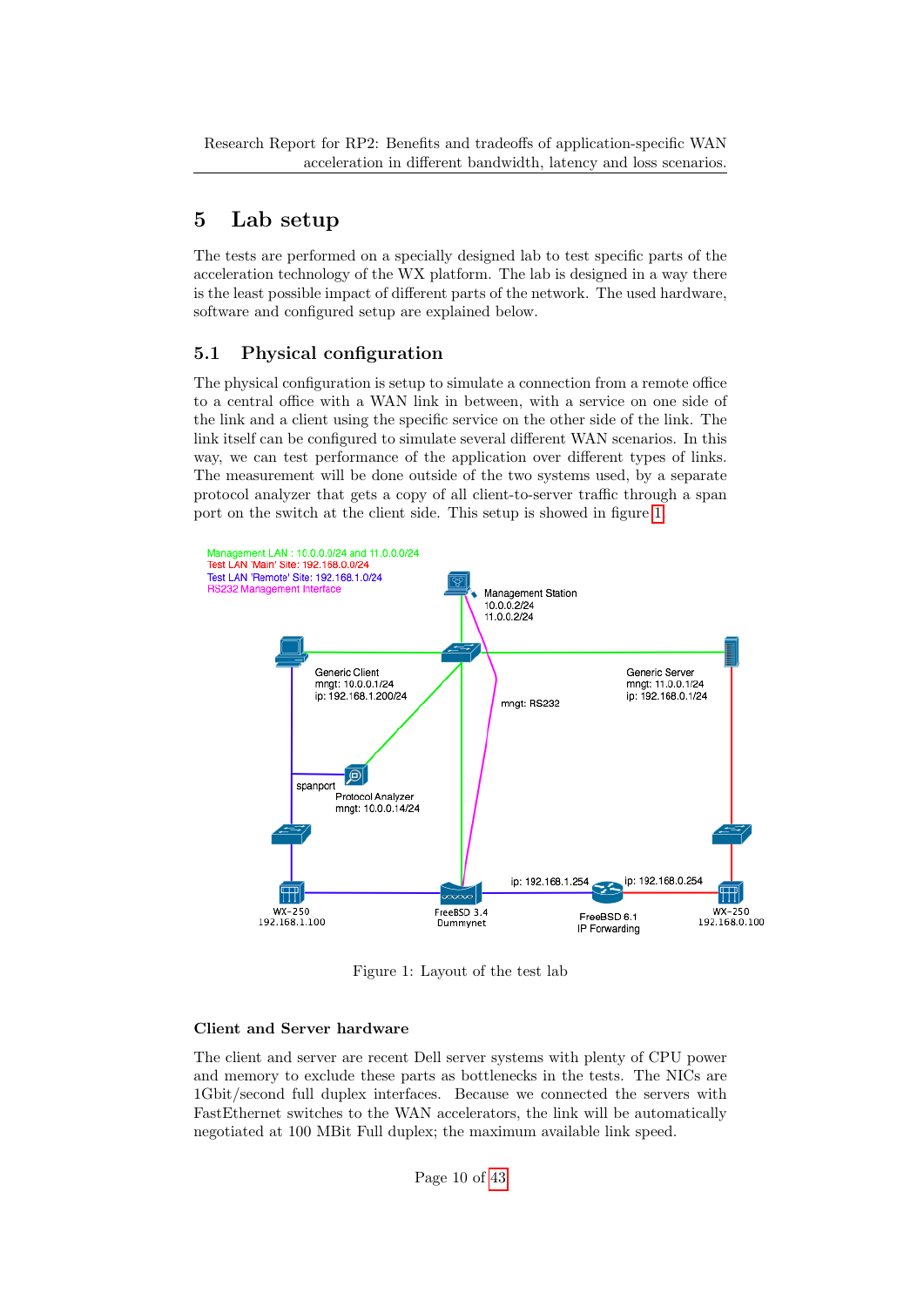### WAN accelerator hardware

The WAN accelerator hardware used are two Juniper Networks WX-250 platforms [\[1\]](#page-35-9). These appliances are placed inline with the WAN link.

## <span id="page-10-0"></span>5.2 Software environment

The acceleration of the WX platforms is focused on the Microsoft Windows[\[2\]](#page-35-10) platform. The lab setup will therefor be designed around a Microsoft Windows Client/Server environment suited for file sharing and the Microsoft Exchange[\[3\]](#page-35-11) collaboration service.

#### Client and Server software

The primary focus of these tests is the application-specific acceleration. Because the WX platform primarily accelerates the Microsoft CIFS and MAPI protocols, the choice for server and client operating system are Microsoft Windows 2003 Server and Microsoft Windows XP client software. For the CIFS [\[4\]](#page-35-12) tests the standard Windows File Sharing system can be used. For the MAPI [\[5\]](#page-35-13) tests, we use the Microsoft Exchange 2003 Server system. Microsoft has changed the MAPI protocol for communication between Exchange 2003 and Outlook 2003. Because the WX platform cannot fully accelerate the new MAPI protocol [\[22\]](#page-36-3), we will be testing MAPI performance both with the older Microsoft Outlook XP and Microsoft Outlook 2003 client software.

#### WAN Accelerator configuration

The WAN Accelerator supports several different kinds of acceleration. For our tests we have divided the acceleration techniques in two groups. First, there are the more traditional acceleration techniques like caching, compression and acceleration at TCP layer by optimization of the window size to increase the  $bandwidth*delay$  product. The second acceleration technique is a Juniper proprietary technology at the application layer. Our goal is to measure the impact of this application specific acceleration. Therefor variables in the lab setup will be in a way that we can test this specific acceleration. The results of the tests can be compared with a baseline test and the regular acceleration, achieved through compression and TCP acceleration to signify the performance impact.

## WAN link simulator

The WAN link simulator is a dedicated FreeBSD Dell server configured with the Dummynet [\[24\]](#page-36-4) software to simulate characteristics of a WAN link. The parameters delay and bandwidth can be configured with this tool. The Dummynet software was selected best out of a couple of available products with similar functionality. The software was calibrated to measure the impact of the simulation hardware and the actual accuracy of the simulation software. Appendix [A](#page-37-0) shows the tests done and it's results.

#### WAN routing

For acceleration, the source and destination system had to be on different subnets, otherwise the WAN accelerators didn't mark the traffic for acceleration.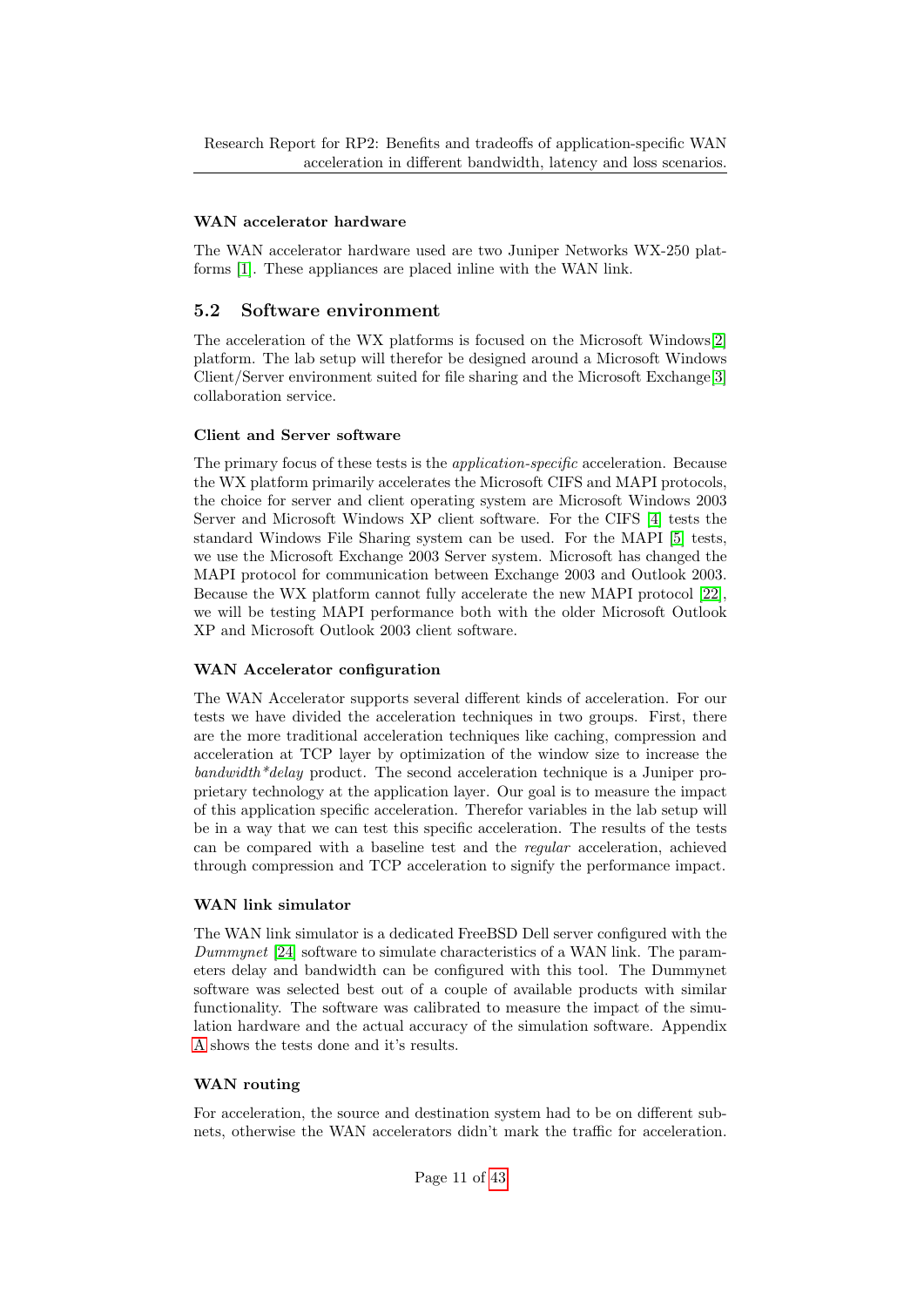To accomplish this, there is a router placed in the WAN link. This router is a dedicated Dell server configured with FreeBSD and IP forwarding enabled. IP forwarding has impact on delay characteristics. This impact will be compensated because all results will be relative to a baseline test.

# <span id="page-11-0"></span>6 Getting results from the tests

To get results from the tests, there is need for a separate system that measures the time it takes for a particular file transfer. This way it is possible to calculate the actual transfer rate. For this purpose we have placed a protocol analyzer on a span port that receives a copy of all client-to-server traffic.

## <span id="page-11-1"></span>6.1 Empirical testing

Please keep in mind that all results are gathered by empirical testing. This means that the results are measurements done in an actual lab environment with external influences of all kind, e.g. hard disk performance, background operations in servers and appliances, and real loss and delay on the links. Many tests have been performed just once or twice because of limited time. We've strived for the best circumstances by using fast and reliable hardware. Some results deviated from what we expected. This could be because of a measurement error, a bug of a configuration error. Because of limited time, we haven't seen the time to do some serious investigation into these anomalies. Therefor, it can be possible that some results in this paper are wrong by some degree when compared to extensive and repetitive testing.

## <span id="page-11-2"></span>6.2 Keeping the link clean

To make sure that the results are clean, without interference of other protocols, we have disabled all other protocols on the WAN link. Management of the systems and appliances are all performed over a separate management LANs or through serial ports to make sure that only the desired traffic traverses that WAN link.

## <span id="page-11-3"></span>6.3 Measurement

The difference in time between several tests is of importance to us. Therefor, we have to make sure that time is measured accurately. The measurement of the tests will be performed through packet inspection. A protocol analyzer will be placed in the path of the client and the local WX device. The protocol analyzer that we used is *Ethereal*  $0.10.13$  [\[14\]](#page-35-14). We chose for an older, less cutting-edge version and not for the latest version, which is called Wireshark 0.99.1pre1 [\[13\]](#page-35-15).

## Time

CIFS and MAPI, the two protocols that we use for testing, communicate in blocks. Time measurement is performed by counting the difference in time between the moment of the client request for the block with offset  $\theta$  and the acknowledgment of the last TCP segment of the last block. The first block the the block containing the data transfer request, the last block is the block in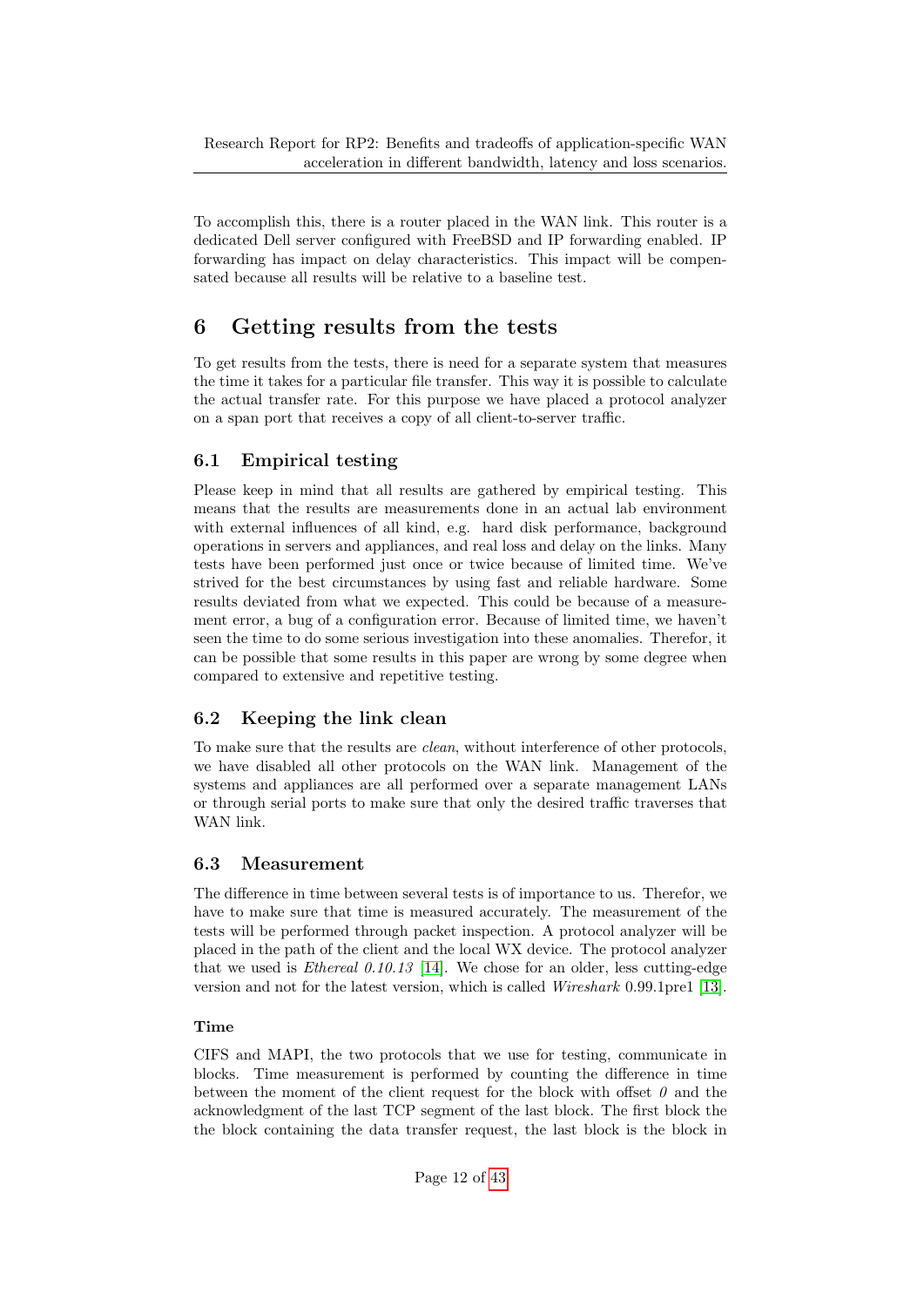the same TCP stream that contains the last part of the transferred data. The PCAP file will also be checked if there are many retransmissions of blocks due to loss or other problems. If a PCAP file had more than 1% of undesired traffic (e.g. other protocols, retransmissions) the test was performed again.

## Volume

The volume of each request will be the same within specific protocol tests. All test will be done with files of exactly the same size. For low bandwidth links we will use 10 MB binary files, for high bandwidth links 100 MB binary files will be used.

#### Data used for transmission

The files that are used in the scenarios are binary files generated from */dev/urandom.* The files are all used only once. This is done because the acceleration technologies used in the WX platform can only be enabled in conjunction with the caching and compression algorithms. In our tests, we only want to measure the performance of the acceleration technologies and not the compression and caching algorithms. By using binary files with random data, the compression functionality is circumvented, because random data cannot be compressed. By using the files only once, the caching functionality is circumvented.

The size data to be transferred depends on the bandwidth\*delay product. Very short transfers are unreliable to measure. The data transmission has to be long enough so that the throughput can stabilize to get a good throughput reading. This usually happens within a couple of seconds. Therefor as a rule of thumb, we make sure that all the transfers are at least 5 seconds long. For the fast links, we will use a 100 MB file, the slow links can be tested with 10 MB files.

# <span id="page-12-0"></span>7 Test setup

The tests are performed in a predefined way. The goal of the tests and the actual tests performed are described here.

## <span id="page-12-1"></span>7.1 Test targets

The goal of these tests is to test the Application Specific Acceleration performance of the WX appliances. Besides that, we want to know the performance increase of the WX platform over the protocol optimizations put in place by Microsoft in the new MAPI protocol.

## Primary target

Our goal for these tests is measurement of the benefits and tradeoffs of the application specific acceleration techniques (layer 7 acceleration) implemented by the Juniper Networks WX productline (AppFlow technology) for the MAPI and CIFS protocol. Therefor, measures are taken to exclude the caching and compression by the WX platform. We have performed several tests in different environments with different bandwidth, delay and loss characteristics. The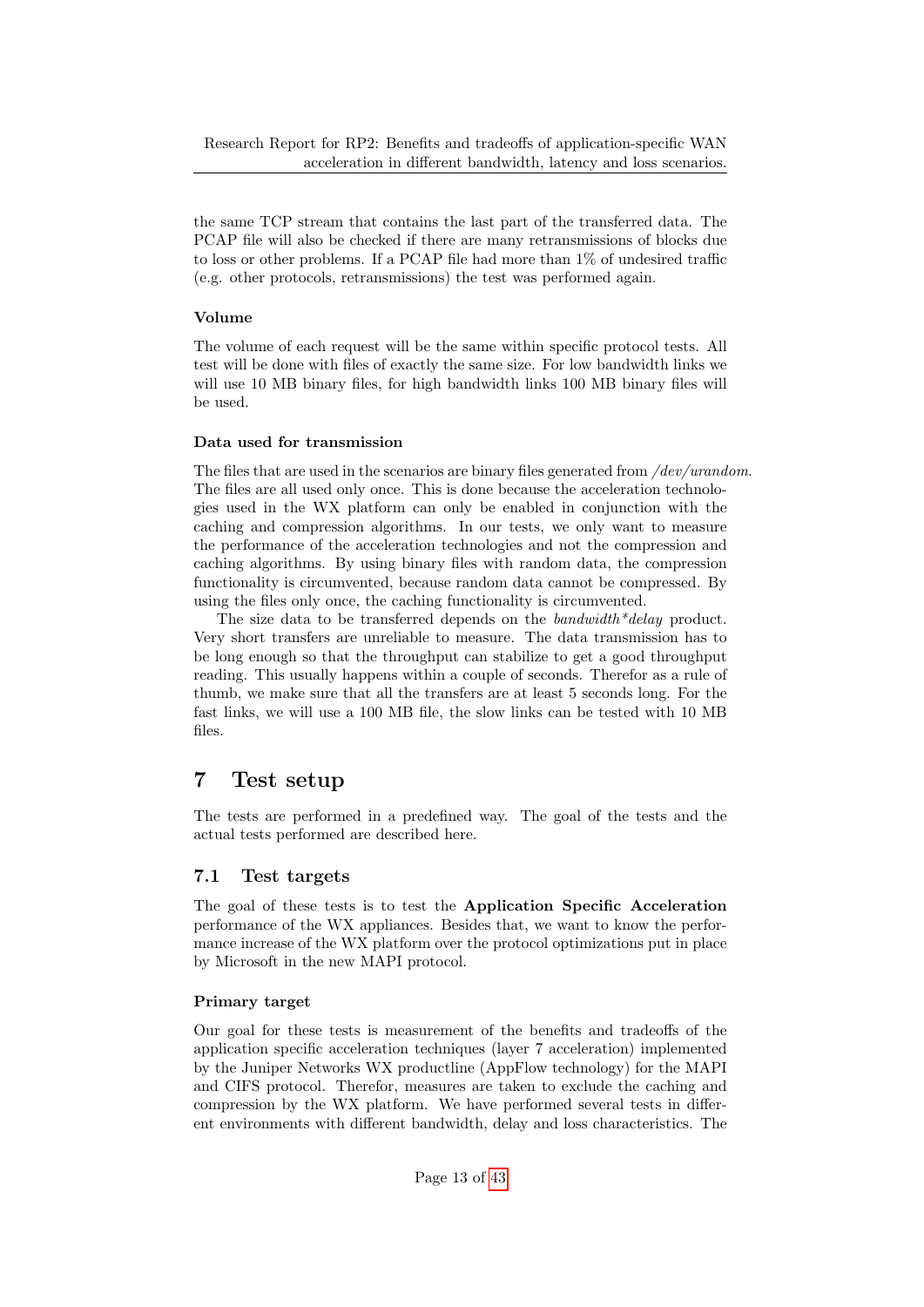results of these tests are be compared against a baseline and traditional acceleration techniques like TCP optimization.

### Secondary target

Microsoft, the main vendor of software that uses the MAPI protocol, and others are evaluating their own products for usage over WAN links. E.g. communication between Exchange 2003 and Outlook 2003 is being optimized by Microsoft. Microsoft used some of the same techniques as used in the WX platform, i.e. bigger blocks and compression. This makes Microsoft a competitor to the WX product. A second goal is to determine if Microsoft can accelerate their own protocol enough to make specific hardware like the WX platform unnecessary.

## <span id="page-13-0"></span>7.2 Protocols

The acceleration is specific for the CIFS and MAPI protocol in a typical Microsoft environment. Our tests will be focused on these protocols.

## **CIFS**

The CIFS protocol is the protocol used for file and printer sharing between Microsoft Windows systems. These tests will be performed by transmitting a file from a share on a server to the local disk on a client.

#### MAPI with Outlook XP client

The MAPI protocol is the protocol used by Microsoft Exchange to communicate with email clients. The WX platform is able to accelerate the MAPI that is used by Outlook XP client and older.

## MAPI with Outlook 2003 client

The MAPI protocol is the protocol used by Microsoft Exchange to communicate with email clients. The WX platform is unable to accelerate the MAPI that is used by the newer Outlook 2003 client, because of adaptations done my Microsoft on the protocol. The tests with this client will be performed with the Microsoft acceleration technique enabled and disabled to measure the performance increase of the adaptations done by Microsoft.

## <span id="page-13-1"></span>7.3 Acceleration tests

For every protocol in every scenario, there will be three tests done, to measure the performance impact of the acceleration. With the MAPI test, we will perform an extra test to compare the Exchange optimization with the WX acceleration.

#### Establishing a baseline

All tests are started by establishing a baseline for the used equipment for every protocol in every scenario. The baseline test is done in the lab environment with all systems in place, but any form of acceleration disabled. This shows the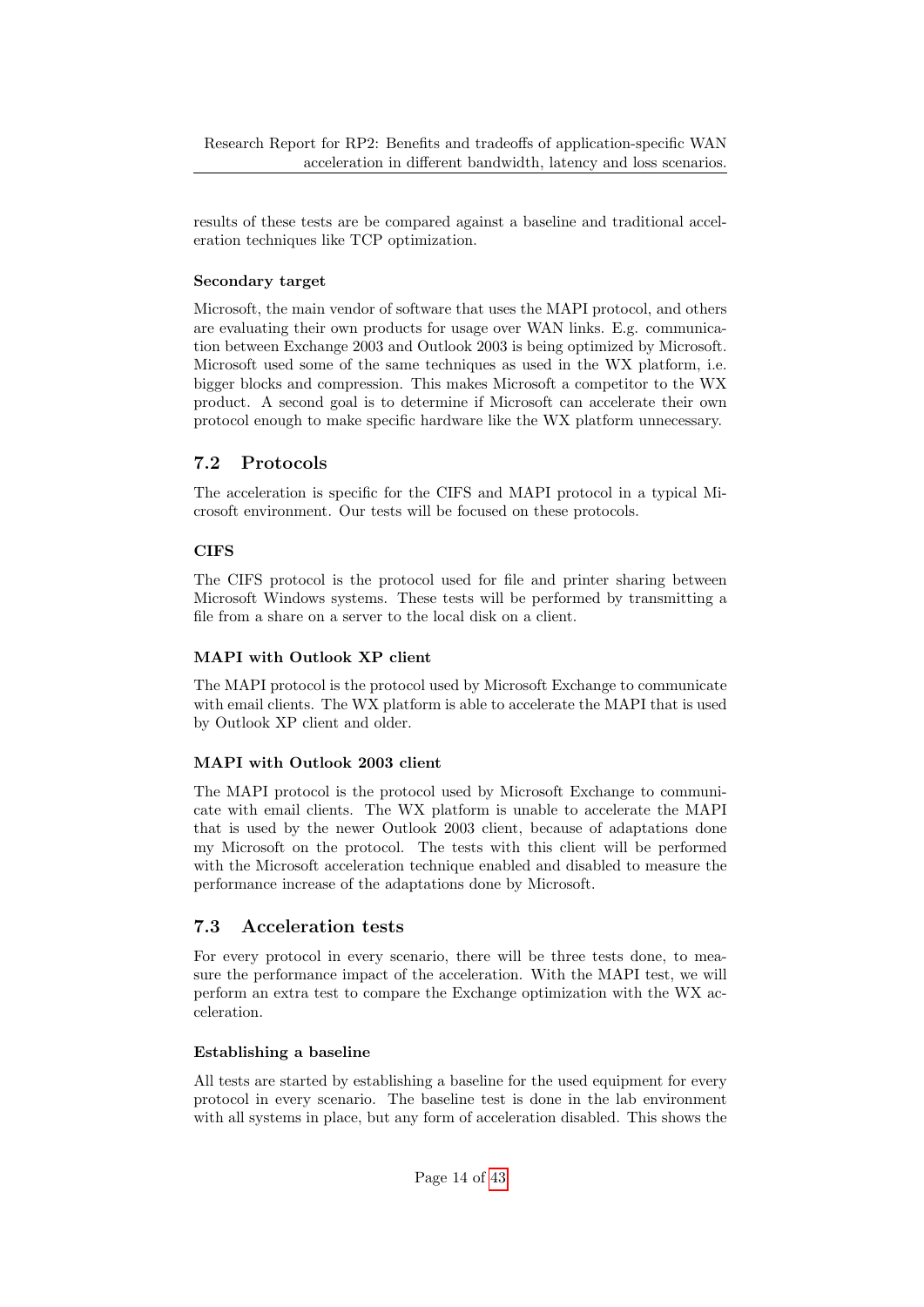performance of a normal environment, that can be compared to the tests that are performed with acceleration enabled. Table [1](#page-14-0) shows an overview of the tests for this baseline measurement.

| Acceleration           | Enabled |
|------------------------|---------|
| Caching                | no      |
| Compression            | no      |
| TCP Acceleration       | no      |
| CIFS/MAPI Acceleration | no      |
| Exchange Acceleration  | nο      |

<span id="page-14-0"></span>

| Table 1: Baseline Configuration |  |  |  |  |
|---------------------------------|--|--|--|--|
|---------------------------------|--|--|--|--|

#### Typical acceleration techniques

In this test the compression, caching and TCP acceleration are enabled. By optimizing the bandwidth\*delay product, we could exclude transmission problems that occur on layers below the transport layer. Caching and compression need to be enabled to enable the other acceleration techniques. Because we are not interested in the performance of caching and compression, we measures described in chapter [6.3](#page-11-3) are taken to exclude the impact of these techniques. The acceleration of Exchange 2003 with Outlook 2003 is enabled by default. Therefor we had to manually disable it. This can be done with a registry tweak within the Exchange server. [\[23\]](#page-36-5). Table [2](#page-14-1) shows the tests done.

| Acceleration           | Enabled |
|------------------------|---------|
| Caching                | yes     |
| Compression            | yes     |
| TCP Acceleration       | yes     |
| CIFS/MAPI Acceleration | no      |
| Exchange Acceleration  | nο      |

<span id="page-14-1"></span>

#### Application specific acceleration techniques

The last test is the test with the proprietary AppFlow technology enabled. Throughput performance measured in these tests are compared with the earlier tests to signify the acceleration. Figure [3](#page-14-2) shows the tests done.

| Acceleration                 | Enabled |
|------------------------------|---------|
| Caching                      | yes     |
| Compression                  | yes     |
| TCP Acceleration             | yes     |
| CIFS/MAPI Acceleration       | yes     |
| <b>Exchange Acceleration</b> | nο      |

<span id="page-14-2"></span>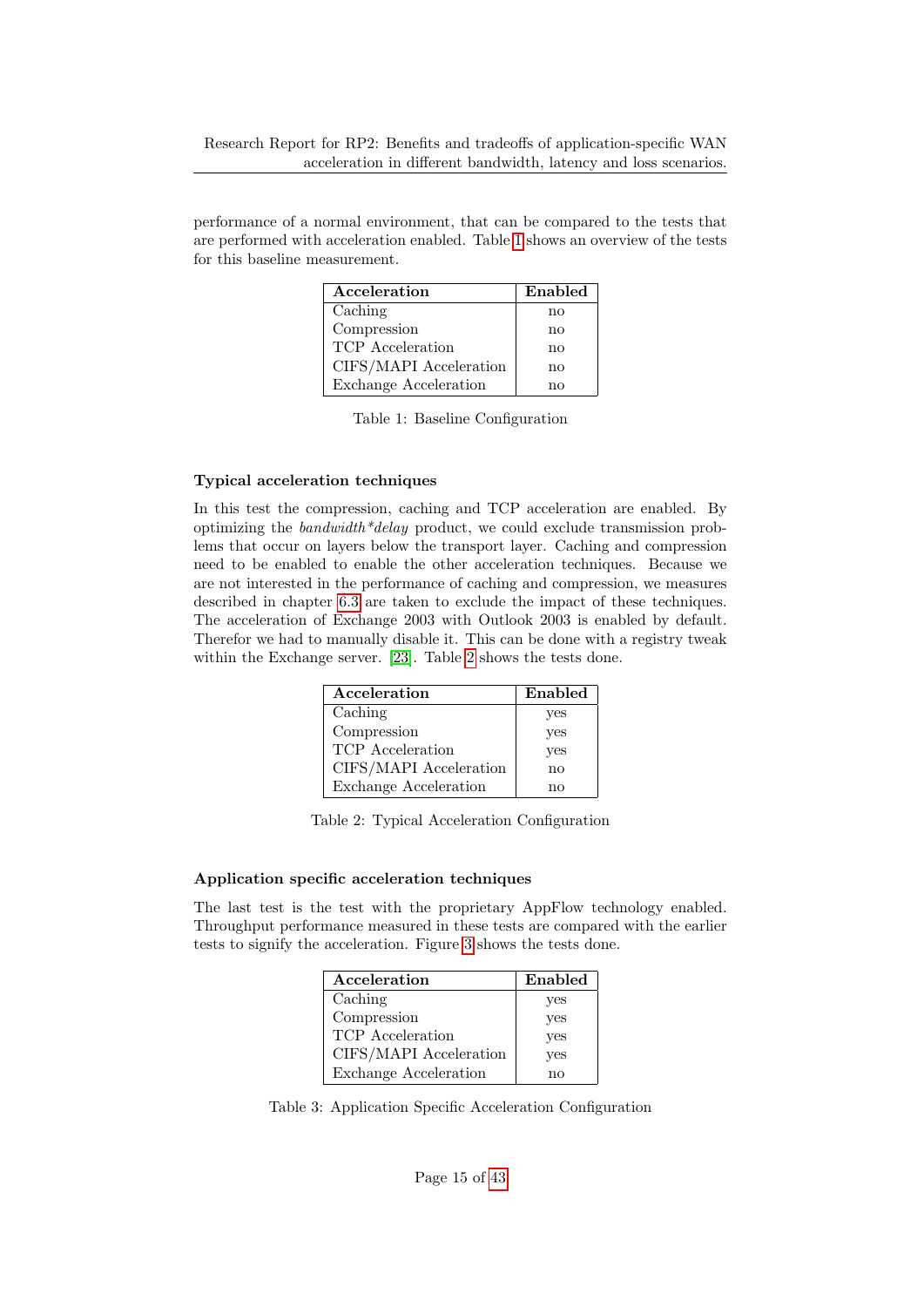#### Exchange Acceleration

The MAPI protocol between Microsoft Exchange 2003 and Outlook 2003 is optimized for links with lower bandwidths and higher delays by increasing the block size and enabling compression. For the MAPI tests we performed an extra test to compare the performance increase of the WX platform with the performance increase Microsoft's adaptations in the protocol. These extra tests are shown in table [4](#page-15-1)

| Acceleration                 | Enabled |
|------------------------------|---------|
| Caching                      | no      |
| Compression                  | no      |
| TCP Acceleration             | no      |
| CIFS/MAPI Acceleration       | no      |
| <b>Exchange Acceleration</b> | ves     |

<span id="page-15-1"></span>Table 4: Exchange Acceleration Configuration

## <span id="page-15-0"></span>7.4 Test scenarios

We have designed several different scenarios with different loss and delay characteristics to simulate a real WAN environment.

#### Impact in different bandwidth scenarios

All tests are performed in two different bandwidth scenarios. For our scenarios we have chosen to simulate the common occuring WAN types of T1  $(1,544Mbit)$ and OC-1 (51,84Mbit), as showed in table [5.](#page-15-2) We would have preferred to perform more tests with bandwidth values in between, but due to the short time span in which we could perform the tests, we chose to perform just these two tests.

The choice for a low bandwidth link is because the link is easily filled with traffic, even over larger distances, with larger delays. Therefor, we expect to see less performance increase over these kinds of low bandwidth links. The high bandwidth link on the other hand is much more difficult to fill. Especially over larger distances with high delay the performance of the link can drop dramatically. Therefor we expect to see a larger performance increase over these kind of links.

| Bandwidth                                                                             |
|---------------------------------------------------------------------------------------|
| $\overline{\text{Scenario 1} \mid \text{T1-like connection} \ (1,544 \text{Mb/sec})}$ |
| Scenario 2   OC-1-like connection $(51,84Mb/sec)$                                     |

<span id="page-15-2"></span>Table 5: Bandwidth Scenarios

#### Impact in different delay scenarios

We have chosen to simulate the delay with four different values: 0 ms, 30 ms, 100 ms and 250 ms, as showed in table [6.](#page-16-0) The 0 ms scenario is chosen to baseline the performance of the link as if it was local. The values for delay are derived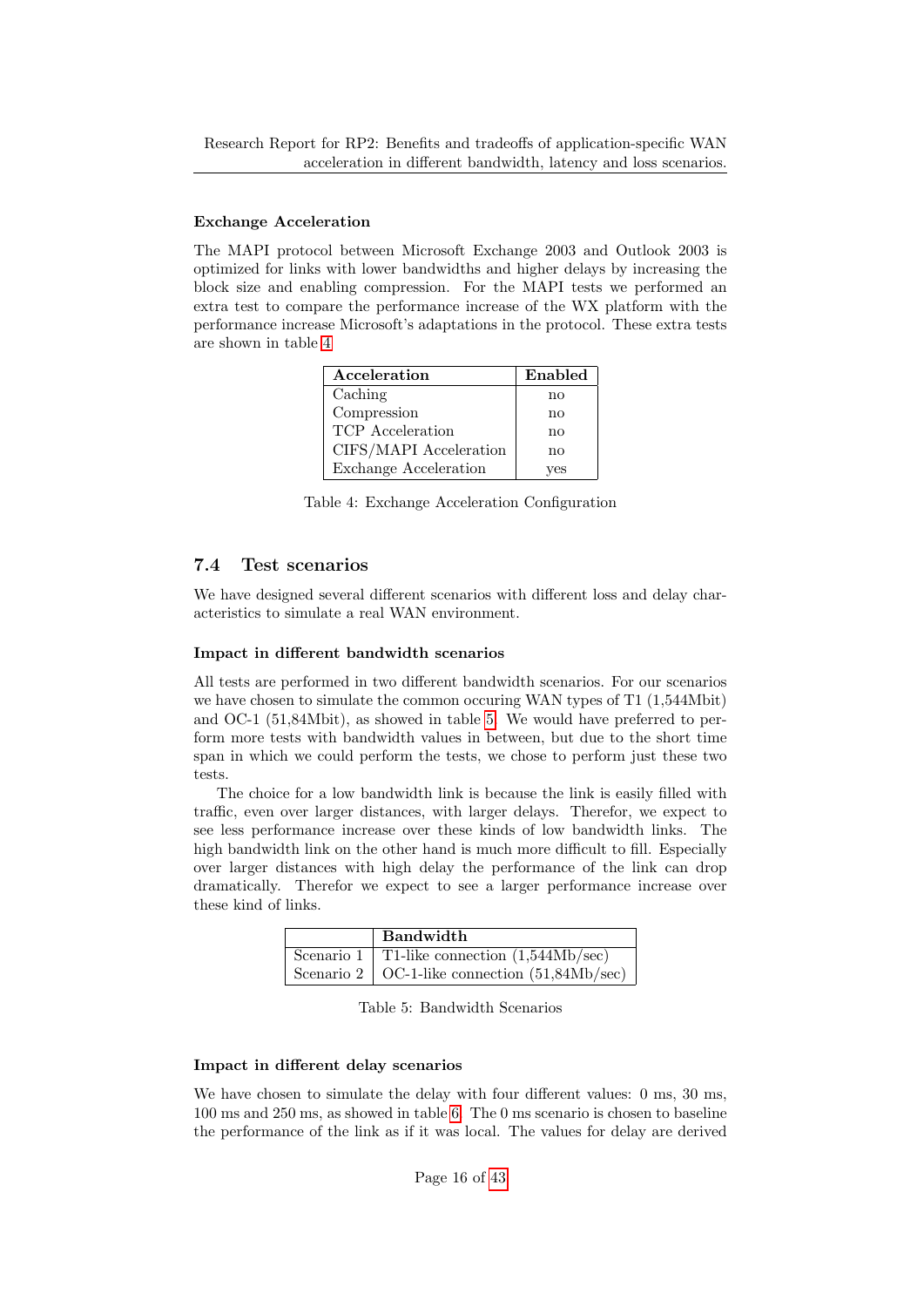from average values for short (30 ms) and longer WAN (100 ms) links. The 250 ms value is added to test the scenarios in an extreme environment, to make any performance increase very visible.

|            | Delay                            |
|------------|----------------------------------|
| Scenario 1 | Local LAN $(0 \text{ ms})$       |
| Scenario 2 | $MAN/small$ WAN (30 ms)          |
| Scenario 3 | Trans-Atlantic line (100 ms)     |
| Scenario 4 | Extreme delay $(250 \text{ ms})$ |

<span id="page-16-0"></span>Table 6: Delay Scenarios

#### Impact in different loss scenarios

Because of limited time, we haven't tested all scenarios in a packet loss environment. We have taken three scenarios in which we generated loss on a link. These scenarios are picked from scenarios with bandwidth and delay restrictions. This gives us the opportunity to compare these results against previously measured results.

The scenarios we picked for the loss scenario are all high speed links with OC-1 throughput. This is done because the error correction consumes extra bandwidth. In a low bandwidth scenario error correction would impact the performance more than it would improve it. For the protocols we chose MAPI with the Outlook XP client, and did an accelerated test over a delayed link (250 ms) and a non-accelerated test over a non-delayed link (0 ms). This way it can be made clear if error correction has impact on acceleration. We also did a CIFS test over a non-delayed and non-accelerated test. Table [7](#page-16-1) shows the tests done.

|            | <b>Bandwidth</b> | <b>Delay</b>     | Protocol    | Acceleration         |
|------------|------------------|------------------|-------------|----------------------|
| Scenario 1 | OC-1             | 0 <sub>ms</sub>  | MAPI        | None                 |
| Scenario 2 | $OC-1$           | $250 \text{ ms}$ | MAPI        | Application Specific |
| Scenario 3 | OC-1             | 0 <sub>ms</sub>  | <b>CIFS</b> | None                 |

<span id="page-16-1"></span>Table 7: Bandwidth/Delay scenarios used for loss tests

We generated increasing amount chance of loss in several scenarios over a link to measure the performance impact, as show in table [8.](#page-16-2)

|            | Chance of loss |
|------------|----------------|
| Scenario 1 | 0.001          |
| Scenario 2 | 0,005          |
| Scenario 3 | 0.01           |
| Scenario 4 | 0.05           |
| Scenario 5 | $0.1\,$        |

<span id="page-16-2"></span>Table 8: Loss Scenarios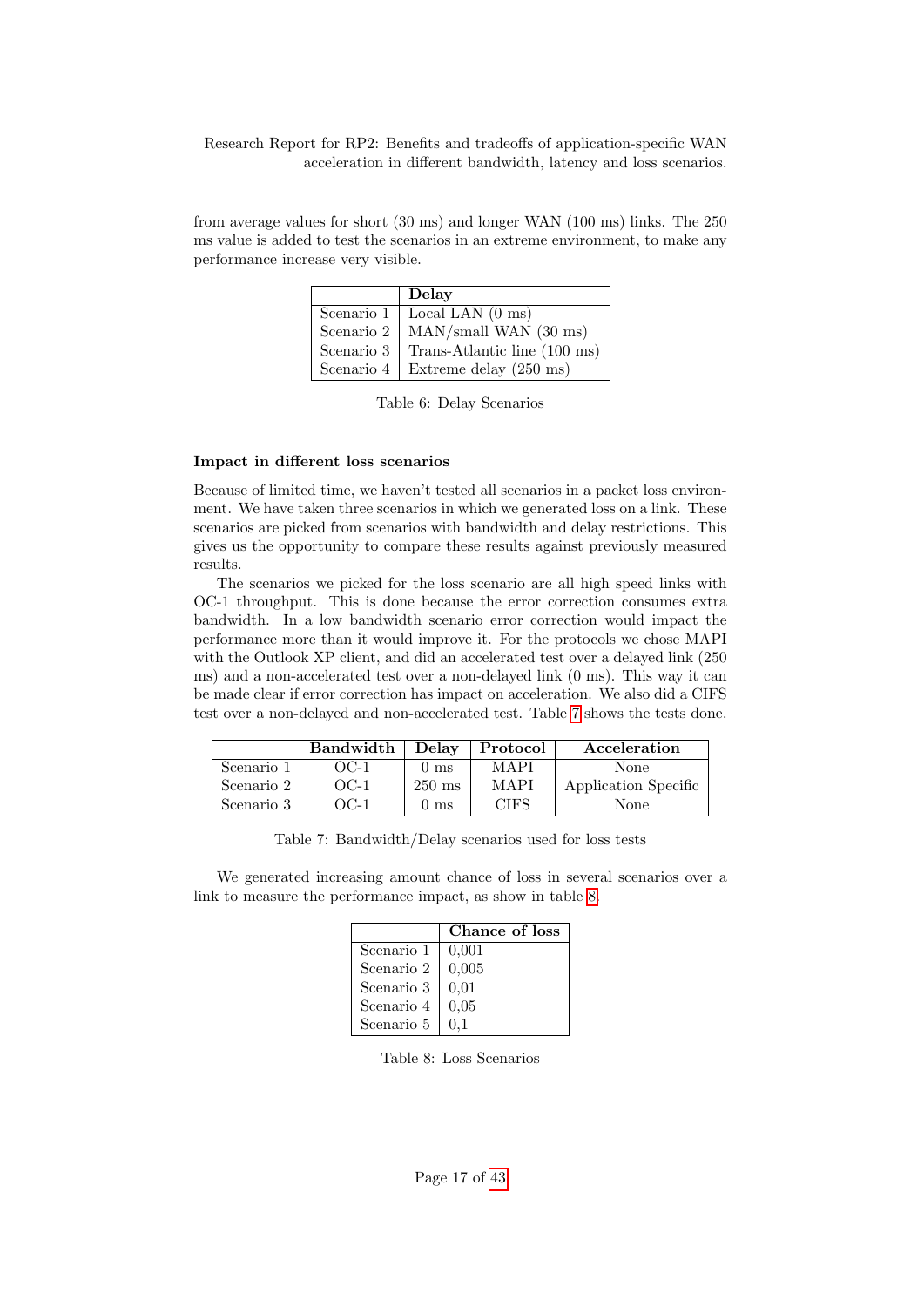Research Report for RP2: Benefits and tradeoffs of application-specific WAN acceleration in different bandwidth, latency and loss scenarios.

# <span id="page-17-0"></span>8 Test methodology

All of the performed tests are described in detail in this chapter. Each protocol has a separate set of tests that focuses on the particular scenario and acceleration that is possible.

## <span id="page-17-1"></span>8.1 CIFS test procedure

The CIFS tests are performed in a Microsoft Windows environment, with the server having Microsoft Windows 2003 Server installed, and the client running Microsoft Windows XP. The client accessed a share on the server from which it copies a file that contains 10 megabytes of random binary data. This test are performed several times with different acceleration settings and with different link characteristics to measure performance increase in several different configurations. The CIFS procedure has a few little points that we had to be aware about. The mounting of the share and opening it in a new window needs to be done before the network analyzer is started. We performed a ping to the server before and after the transfer is completed so we could see the start and end of the actual copying in the PCAP file.

### Note

Microsoft Windows 2003 Server is configured to automatically sign SMB blocks in client/server communication. This functionality has to be disabled because its incompatible with the acceleration techniques of the WX platform. In all tests, the SMB block singing is disabled. To disable the SMB singing see the WX Operations Manual [\[21\]](#page-36-6) page 206.

## Pre-test procedure

These steps are taken whenever the used acceleration techniques are changed.

- Step 1: Configure the WX platform with the appropriate settings
- Step 2: Reboot the WX devices to make sure their cache is empty
- Step 3: Mount a network share from the server on the client
- Step 4: Open the share in a new window

It is important to open the share in a new window before starting the test, otherwise the opening of the window spawns a request to the server that could possibly influence the measurement.

#### Test procedure

Every test is started with reconfiguring the WAN link simulator with the desired characteristics. The changes work instant, so the test can be performed immediately after.

- Step 1: Configure the WAN link simulator with the appropriate settings
- Step 2: Start the traffic analyzer, write captured data to a file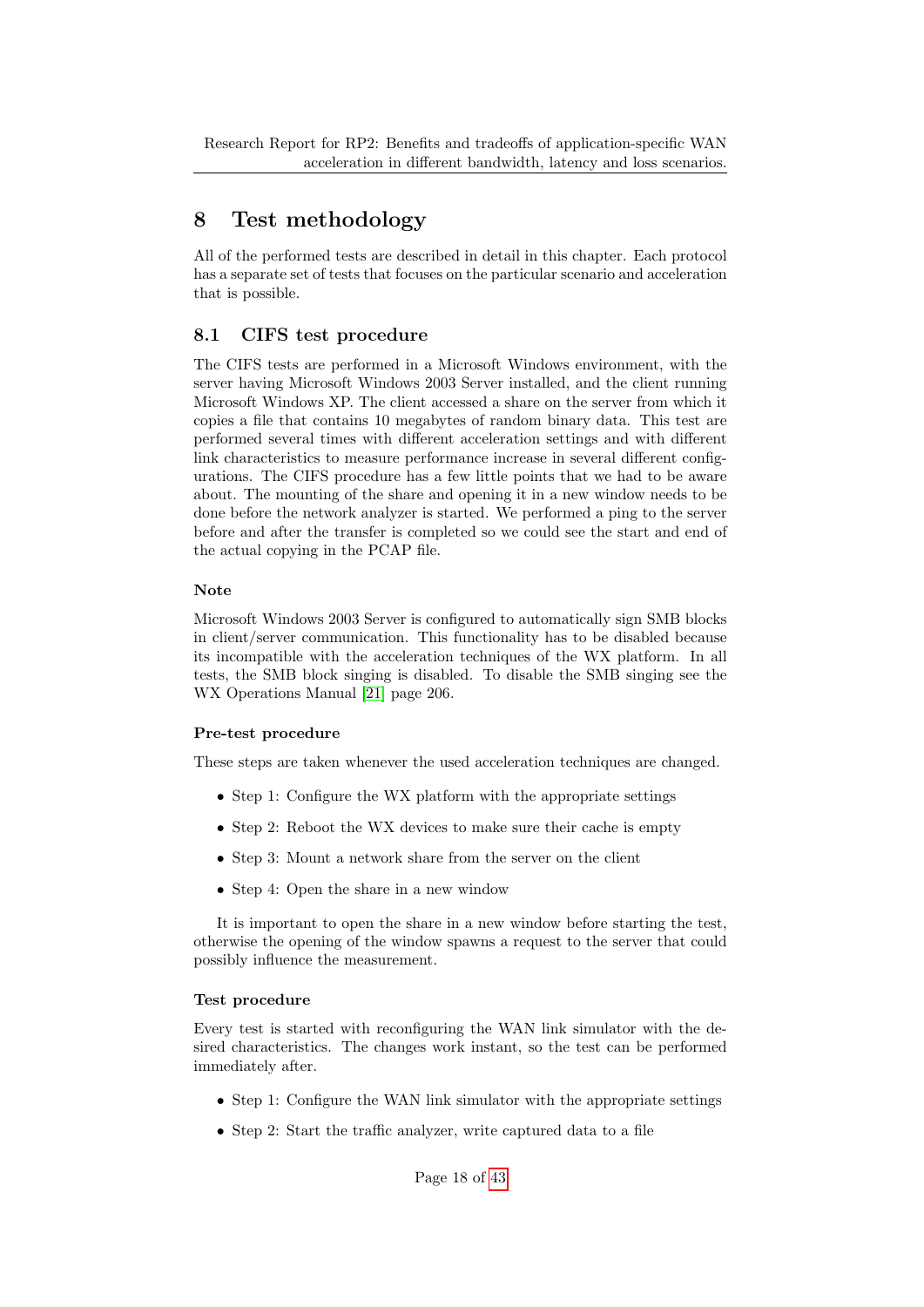- Step 3: Ping the server
- Step 4: Initiate the file transfer of the file from the network share to the local disk
- Step 5: Ping the server
- Step 6: Stop the traffic analyzer

The pings to the server before and after the file transfer are used to make it easier to identify the file transfer in the PCAP file.

#### Post-test procedure

After all tests are done, we analyzed the PCAP file with the use of a traffic analyzer. To measure the complete transfer, we took the request for the block with offset 0 as a starting point, and the acknowledgment for the last TCP segment of the last block as an endpoint.

- Step 1: Open the PCAP file
- Step [2](#page-18-1): Note the time (t1) of the request for the SMB<sup>2</sup> with offset  $\theta$
- Step 3: Note the time  $(t2)$  of the *ack* for the last tcp segment of the last SMB
- Step 4: Calculate  $\Delta t$  (t2 t1)
- Step 5: Calculate the transfer speed by dividing the transferred bytes (10) of 100 MB) with  $\Delta t$

## <span id="page-18-0"></span>8.2 MAPI test procedure

The MAPI tests are performed in a Microsoft Windows environment, with the server having Microsoft Windows 2003 Server installed, and the client running Microsoft Windows XP. The server also has Microsoft Exchange installed. The client accessed the server by use of the Outlook client it has installed. There are tests performed with Outlook XP and Outlook 2003 to differentiate between the acceleration of the two versions of the MAPI protocol. The mailbox of the clients contains several mails with 10 MB attachments that are downloaded by the client on queue. This test is performed several times with different acceleration settings and with different link characteristics to measure performance increase in several different configurations. The MAPI procedure also has a few points that we needed to address when performing the tests.

#### Pre-test procedure

These steps are be taken whenever the used acceleration techniques are changed.

- Step 1: Configure the WX platform with the appropriate settings
- Step 2: Mail enough 10 MB files to the account needed for testing

<span id="page-18-1"></span><sup>2</sup>Server Message Block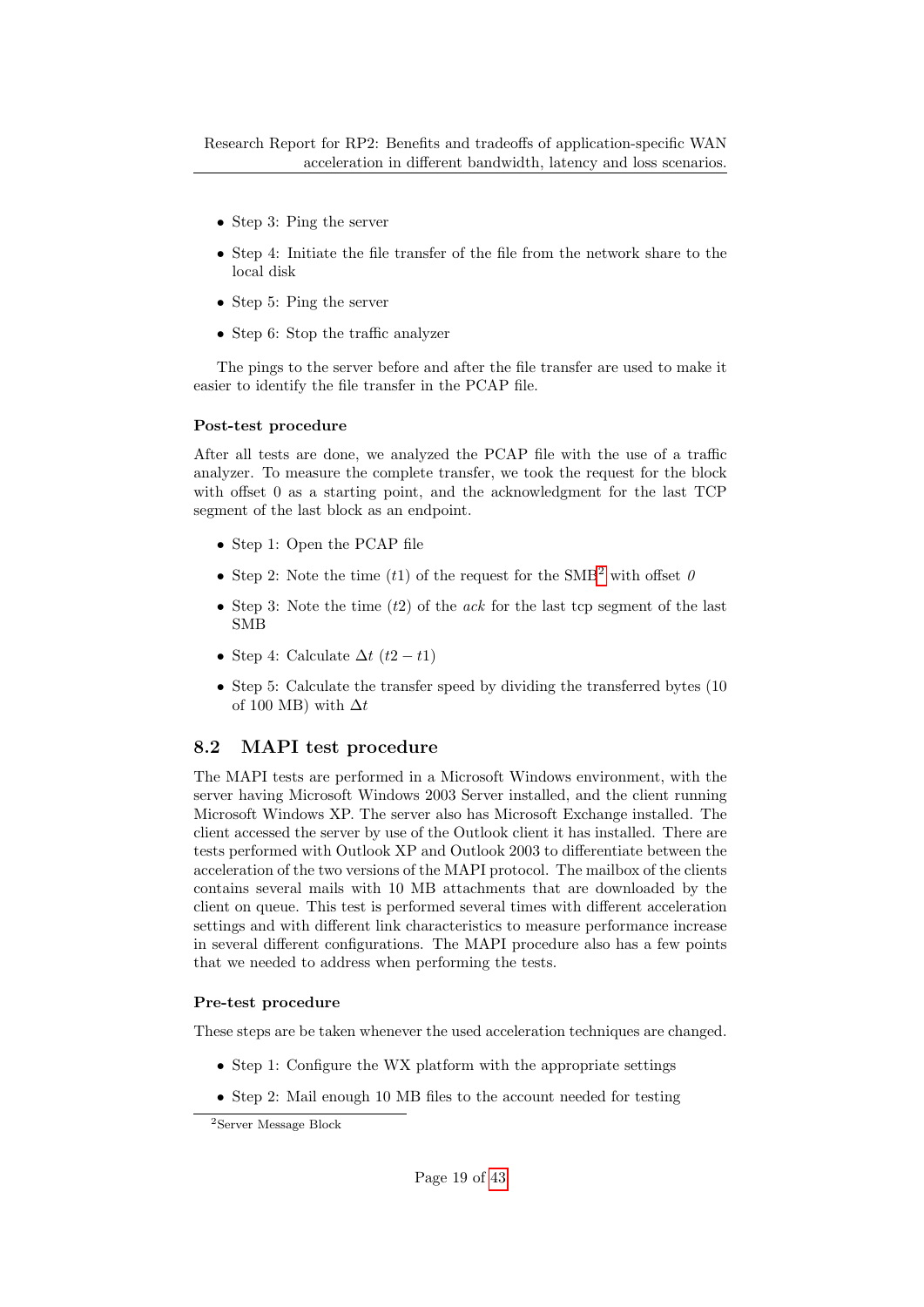- Step 3: Disable mail preview in Outlook
- Step 4: Reboot the WX devices to make sure their cache is empty

The 10 MB files are mailed to the account before the WX is rebooted to clean its cache. This is done as the caching engine could otherwise influence the test results if the same file were to travel the WAN link twice. Mail preview is disabled, otherwise the Outlook client could start to pre-fetch attachments, which would cloud the test results.

#### Test procedure

Every test is started with reconfiguring the WAN link simulator with the desired characteristics. The changes work instant, so the test can be performed immediately after.

- Step 1: Configure the WAN link simulator with the appropriate settings
- Step 2: Open an unread mail with an attachment
- Step 3: Start the traffic analyzer, write captured data to a file
- Step 4: Ping the server
- Step 5: Save the attachment to disk
- Step 6: Ping the server
- Step 7: Stop the traffic analyzer
- Step 8: Close the mail

It is important that the mail is opened before the traffic analyzer is started. This is because it is difficult to distinguish the opening of the mail and the download of the attachment afterwards in the PCAP file.

#### Post-test procedure

After all tests are done, we analyzed the PCAP file with a traffic analyzer. To measure the complete transfer, we taok the request for the block with offset 0 as a startpoint, and the acknowledgment for the last TCP segment of the last block as an endpoint.

- Step 1: Open the PCAP file
- Step 2: Note the time  $(t1)$  of the request for the first RPC<sup>[3](#page-19-0)</sup>
- Step 3: Note the time  $(t2)$  of the *ack* for the last tcp segment of the last block
- Step 4: Calculate  $\Delta t$  (t2 t1)

<span id="page-19-0"></span><sup>3</sup>Remote Procedure Call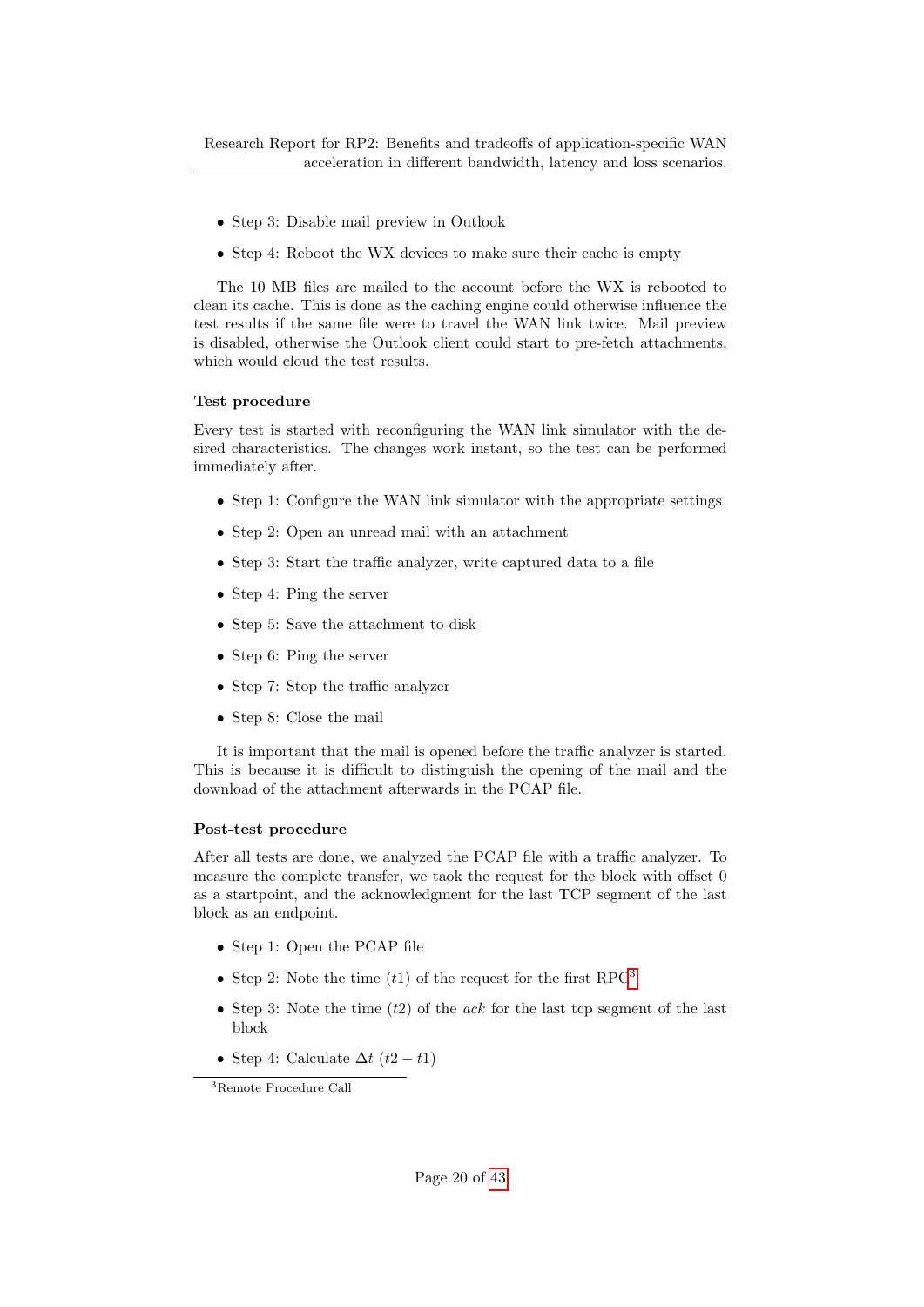## <span id="page-20-0"></span>8.3 Overview of scenarios

All protocols will are tested with all combinations of environments. Table [9](#page-20-3) shows a all inclusive overview of all the tests that are performed.

- B Baseline test, no acceleration
- F Forward Error Correction, no acceleration
- T Caching, Compression and TCP acceleration enabled
- A Caching, Compression, TCP and Application specific acceleration enabled
- $E$  Exchange acceleration enabled (Only with Outlook 2003 client)

| Bandw. | Delay            | <b>CIFS</b> | MAPI (XP)  | $\overline{\text{MAPI}}$ (2003) |
|--------|------------------|-------------|------------|---------------------------------|
| T1     | 0 <sub>ms</sub>  | B, T, A     | B, T, A    | B, T, A, E                      |
| T1     | $30 \text{ ms}$  | B, T, A     | B, T, A    | B, T, A, E                      |
| T1     | $100$ ms         | B, T, A     | B, T, A    | B, T, A, E                      |
| T1     | $250 \text{ ms}$ | B, T, A     | B, T, A    | B, T, A, E                      |
| $OC-1$ | 0 <sub>ms</sub>  | B, T, A     | B, T, A, F | B, T, A, E                      |
| $OC-1$ | $30 \text{ ms}$  | B, T, A     | B, T, A    | B, T, A, E                      |
| $OC-1$ | $100$ ms         | B, T, A     | B, T, A    | B, T, A, E                      |
| $OC-1$ | $250 \text{ ms}$ | B, T, A     | B, T, A, F | B, T, A, E                      |

<span id="page-20-3"></span>Table 9: Scenario Overview (total of 80 tests)

## <span id="page-20-1"></span>9 Test results

This sections shows the tests done and the outcome of these tests. The result of every test is showed in two ways: a table showing the actual numbers, and a diagram showing a graphical overview of the results. Each table shows from left to right: the delay used, the throughput of the baseline, the throughput of the TCP acceleration, the benefit of TCP acceleration compared to the baseline, the throughput of the application specific acceleration (called AFA[4](#page-20-4) ) and the benefit of AFA compared to the baseline. In the MAPI 2003 tests the table is extended with the throughput of acceleration done by Microsoft Exchange and it's benefit compared to the baseline. All values of throughput are expressed in KB/sec. All values of benefit are expressed in percentages of the baseline of that delay. Some of the diagrams have got a logarithmic scale. This is done for better understanding of the figure. Where used, this is always noted in the text explaining that diagram.

## <span id="page-20-2"></span>9.1 Acceleration of the CIFS protocol

#### Low bandwidth link

One of the first things to notice in figure [2](#page-21-0) is that the actual performance increase of TCP acceleration is not resulting in a higher throughput comparing to the baseline. Although the throughput of TCP acceleration decreases less quickly than the baseline, advantage of acceleration at TCP level is not being

<span id="page-20-4"></span><sup>4</sup>AFA — Application Flow Acceleration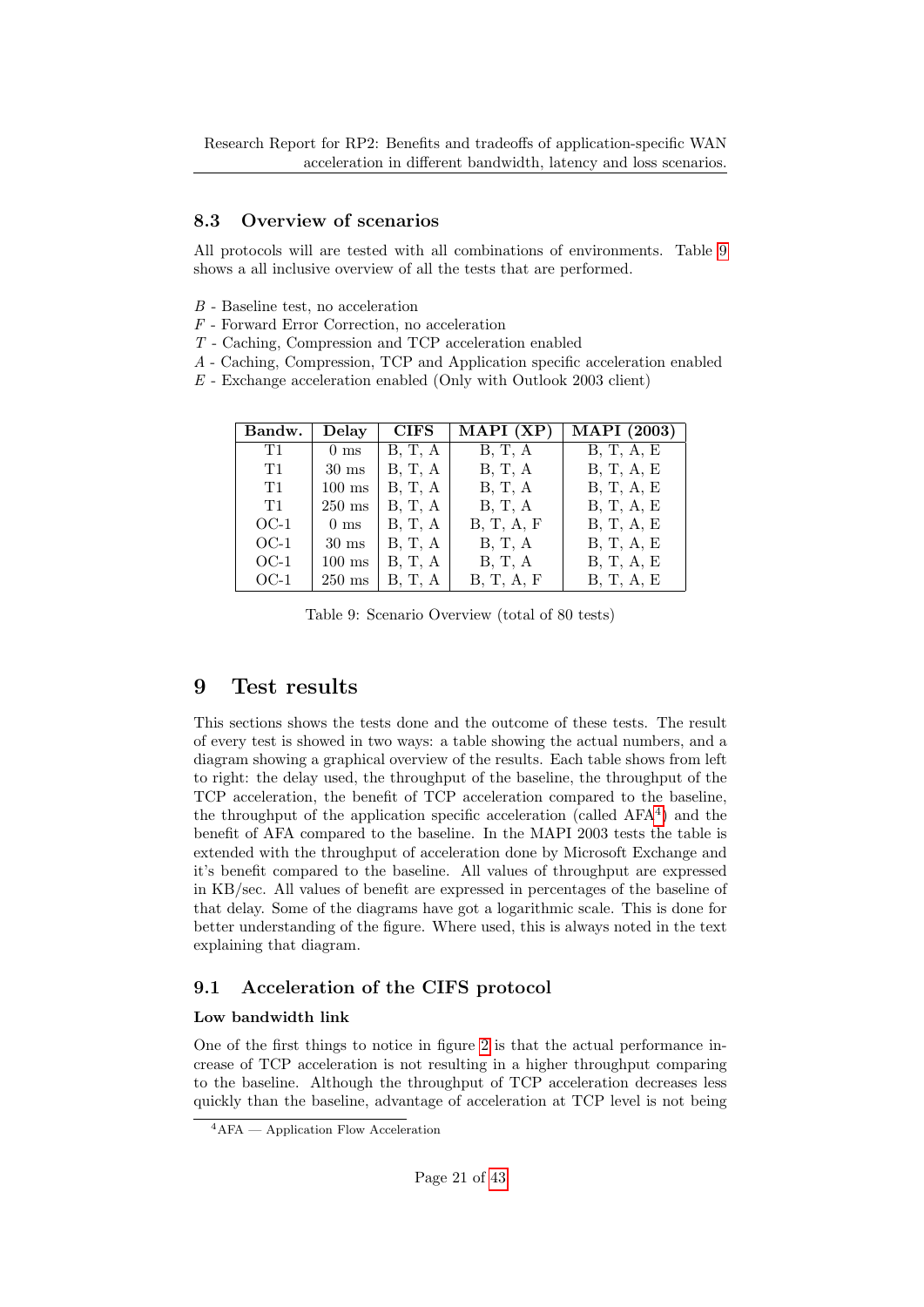achieved in delays from 0 to 250 ms. Most likely, TCP acceleration will only boost performance in situations where the delay exceeds 250 ms. But, the actual throughput will go towards the 20KB/sec and will therefor likely not be sufficient for situation where CIFS is being used.



<span id="page-21-0"></span>Figure 2: Throughput of CIFS acceleration at 1.544 Mbit/sec

Acceleration at the application layer does result in a throughput increase as can be seen at the yellow line in figure [2.](#page-21-0) But important to notice is that the actual increase of throughput can only be achieved at delays higher than 150 ms. At 250 ms AFA has a higher throughput of 20KB/sec. Although 20KB is 45.4% of the throughput of the baseline at that delay, and therefore is a noticeable acceleration, the actual throughput is only 62KB/sec. Again, this is most likely not sufficient for situations where CIFS is used.

| Delay            | <b>Baseline</b> | <b>TCP</b> | Benefit   | A FA | <b>Benefit</b> |
|------------------|-----------------|------------|-----------|------|----------------|
| 0 <sub>ms</sub>  | 176.6           | 76.5       | $-56.7\%$ | 97.5 | $-44.7\%$      |
| 30 <sub>ms</sub> | 131.8           | 67.8       | $-48.5\%$ | 79.4 | $-39.7\%$      |
| 100ms            | 83.6            | 54.6       | $-29.8\%$ | 73.7 | $-11.7\%$      |
| 250ms            | 42.7            | 34.2       | $-19.7\%$ | 62.0 | $45.4\%$       |

<span id="page-21-1"></span>Table 10: Throughput in KB/sec of CIFS acceleration at 1.544 Mbit/sec

The increase of throughput AFA generates at high latency is much less than the loss made at lower delays. At 0 and 30 ms the loss is around 80 and 50 KB/sec. A quick glance at table [10](#page-21-1) shows that the benefits are negative almost everywhere. Only AFA at 250 ms has a positive benefit. Overall, although depending on the situation, TCP acceleration has no benefits and application specific acceleration could not be enough for a proper use of CIFS.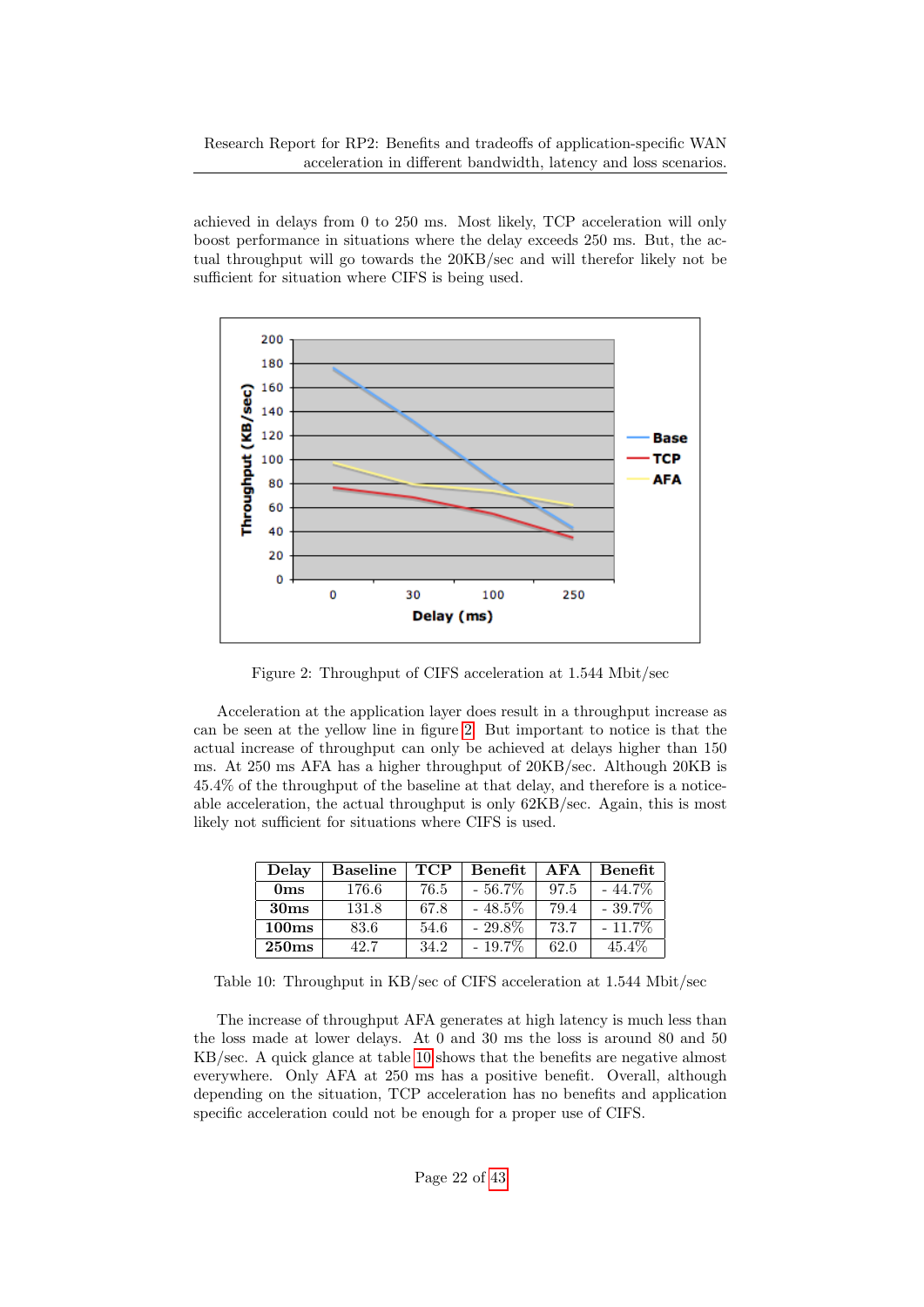#### High bandwidth link

Figure [3](#page-22-0) reveals the strength of CIFS application acceleration. The only difference with the previous figure is the bandwidth of the link, which has now increased to the amount of 51.84 Mbit/sec. But the increase of throughput is huge. Not only does the benefit of AFA appear much earlier in the delay spectrum (around 20 ms), also is the actual benefit of the acceleration much more significant. The scale of figure [3](#page-22-0) is logarithmic, but table [11](#page-22-1) gives us clear understanding of the numbers of performance benefit.



<span id="page-22-0"></span>Figure 3: Throughput of CIFS acceleration at 51.84 Mbit/sec

Looking at the numbers of table [11,](#page-22-1) one can conclude that the acceleration of TCP does not have a true benefit. The overhead at the lower delays (around 70KB/sec at 30 ms) can not be turned into a significant benefit. Starting from around 80 ms TCP acceleration is a bit faster than the baseline with a 15KB/sec higher throughput at 100 ms and a 7KB/sec at 250 ms. So starting from 30 ms, TCP acceleration and the baseline are roughly the same.

| Delay            | <b>Baseline</b> | <b>TCP</b> | Benefit   | A FA   | <b>Benefit</b> |
|------------------|-----------------|------------|-----------|--------|----------------|
| 0 <sub>ms</sub>  | 4294.6          | 1347.6     | $-68.6\%$ | 2008.7 | $-53.2\%$      |
| 30 <sub>ms</sub> | 425.4           | 357.6      | $-15.9\%$ | 1373.4 | 222.8%         |
| 100ms            | 126.1           | 139.5      | $10.7\%$  | 774.7  | 514.3\%        |
| 250ms            | 52.3            | 59.7       | 14.2%     | 375.4  | 617.4\%        |

<span id="page-22-1"></span>Table 11: Throughput in KB/sec of CIFS acceleration at 51.84 Mbit/sec

AFA shows that acceleration at the application level can be very significant. The turning point is around 20 ms, from which AFA is much faster than the baseline of no acceleration. At 30, 100 and 250 ms the application acceleration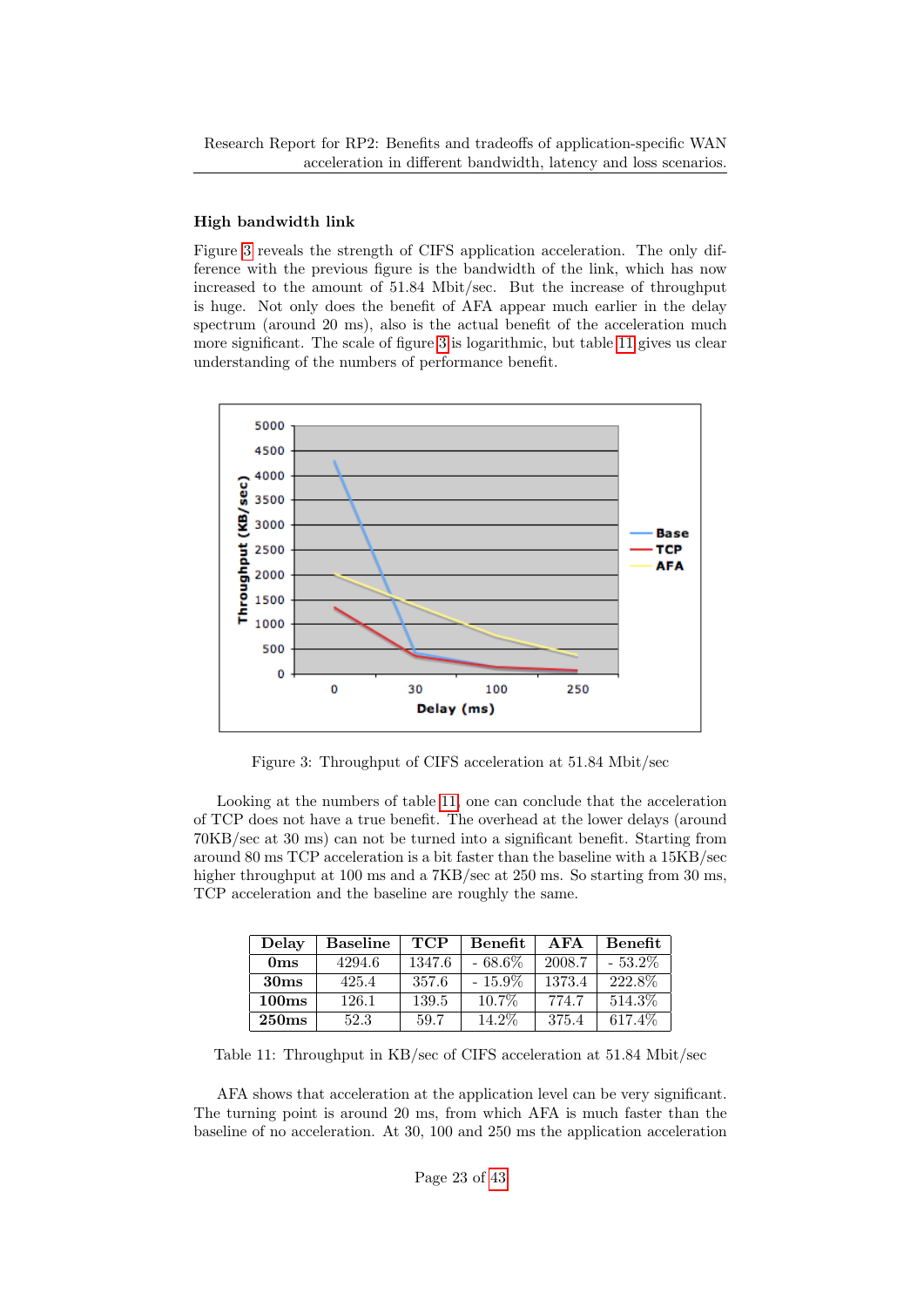has a benefit in throughput of respectively 222.8%, 514.3% and 617.4%. The overhead has a negative benefit of 50% at 0 ms, but still is almost 2MB/sec at that delay. Therefore one can conclude that application acceleration of CIFS at OC-1 has serious benefits.

## <span id="page-23-0"></span>9.2 Acceleration of the MAPI protocol (Outlook XP)

### Low bandwidth link

Figure [4](#page-23-1) demonstrates the throughput of acceleration of the MAPI protocol as used in communication between an Outlook XP client and Exchange 2003 server at 1.544 Mbit/sec. Turning point in this graph is around 15-20 ms, as from there the baseline has less throughput than both TCP and MAPI acceleration. Noticeable is that the yellow AFA line decrease slowly, while the lines of both the baseline and TCP are decreasing more heavily and not in the same steady form.



<span id="page-23-1"></span>Figure 4: Throughput of MAPI (XP) acceleration at 1.544 Mbit/sec

Looking at the data of figure [4](#page-23-1) and table [12](#page-24-0) it is easy to see that there is a benefit from acceleration of both TCP and MAPI. At 0 ms the penalty for acceleration is 5.3% for TCP and 14.9% for MAPI acceleration. Starting from 30 ms there is a benefit of 8.8% rising to 208.2% for TCP acceleration at 250 ms. MAPI acceleration has an even higher benefit ranging from 17.9% at 30 ms to 585.7% at 250 ms.

## High bandwidth link

Figure [5](#page-24-1) and table [13](#page-24-2) represent the acceleration of the MAPI protocol as used in Office XP at the speed of 51.84 Mbit/sec. Figure [5](#page-24-1) has got a logarithmic scale.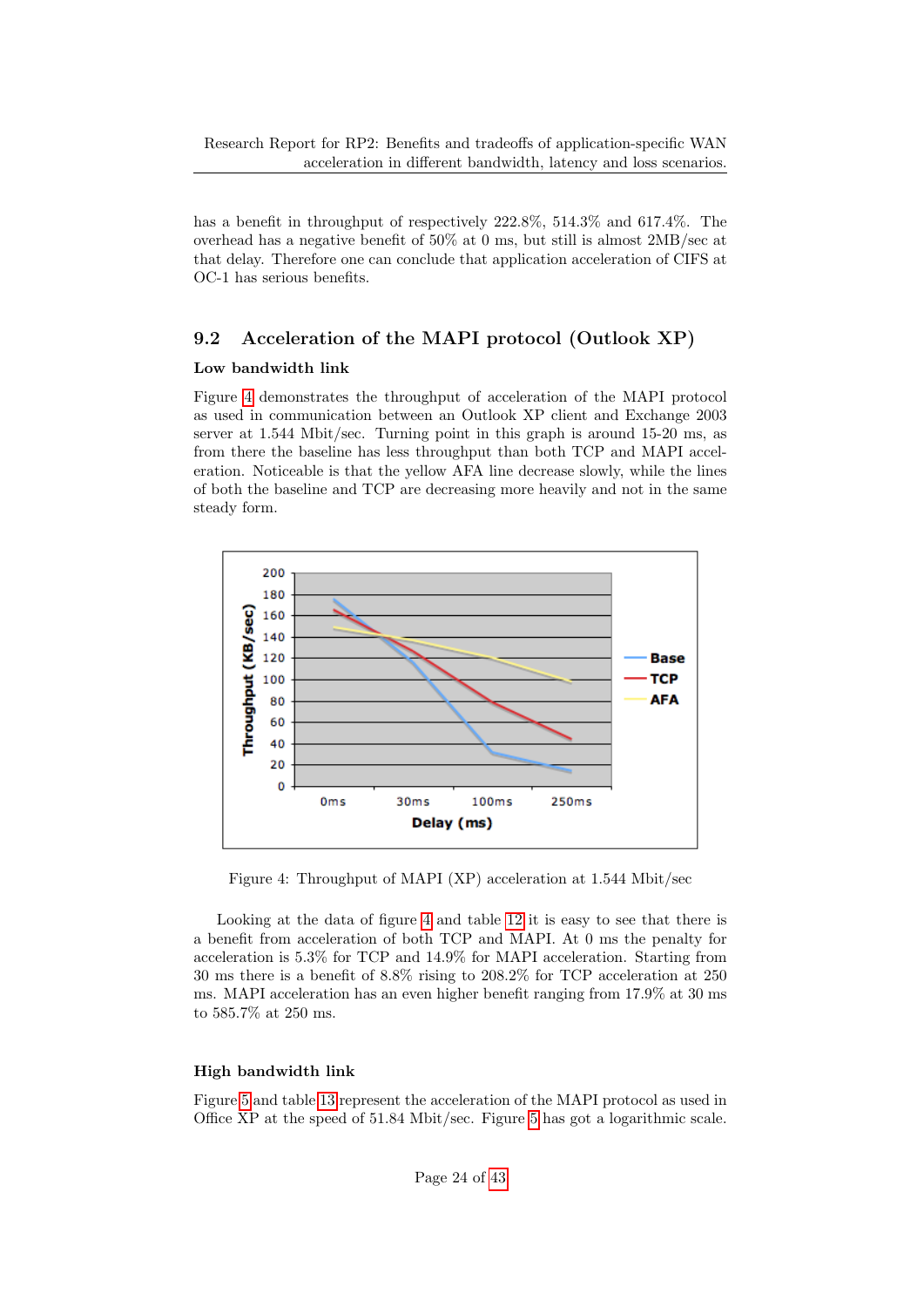| Delay            | <b>Baseline</b> | <b>TCP</b> | <b>Benefit</b> | A FA  | <b>Benefit</b> |
|------------------|-----------------|------------|----------------|-------|----------------|
| 0 <sub>ms</sub>  | 175.1           | 165.7      | $-5.3\%$       | 148.9 | $-14.9\%$      |
| 30 <sub>ms</sub> | 116.0           | 126.1      | 8.8%           | 136.7 | 17.9%          |
| 100ms            | 32.1            | 78.8       | 145.5%         | 120.1 | 274.1\%        |
| 250ms            | 14.3            | 44.1       | 208.2\%        | 98.2  | 585.7%         |

<span id="page-24-0"></span>Table 12: Throughput in KB/sec of MAPI (XP) acceleration at 1.544 Mbit/sec

This scale gives a better view on the enormous benefit of acceleration at 250 ms, but makes it a bit harder to see the actual turning point. In this situation this is around 15 ms when application acceleration is performing better than the baseline, and around 30 ms when TCP acceleration is better than the baseline.

| Delay            | <b>Baseline</b> | <b>TCP</b> | Benefit   | A FA   | Benefit   |
|------------------|-----------------|------------|-----------|--------|-----------|
| 0ms              | 3688.3          | 1191.4     | $-67.7\%$ | 1969.9 | $-46.6\%$ |
| 30 <sub>ms</sub> | 243.9           | 320.4      | 31.4\%    | 1949.9 | 652.5%    |
| 100ms            | 44.3            | 126.2      | 185.0%    | 1706.2 | 3752.9%   |
| <b>250ms</b>     | 17.9            | 15         | $-16.4\%$ | 953.6  | 5205.5%   |

<span id="page-24-2"></span>Table 13: Throughput in KB/sec of MAPI (XP) acceleration at 51.84 Mbit/sec

Looking at the raw numbers of table [13](#page-24-2) it is noticeable that application acceleration has a tremendous higher throughput at 250 ms of 5205.5% regarding to the baseline. Also remarkable is that although there is a performance penalty at 0 ms, the actual throughput of AFA is roughly the same at 0 and 30 ms. The throughput drops only slightly when the delay is stretched to 100 ms, but at that delay there is already a benefit of 3752.9% compared to the baseline.



<span id="page-24-1"></span>Figure 5: Throughput of MAPI (XP) acceleration at 51.84 Mbit/sec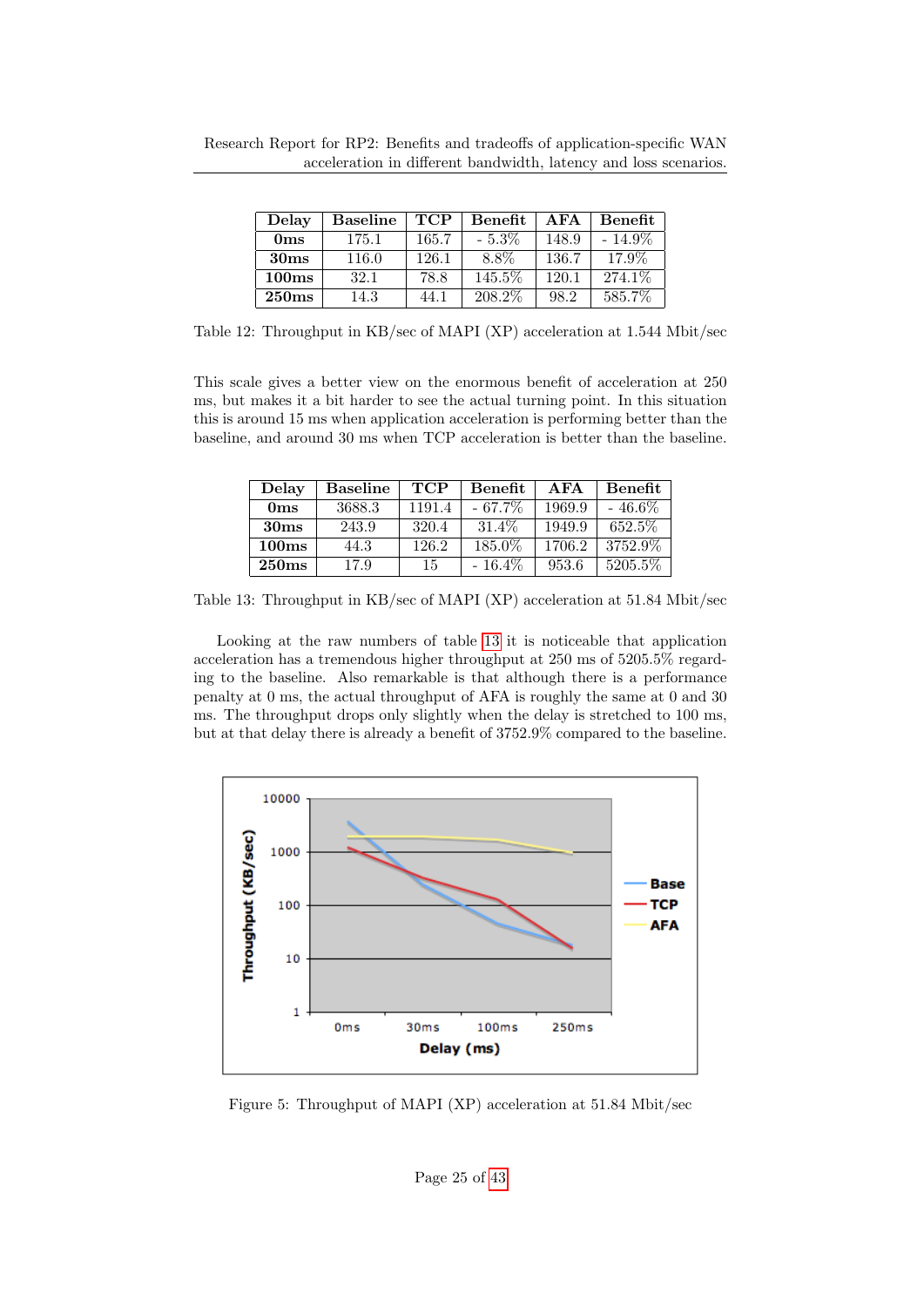Looking at TCP acceleration the most noticeable thing is that there is benefit when the delay of the link is between 30 ms and 220 ms. The peak of the benefit is around 100 ms, which results in a 185.0% higher throughput. But, the loss at 0 ms is 67.7%. This is a even higher loss than application acceleration. At 250 ms the loss of TCP acceleration is 16.4%, but one might expect to loose even more when higher delays are taken into account. This makes TCP acceleration not a clear choice, while application acceleration has a very clear benefit.

## <span id="page-25-0"></span>9.3 Acceleration of the MAPI (Outlook 2003)

#### Low bandwidth

Since Exchange 2003, Microsoft has putt effort in the acceleration of the MAPI protocol on the server side. This acceleration can only be benefitted from by using the 2003 version of Outlook. The authors have tested this acceleration at the speed of 1.544 Mbit, using different delays and comparing it to the acceleration done by the Juniper WX. One must take in account that Juniper's official statement is that the newest version of the MAPI protocol is not supported for acceleration at this time. The results of this acceleration, and the acceleration done by Microsoft can be seen in table [14](#page-25-1) and figure [6.](#page-26-0)

| Delay            | <b>Baseline</b> | <b>TCP</b> | Benefit  | A FA  | <b>Benefit</b> | Exchange | Benefit  |
|------------------|-----------------|------------|----------|-------|----------------|----------|----------|
| 0 <sub>ms</sub>  | 174.0           | 153.8      | $-11.6%$ | 164.9 | $-5.2\%$       | 170.8    | $-1.8\%$ |
| 30 <sub>ms</sub> | 116.1           | 110.1      | $-5.2\%$ | 124.5 | $7.2\%$        | 111.7    | $-3.8\%$ |
| 100ms            | 59.1            | 57.8       | $-2.2\%$ | 79.4  | 34.3%          | 58.7     | $-0.9\%$ |
| 250ms            | 27.7            | 26.4       | $-4.6\%$ | 44.5  | $60.5\%$       | 27.2     | $-1.8\%$ |

<span id="page-25-1"></span>Table 14: Throughput in KB/sec of MAPI (2003) acceleration at 1.544 Mbit/sec

Table [14](#page-25-1) shows the throughput of no acceleration, TCP acceleration, MAPI acceleration done by the Juniper WX and acceleration by the use of Microsoft's new capabilities in Exchange 2003 and Outlook 2003. The graphical representation of these numbers gives a clear view on the fact that the acceleration done by Exchange is not noticeably different than the baseline of no acceleration. There are two things that stand out from this graph. TCP acceleration is slightly behind the others in situations where delays ranges from 0 ms to 30 ms. From 30 ms on it performs about the same as no acceleration and the acceleration done by Exchange. Note that both these accelerations actually suffer a small penalty resulting in a lower throughput of a few percent. The second thing to notice is that starting from 10 ms, the acceleration done by the Juniper WX outperforms all the others. The actual benefit of that last acceleration is 34.3% at 100 ms and 60.5% at 250 ms. It appears that the AFA acceleration benefits from higher delays.

Overall, the officially not supported AFA acceleration is the only acceleration that performs better than the baseline at this speed and does this better at higher delays.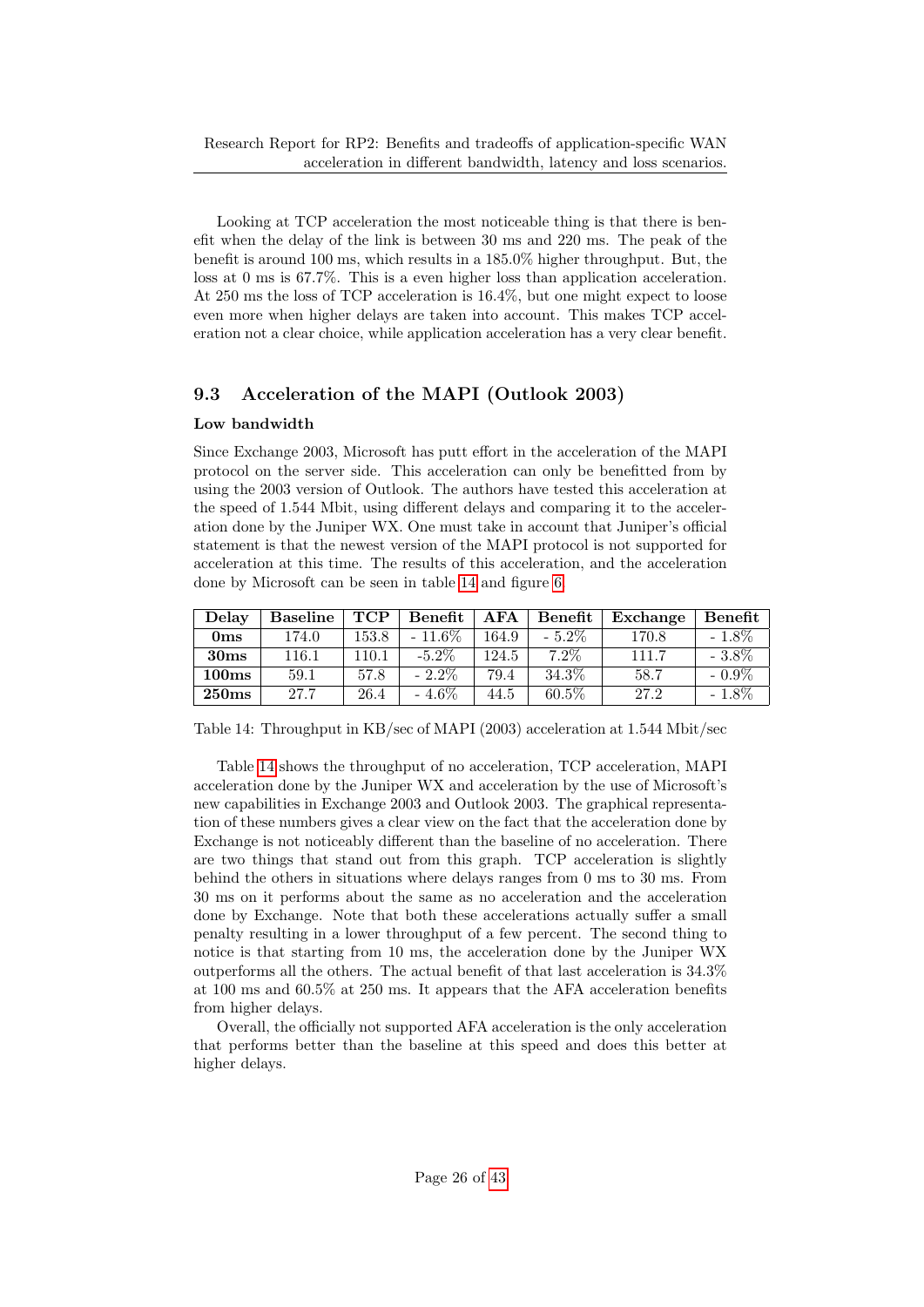

<span id="page-26-0"></span>Figure 6: Throughput of MAPI (2003) acceleration at 1.544 Mbit/sec

## High bandwidth link

At the speed of 51.84 Mbit/sec the results are slightly different from the results at 1.54 Mbit/sec. AFA still is the type of acceleration that has the highest throughput and benefits even more when the delay increases. But, when the the delay reaches 250 ms, both TCP acceleration and acceleration done by Exchange are performing better than the baseline, being Exchange the winner of the two as shown in table [15.](#page-26-1)

| Delay            | <b>Baseline</b> | <b>TCP</b> | Benefit   | <b>AFA</b> | <b>Benefit</b> | Exchange | Benefit   |
|------------------|-----------------|------------|-----------|------------|----------------|----------|-----------|
| 0 <sub>ms</sub>  | 3447.1          | 829.6      | $-75.9\%$ | 1234.4     | $-64.2\%$      | 2600.5   | $-24.6\%$ |
| 30 <sub>ms</sub> | 244.9           | 183.3      | $-25.2\%$ | 337.8      | 37.9%          | 243.4    | $-0.6\%$  |
| $100\mathrm{ms}$ | 72.8            | 68.8       | $-5.5\%$  | 131.2      | 80.1\%         | 74.5     | $2.3\%$   |
| $250\mathrm{ms}$ | 25.5            | 28.7       | $12.5\%$  | 57.8       | 125.9%         | 29.9     | 17.2%     |

<span id="page-26-1"></span>Table 15: Throughput of MAPI (2003) acceleration at 51.84 Mbit/sec

Figure [7](#page-27-1) shows that, roughly, Exchange and the baseline follow the same path. But, although Exchange performs better starting from 100 ms, that increase in throughput is not as big as the loss made at 0 ms. At 0 ms Exchange has a 24.6% lower throughput and evens around 30 ms. From there on Exchange performs better when the delay increases, with being 17.2% faster at 250 ms. TCP acceleration performs worse by being 75.9% slower than the baseline, and leveling around 150 ms. Eventually it performs 12.5% better at 250 ms.

Acceleration done by the Juniper WX is much better, but also suffers a penalty. This significant penalty is about 64.2% or 2.2Mbit/sec at 0 ms. The throughput of AFA drops less heavily, as it equals to the baseline around 20 ms. From thereon, it's performance benefits increase as the delay increases. It tops out being 125.9% faster at 250 ms. Starting from around 20 ms, AFA acceleration also is faster than acceleration done by Exchange itself. At every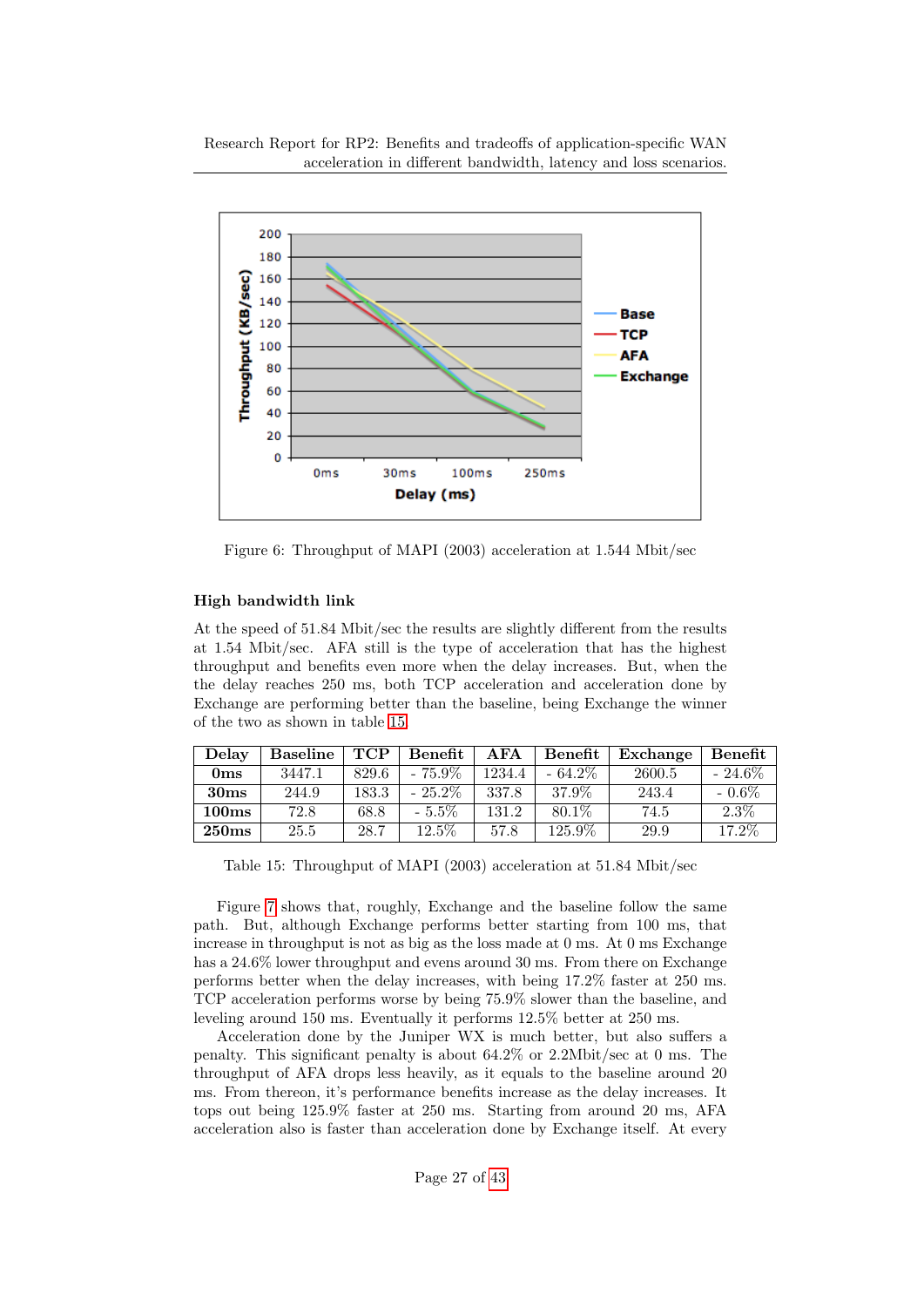

<span id="page-27-1"></span>Figure 7: Throughput of MAPI (2003) acceleration at 51.84 Mbit/sec

delay, TCP acceleration is noticeable slower.

## <span id="page-27-0"></span>9.4 Loss of the CIFS protocol

One of the other functions of the Juniper WX is optimization of lossy links. The authors have tested the performance of this Fast Error Correction (FEC) by measuring the throughput of this option on different lossy links. The first of this measurement is done on a OC-1 link with no delay, and using the CIFS protocol. The baseline for this test is the result of the CIFS test at OC-1 without delay and without acceleration of any kind as tested in section [9.1.](#page-21-1) The throughput of this baseline is 4294.6 KB/sec.

Tabel [16](#page-28-1) shows the results of the tests done. One of the first thing to notice is the lack of data in the row of 0.1 chance of loss. This is the result of the fact that is was impossible to successfully transfer a file via a link that is that lossy. Remarkable is that this was even impossible with the Fast Error Correction option enabled. The column called '% of base' shows the percentage throughput left over from the baseline when the specific chance of packet loss occurs. Remarkable here is that the chance of 0.005 generated less lost packets than the chance of 0.001. The reason for this is most likely coincidence.

As the second '% of base' column shows, there is no positive benefit of the FEC option in loss ranging from 0.1 to 0.005. Only at 0.001 is there a slight improvement of throughput, being 2.9%. This proves that packet loss doesn't occur only at lossy links, but also on normal "clear" links. The last row shows the benefit FEC generates compared to when FEC is turned off on the same lossy link. As one can see, FEC is mostly a negative influence. Only at the lowest tested chance is FEC actually improving the throughput by 54.7%.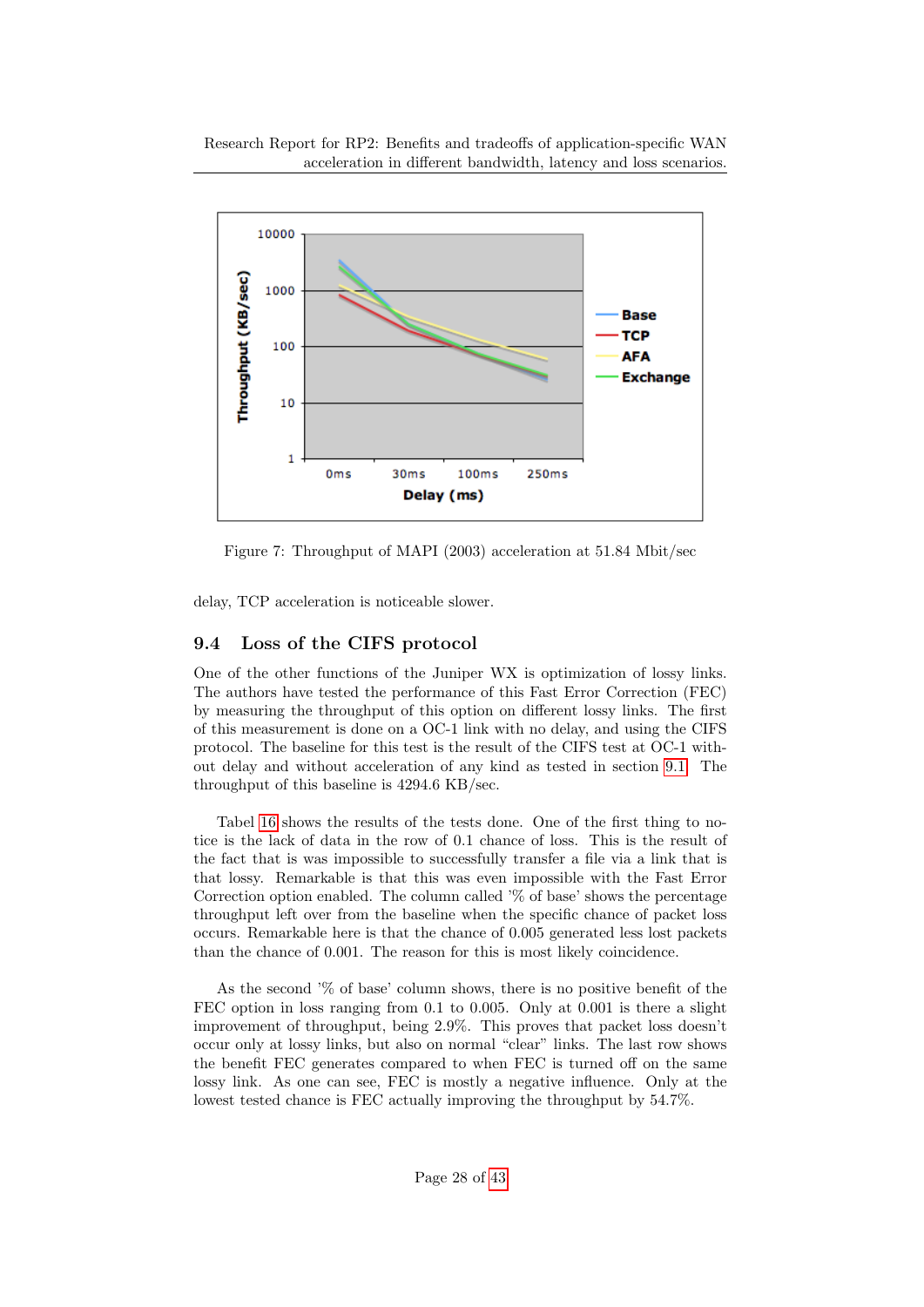| Chance of loss | No FEC | FEC    | Benefit   |
|----------------|--------|--------|-----------|
| 0.001          | 2856.0 | 4418.0 | 54.7%     |
| 0.005          | 3263.3 | 2090.6 | $-36.0\%$ |
| 0.010          | 1202.8 | 1159.4 | $-3.6\%$  |
| 0.050          | 190.3  | 153.0  | $-19.6\%$ |

<span id="page-28-1"></span>Table 16: Lossy non-accelerated CIFS at 51.84 Mbit/sec with 0 ms delay

Figure [8](#page-28-2) represents the data in a graphical way. The blue line shows the baseline, being steady at every chance of loss as it is the maximum throughput that can be theoretical achieved. At a high chance of loss, the FEC option has no effect. Only at the two lowest tested chances, the lines differ.



<span id="page-28-2"></span>Figure 8: Lossy non-accelerated CIFS 51.84 Mbit/sec with 0 ms delay

#### <span id="page-28-0"></span>9.5 Loss of the MAPI protocol (Outlook XP)

#### Low delay link

The second test of FEC is done with the baseline of the MAPI (XP) throughput at 51.84Mbit/sec without delay and without any acceleration. The throughput of this baseline, as tested in section [9.2,](#page-24-0) is 3688,317KB/sec. On of the conclusions drawn from figure [9](#page-29-0) is that the throughput of FEC and no FEC are fairly the same at every chance of loss. Only at a achange of 0.01 FEC has a 40.9% increase in performance over No FEC. But, the throughput at that point is only 27.3% of the baseline, which puts it in perspective.

Looking at table [9](#page-29-0) it appears that once again it was impossible to actually use the MAPI protocol at a 0.1 chance of packet loss. When testing at this chance of loss, Outlook responded that it was unable to contact the Exchange server, and therefor made testing impossible.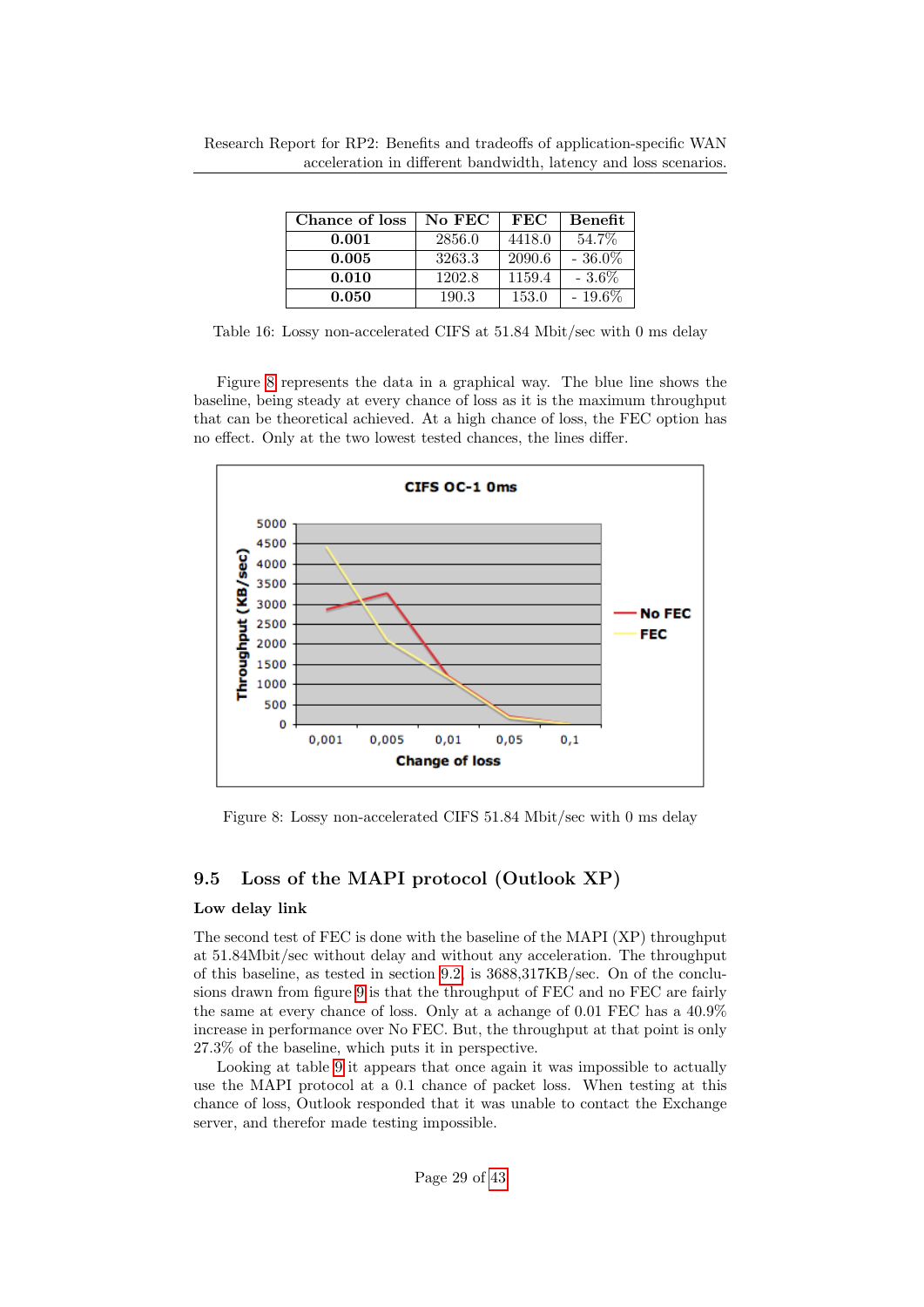

<span id="page-29-0"></span>Figure 9: Lossy non-accelerated MAPI (XP) at  $51.84$  Mbit/sec with 0 ms delay

| Chance of loss | No FEC | FEC    | Benefit  |
|----------------|--------|--------|----------|
| 0.001          | 3175.2 | 3253.2 | $2.5\%$  |
| 0.005          | 1752.4 | 1671.6 | $-4.6\%$ |
| 0.010          | 715.4  | 1008.1 | 40.9%    |
| 0.050          | 134.7  | 131.3  | $-2.5\%$ |

<span id="page-29-1"></span>Table 17: Lossy non-accelerated MAPI (XP) 1.544 Mbit/sec with 0 ms delay

Overall does the FEC option seem to have a positive influence on the throughput. Compared to disabling the FEC option, FEC performs 40.9% better at a 0.01 chance of packet loss. This relatively large amount of performance improvement is most likely the result of a lucky situation of packet loss. Although the large value of the increase should be taken lightly, the fact that the value is positive proves FEC results in a performance increase. At a much lower rate of 0.001 FEC also has a positive influence. In the other situations. enabling FEC had a negative impact. While being  $4.6\%$  and  $2.5\%$ , this penalty is not severe.

## High delay link

This test shows the use of FEC in application accelerated traffic on a lossy link. This is done in the situation of the MAPI (XP) protocol at 51.84Mbit/sec with a delay of 250 ms. The baseline used herein is the AFA accelerated throughput of 953,609 KB/sec taken from section [9.2.](#page-24-0)

Table [18](#page-30-1) shows that this is the only test done where a chance of packet loss of 0.1 actually resulted in data. Noticeable is that the percentages at that rate, being 17.0% for No FEC and 16.3% for FEC, are higher compared to lower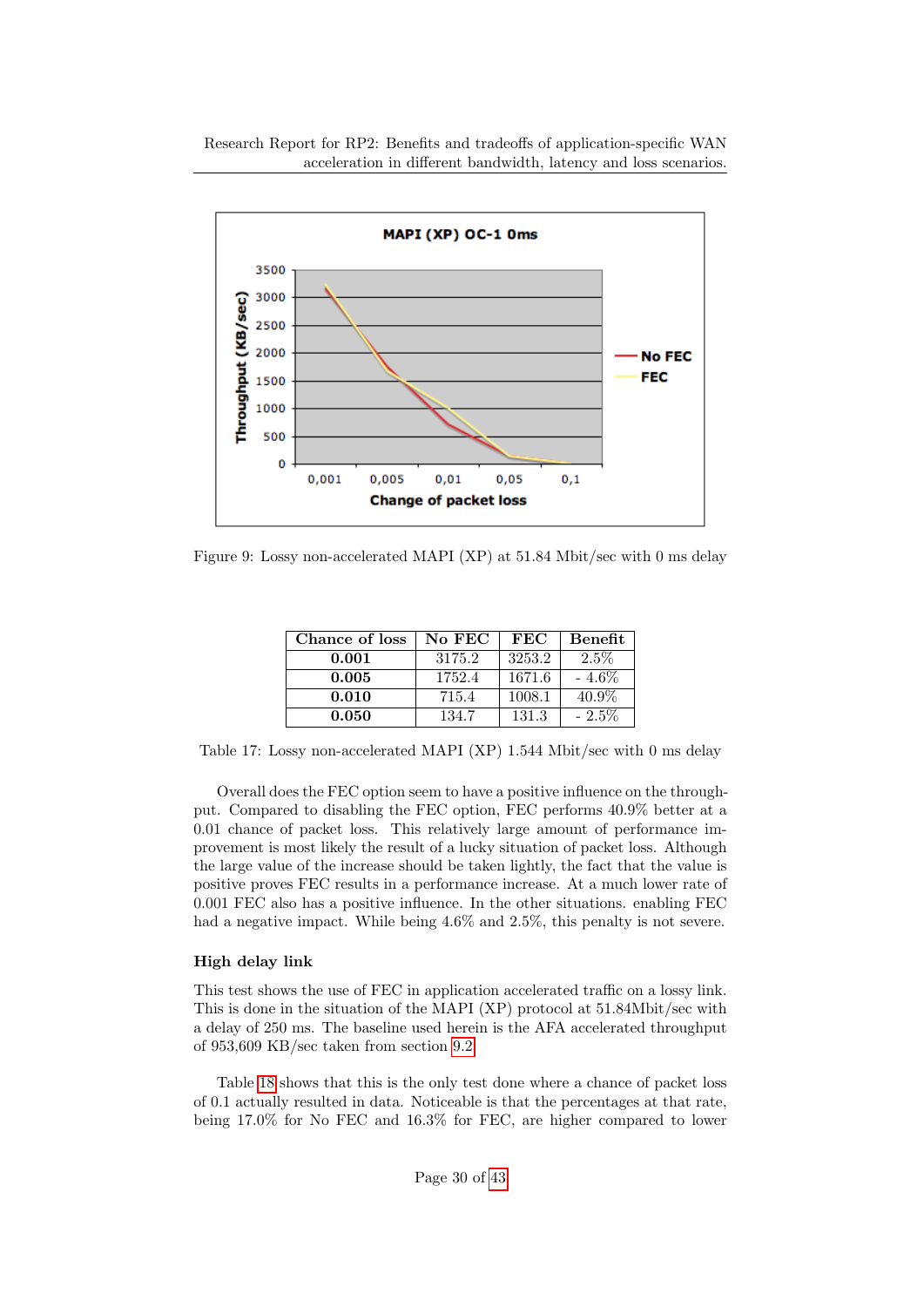| Chance of loss | No FEC | $_{\rm FEC}$ | Benefit  |
|----------------|--------|--------------|----------|
| 0.001          | 718.6  | 735.5        | $2.3\%$  |
| 0.005          | 618.8  | 588.0        | $-5.0\%$ |
| 0.010          | 511.2  | 534.2        | $4.5\%$  |
| 0.050          | 299.5  | 277.0        | $-7.5%$  |
| 0.100          | 162.4  | 155.3        | $-4.3\%$ |

<span id="page-30-1"></span>Table 18: Lossy accelerated MAPI (XP) at 51.84 Mbit/sec with 250 ms delay

chances of packet loss in the two other tests.This is most likely the result of the fact that this test was done in the situation of a 250 ms delay.



<span id="page-30-2"></span>Figure 10: Lossy accelerated MAPI (XP) 51.84 Mbit/sec with 250 ms delay

Looking at the performance of FEC, one can conclude form figure [10](#page-30-2) that at every chance of loss the throughput of FEC is about the same as when FEC is disabled. Only at a chance of 0.01 and 0.001, FEC is performing slightly better. At the two highest chances, FEC has a negative impact. Overall, it appears FEC has no specific benefit in this situation and might even have a slight negative benefit.

# <span id="page-30-0"></span>10 Other protocols

Protocols that are best accelerated are old protocols that were never designed for current LAN or WAN characteristics, protocols that are based upon older protocols and protocols that were just badly designed. This chapter lists some other protocols that could possibly be optimized for current LAN and WAN characteristics, and even be incorporated into the WX platform.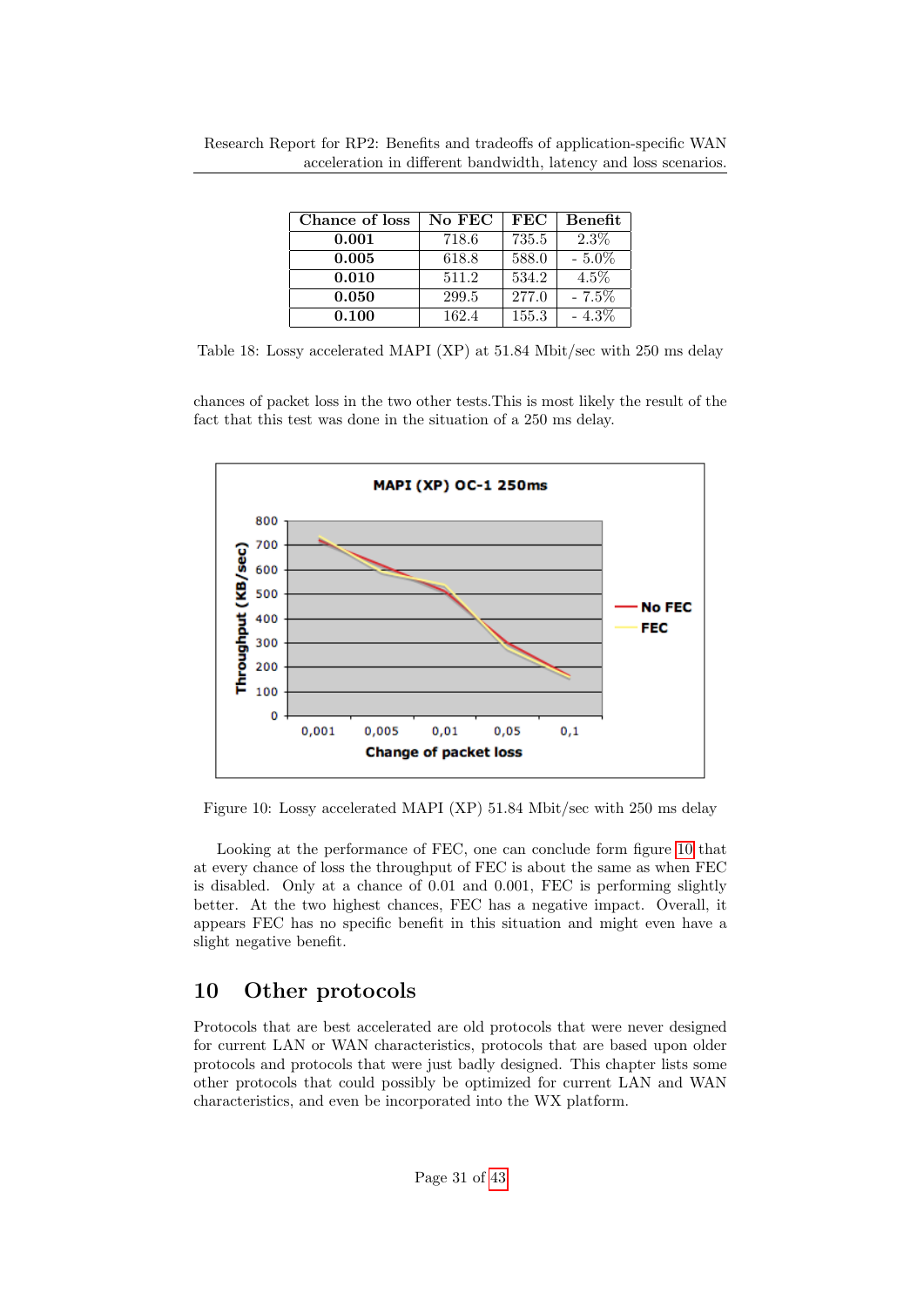#### NFS

NFS, the Unix Network File System, is essentially the same protocol as CIFS for Microsoft Windows. The NFS protocol suffers from the same *design flaw* as the CIFS protocol in the way that it waits for acknowledgment for every block. Therefor, it should be relatively easy to adapt the WX platform in to make it accelerate the NFS protocol.

It was our intention to test if the WX platform could accelerate NFS in the same way as CIFS. Unfortunately, we haven't gotten round to it due to the short amount of time we had at our disposal. T

### DNS

DNS is a protocol that is used on every network. Almost every network connection is preceded by a DNS lookup. Slow lookups can have a severe impact on network performance. Especially in an Active Directory environment, where the client is configured with the DNS servers of the domain that is on a WAN link, lookups over this WAN link can have an enormous impact on the client performance. An 'inline' caching DNS server that could cache requests for a certain time could speed up performance, because all following requests could be served from the cache of the near WX appliance. This technology would be different from a local caching DNS server, because a local server would mean that the DNS settings of the client would be adapted. Because the WX appliance is already in the data stream from the client to the server, it could easily filter the request from the client, send a cached answer and discard the request for the server. The advantage would be that the client won't need DNS reconfiguration.

# <span id="page-31-0"></span>11 Tradeoffs of inline protocol optimization

The functionality of the WX devices and the appliances from other vendors with the same functionality are based upon 'tinkering' with protocol parameters without knowledge of this from either of the involved nodes. These appliances exist by the grace of bad protocols. This means that the best thing that could happen for a systems administrator, actually would be the worst thing that could happen for the WX platform, i.e. total redesign the protocol to mitigate the problems involved.

## <span id="page-31-1"></span>11.1 Vendor Optimization

Microsoft has already taken steps to optimize their MAPI protocol for faster networks with larger delay. They have done this by making the blocks larger and enabling compression on a link. Also the CIFS protocol is several times adjusted in the past by Microsoft. We've seen in our tests that the impact of these changes is quite low and because we didn't test caching and compression, the main optimizations performed by Microsoft are not very well portrayed our the results. But when Microsoft would decide that the windowing properties of these these protocols should be reviewed (the primary cause of the bad performance over long fat networks) this could mean a significant performance increase from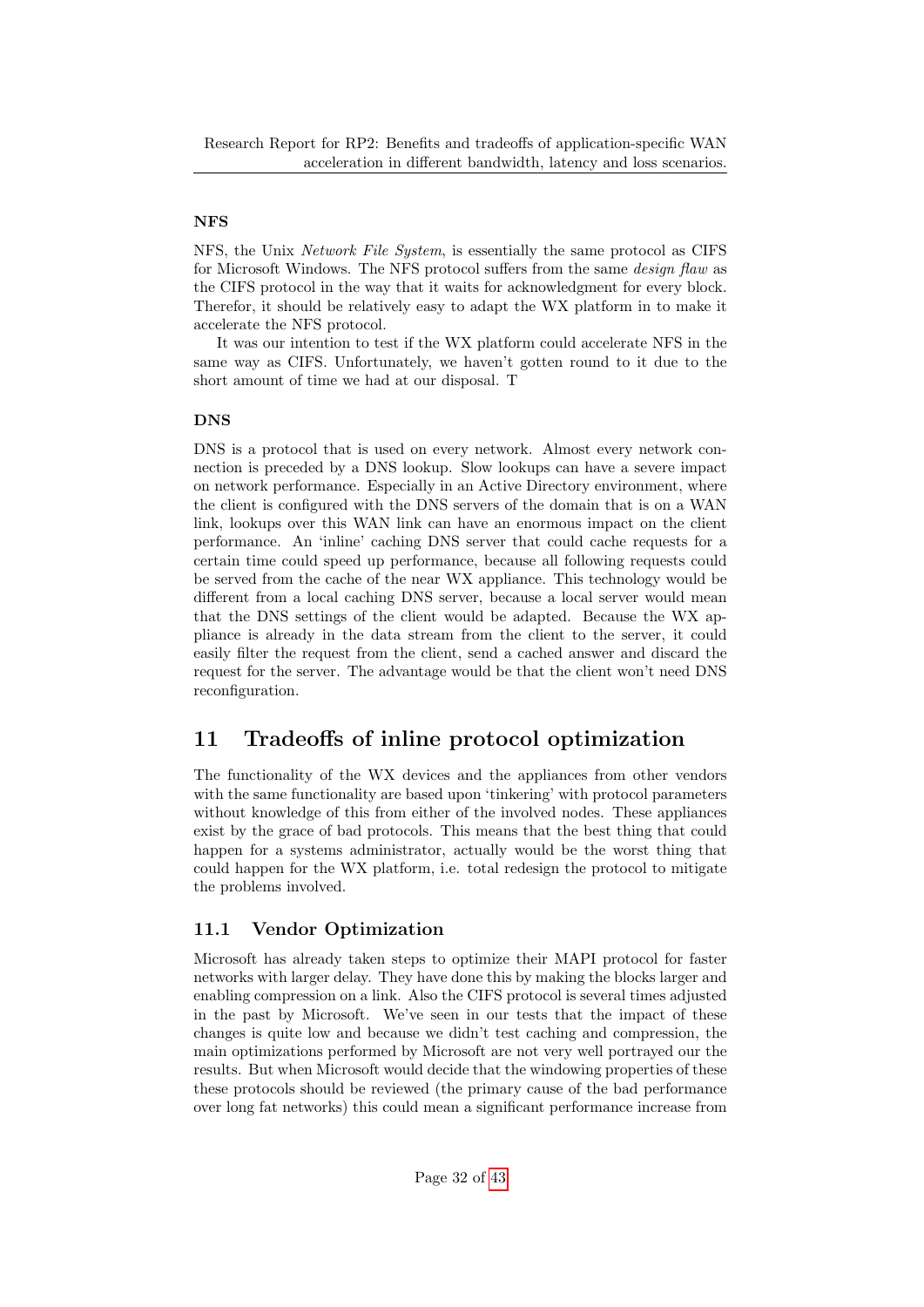within the protocol and even nullify the justification of buying specific hardware for protocol optimization.

## <span id="page-32-0"></span>11.2 Acceleration and the OSI model

Rules of orthogonality say that network devices can only read in the header of the respective layer that they operate on, and adapt the headers of the lower layers. A switch may adapt the layer 1 header, while a router rewrites the layer 1 and 2 header. The interaction of the WX device, that is actually a layer 2 device, with the client and the server on layer 7 is therefor actually a *Very Bad* Thing. It completely disregards the layering that is made in the networking model. Systems that intervene in layers above their own operating layer were designed to resolve performance or usability issues on the short run. In the long run, they've become a burden for the operation or design of networks. When these technologies become mainstream (e.g. NAT) it could even becomes impossible to phase them out. Therefor, the authors believe the best solution would be to perform the protocol optimization in the client and the server, keeping the layers separated.

# <span id="page-32-1"></span>12 Conclusion

All the results that were gathered in this report are based upon empirical testing. This conclusion is based upon the results from these tests. All the tests were done with great care. Although there can be errors in the measured results, the authors believe the general trends and conclusions drawn of the results are clear and significant less error prone.



<span id="page-32-2"></span>Figure 11: Acceleration of applications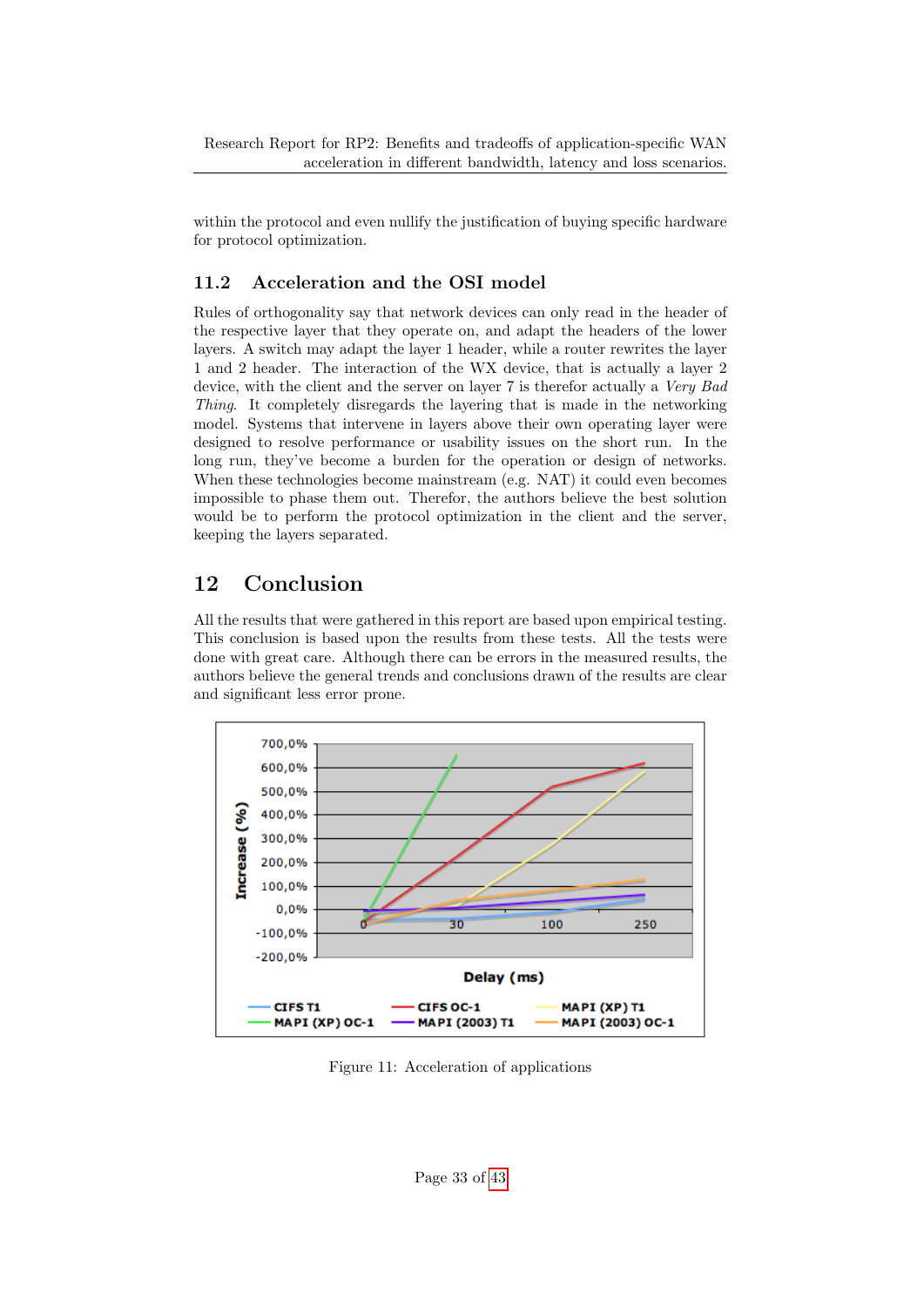#### Performance increase CIFS and MAPI

Mainly performance decrease induced by delay can be mitigated with acceleration hardware. In all high-delay situations we've seen performance increase regardless of bandwidth and/or loss. But because the acceleration appliances are placed inline in the data stream, therefor will always be an impact in the throughput and delay. This impact is noticeable on links where the delay is lower than 10 to 15 ms for all bandwidth and loss. Implementation of an acceleration device in situations where these characteristics apply is unwise. The impact of the device will outweigh the performance increase of the acceleration. On links with higher delay, the performance increase of the protocols differs widely, as can be seen in figure [11.](#page-32-2)

The CIFS protocol, used for file and printer sharing in a Microsoft environment sees a performance increase on low bandwidth links from about 100 ms delay. The increase of the performance ranges from -40% in low delay links upto 40% in high delay links. The small amount of increase in <100 ms delay links is mainly because the bandwidth\*delay product for this link is small enough for transmission of single CIFS blocks. Links with delay in excess of 100 ms are too large to be completely filled with one block. Therefor, for these links there is a performance increase. On high bandwidth links, the saturation of the band $width*delay$  product is reached earlier. The performance impact on these links is much higher, ranging from 200% up to 600% relative to the baseline.

The MAPI protocol is there in two flavors; the older version with Outlook XP that can be accelerated, and the newer version in Outlook 2003 with adaptations in the protocol. The increase of throughput for the older MAPI protocol on low bandwidth links pays off for all delay situations above about 10 ms. The increase of performance is between 40% and 120%, depending on the delay on the link. The high bandwidth links increase the performance of the MAPI protocol even more, from 500% to 5000%, a 50 fold increase of throughput utilization relative to the baseline. The newer MAPI protocol does show an increase in performance, but not as high as the increase of the older protocol. On low bandwidth links the throughput increases 10% to 60% relative to the baseline. On a high bandwidth link, the performance increase is a little higher, namely 40% to 120%. Compared to the acceleration of the older MAPI protocol, the increase is negligible.

Overall, the performance increase of the acceleration hardware can be summed up with the following: with CIFS and MAPI links with high bandwidth and high delay profit the most from protocol optimization. Although low bandwidth connections do show improvements, the best results are gathered with high bandwidth links. This is because of the space that is left in the bandwidth  $*delay$ product to send more blocks than one, while waiting for an acknowledgment.

#### Performance increase Forward Error Correction

The results from our error correction tests showed that there is no real performance increase on lossy links. The reason of this is unknown to us, and due to lack of time, we were not able to investigate the source of the problem with these results.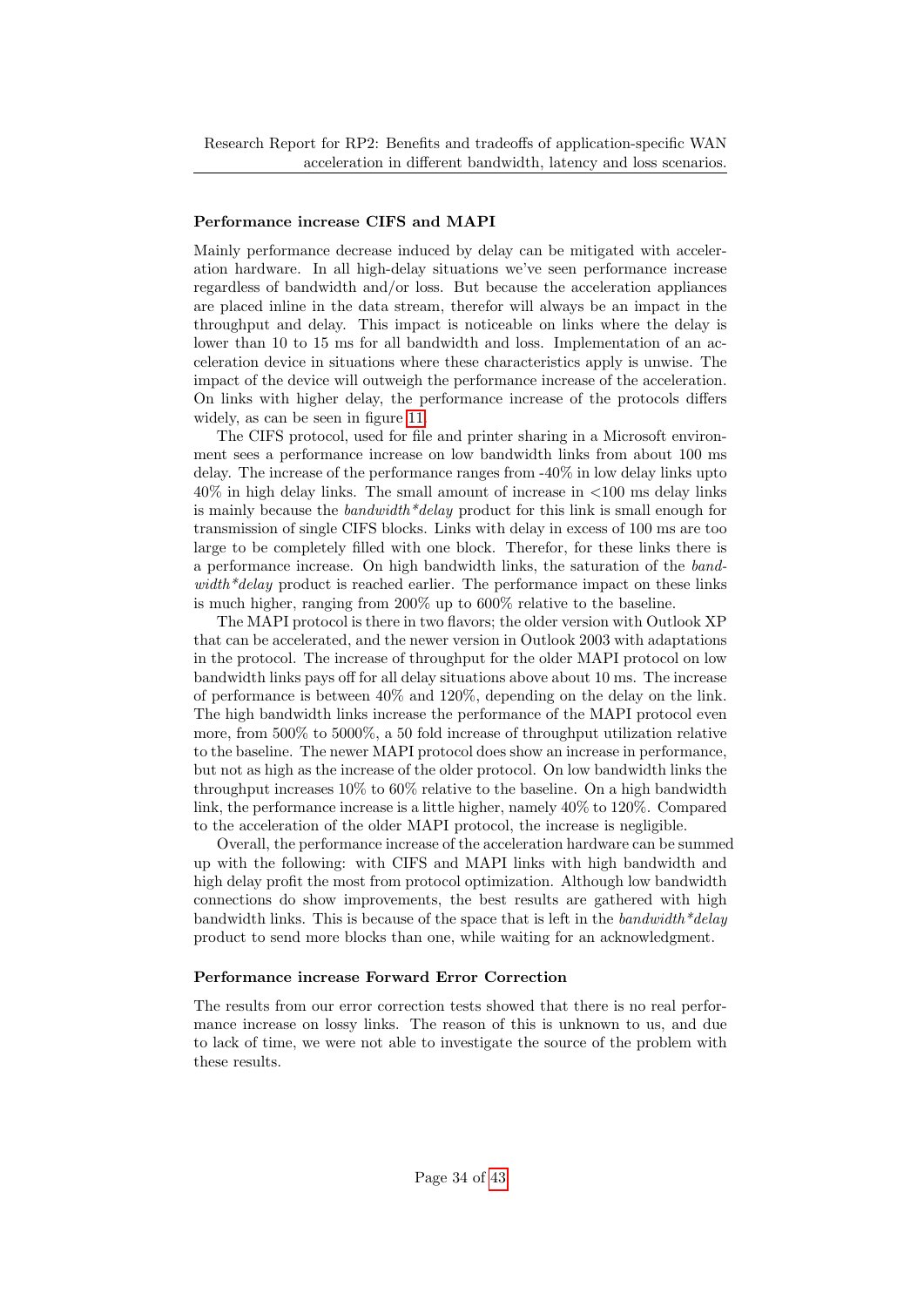

<span id="page-34-0"></span>Figure 12: Acceleration of MAPI (2003)

## Juniper vs. Microsoft MAPI acceleration

The optimization of the MAPI protocol by Microsoft did not show a very large increase in throughput relative to the baseline, as can be seen in figure [12.](#page-34-0) On the low bandwidth link, there was no acceleration whatsoever. The high bandwidth link showed an increase of about 20% on links with very high delay. The Juniper acceleration of the MAPI 2003 protocol was in the range of 30% to 120% better than the acceleration by Microsoft, even though the MAPI 2003 protocol is officially not supported by Juniper. We have to remark that Microsoft claims that the performance increase is done by compression as well as bigger blocks. Because of the test setup, compression was excluded from the results. Therefor these results only indicate the performance increase by enlarging the blocks.

## Tradeoffs of inline application acceleration

The use of these type of acceleration techniques would certainly be a good choice to mitigate slow throughput on high delay links, but we have to remember that the use of these appliances goes against the layered principle of the OSI model. A layer 2 device that is put inline with the traffic reads and adjusts data in headers on layers where it is not supposed to be. We've seen previously that these kinds of techniques (e.g. NAT) are very well suitable to mitigate performance or scalability issues, but when these techniques become ubiquitous, they obfuscate the workings of a layered network, and severely trouble the work of a network designer. The real solution to bad performance of protocols over a WAN link is to optimize the protocols themselves.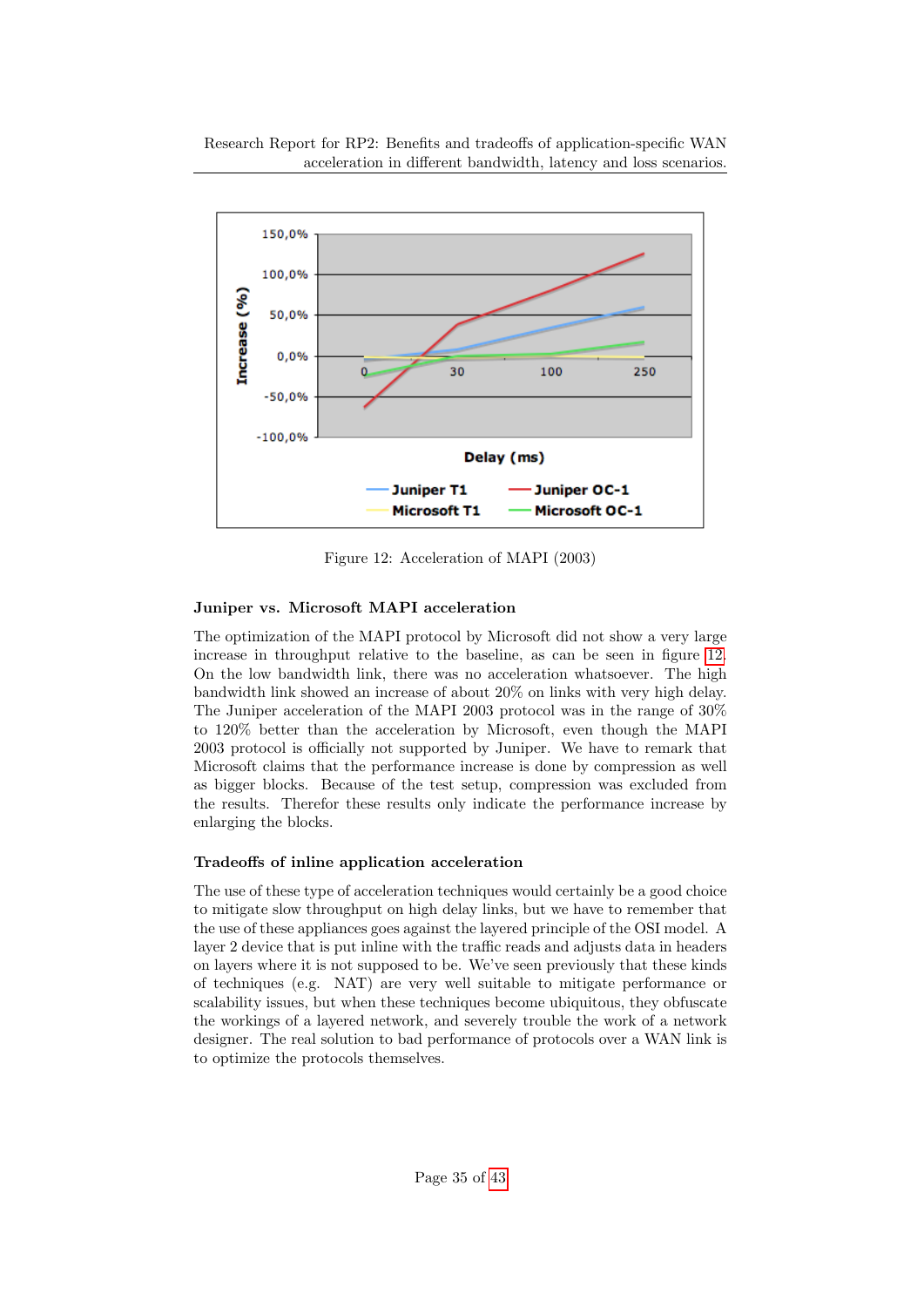## References

- <span id="page-35-9"></span>[1] Juniper Networks WX Application Acceleration platforms <http://www.juniper.net/products/appaccel/wan/wx/>
- <span id="page-35-10"></span>[2] Microsoft Windows Platform <http://www.microsoft.com/windows/default.mspx>
- <span id="page-35-11"></span>[3] Microsoft Exchange Server <http://www.microsoft.com/exchange/default.mspx>
- <span id="page-35-12"></span>[4] CIFS: A Common Internet File System <http://www.microsoft.com/mind/1196/cifs.asp>
- <span id="page-35-13"></span>[5] MAPI in Outlook/Exchange Development <http://www.outlookcode.com/d/mapi.htm>
- <span id="page-35-0"></span>[6] SG FAQ :: What is the Bandwidth \* Delay Product? [http://www.speedguide.net/faq](http://www.speedguide.net/faq_in_q.php?category=89&qid=185) in q.php?category=89&qid=185
- <span id="page-35-1"></span>[7] RFC 2018 - TCP Selective Acknowledgment Options <http://www.ietf.org/rfc/rfc2018.txt>
- <span id="page-35-2"></span>[8] RFC 3390 - Increasing TCP's Initial Window <http://www.ietf.org/rfc/rfc3390.txt>
- <span id="page-35-3"></span>[9] RFC 3042 - Enhancing TCP's Loss Recovery Using Limited Transmit [http://www.ietf.org/rfc/rfc3042.txt](http://www.ietf.org/rfc/rfc3041.txt)
- <span id="page-35-4"></span>[10] RFC 3465 - TCP Congestion Control with Appropriate Byte Counting <http://www.ietf.org/rfc/rfc3465.txt>
- <span id="page-35-5"></span>[11] Early Retransmit for TCP and SCTP <http://bgp.potaroo.net/ietf/idref/draft-allman-tcp-early-rexmt/>
- <span id="page-35-6"></span>[12] On the Prevalence and Evaluation of Recent TCP Enhancements http://www.cis.udel.edu/∼[iyengar/publications/2004.globecom-draft.ladha.pdf](http://www.cis.udel.edu/~iyengar/publications/2004.globecom-draft.ladha.pdf)
- <span id="page-35-15"></span>[13] Wireshark: A Network Protocol Analyzer <http://www.wireshark.org/>
- <span id="page-35-14"></span>[14] Ethereal: A Network Protocol Analyzer <http://www.ethereal.com/>
- [15] Riverbed RiOS Application Acceleration [http://riverbed.com/technology/app](http://riverbed.com/technology/app_streamlining/index.php) streamlining/index.php
- <span id="page-35-7"></span>[16] Cisco Systems to Acquire Actona Technologies [http://newsroom.cisco.com/dlls/2004/corp](http://newsroom.cisco.com/dlls/2004/corp_062904.html) 062904.html
- <span id="page-35-8"></span>[17] Juniper Networks to Acquire Peribit Networks [...] <http://www.juniper.net/company/presscenter/pr/2005/pr-050426a.html>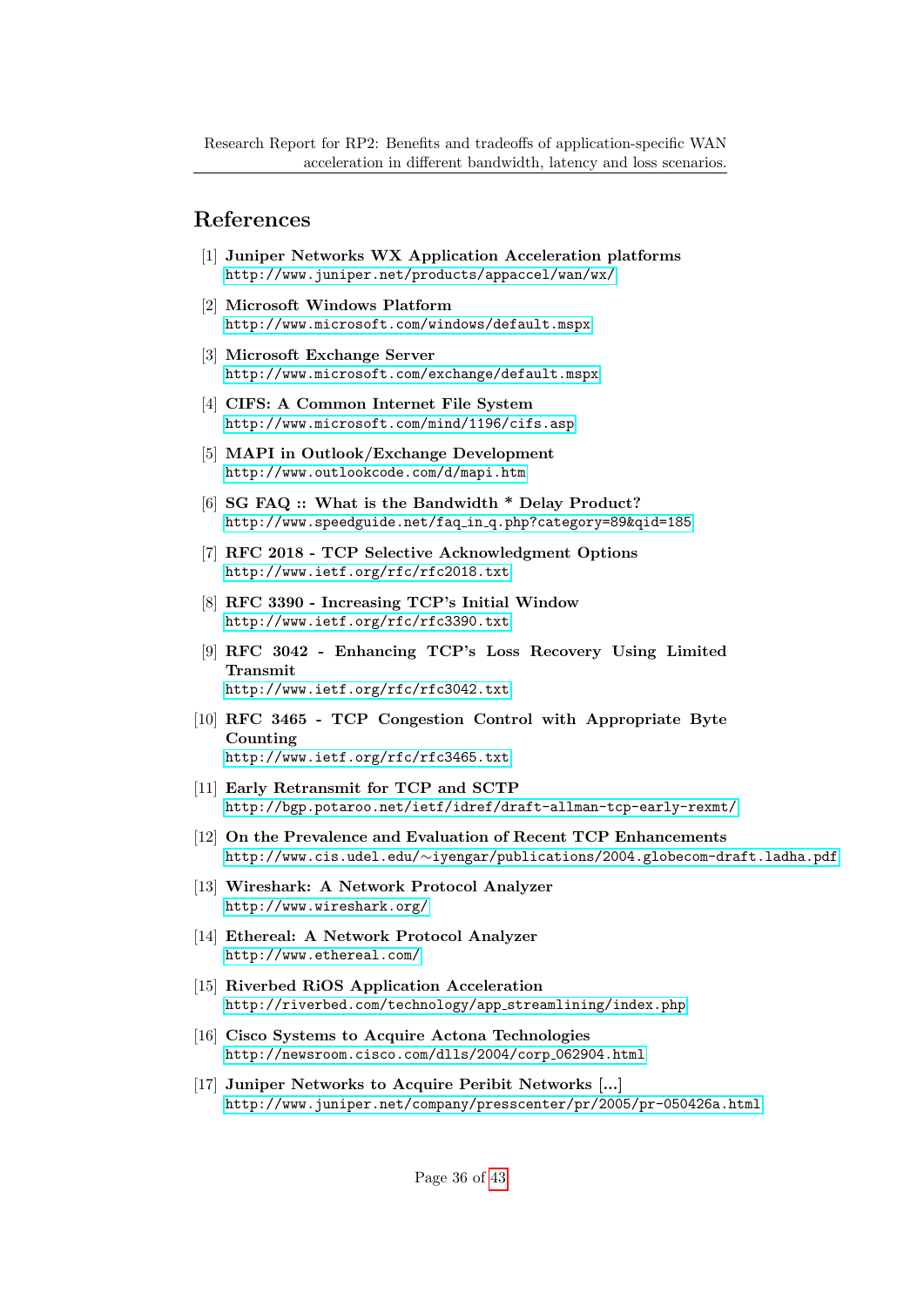- <span id="page-36-0"></span>[18] Juniper WX Application Acceleration platforms - Technologies <http://www.juniper.net/products/appaccel/wan/wx/>
- <span id="page-36-1"></span>[19] WX/WXC Operators Guide - Release 5.3, page 201 [http://www.juniper.net/techpubs/hardware/wx/srs/53/wxog](http://www.juniper.net/techpubs/hardware/wx/srs/53/wxog_53.pdf) 53.pdf
- <span id="page-36-2"></span>[20] WX/WXC Operators Guide - Release 5.3, page 202 [http://www.juniper.net/techpubs/hardware/wx/srs/53/wxog](http://www.juniper.net/techpubs/hardware/wx/srs/53/wxog_53.pdf) 53.pdf
- <span id="page-36-6"></span>[21] WX/WXC Operators Guide - Release 5.3, page 206 [http://www.juniper.net/techpubs/hardware/wx/srs/53/wxog](http://www.juniper.net/techpubs/hardware/wx/srs/53/wxog_53.pdf)\_53.pdf
- <span id="page-36-3"></span>[22] WX/WXC Operators Guide - Release 5.3, page 207 [http://www.juniper.net/techpubs/hardware/wx/srs/53/wxog](http://www.juniper.net/techpubs/hardware/wx/srs/53/wxog_53.pdf) 53.pdf
- <span id="page-36-5"></span>[23] Modify Remote Procedure Call Compression in Exchange Server 2003 <http://support.microsoft.com/?kbid=825371>
- <span id="page-36-4"></span>[24] Dummynet [http://info.iet.unipi.it/](http://info.iet.unipi.it/~luigi/ip_dummynet/)∼luigi/ip dummynet/
- <span id="page-36-9"></span>[25] Dummynet: A Simple approach... (1997) - Rizzo, Pisa University [http://iet.unipi.it/](http://iet.unipi.it/~luigi/dummynet.ps.gz)∼luigi/dummynet.ps.gz
- <span id="page-36-10"></span>[26] PicoBSD, the Small BSD. [http://people.freebsd.org/](http://people.freebsd.org/~picobsd/picobsd.html)∼picobsd/picobsd.html
- <span id="page-36-11"></span>[27] Iperf - The TCP/UDP Bandwidth Measurement Tool <http://dast.nlanr.net/Projects/Iperf/>
- <span id="page-36-7"></span>[28] MasterShaper - Easy traffic shaping and QoS with Linux <http://www.mastershaper.org/>
- <span id="page-36-8"></span>[29] PragaOrgAr : Dev Praga htb-gen <http://www.praga.org.ar/wacko/DevPraga/htbgen/>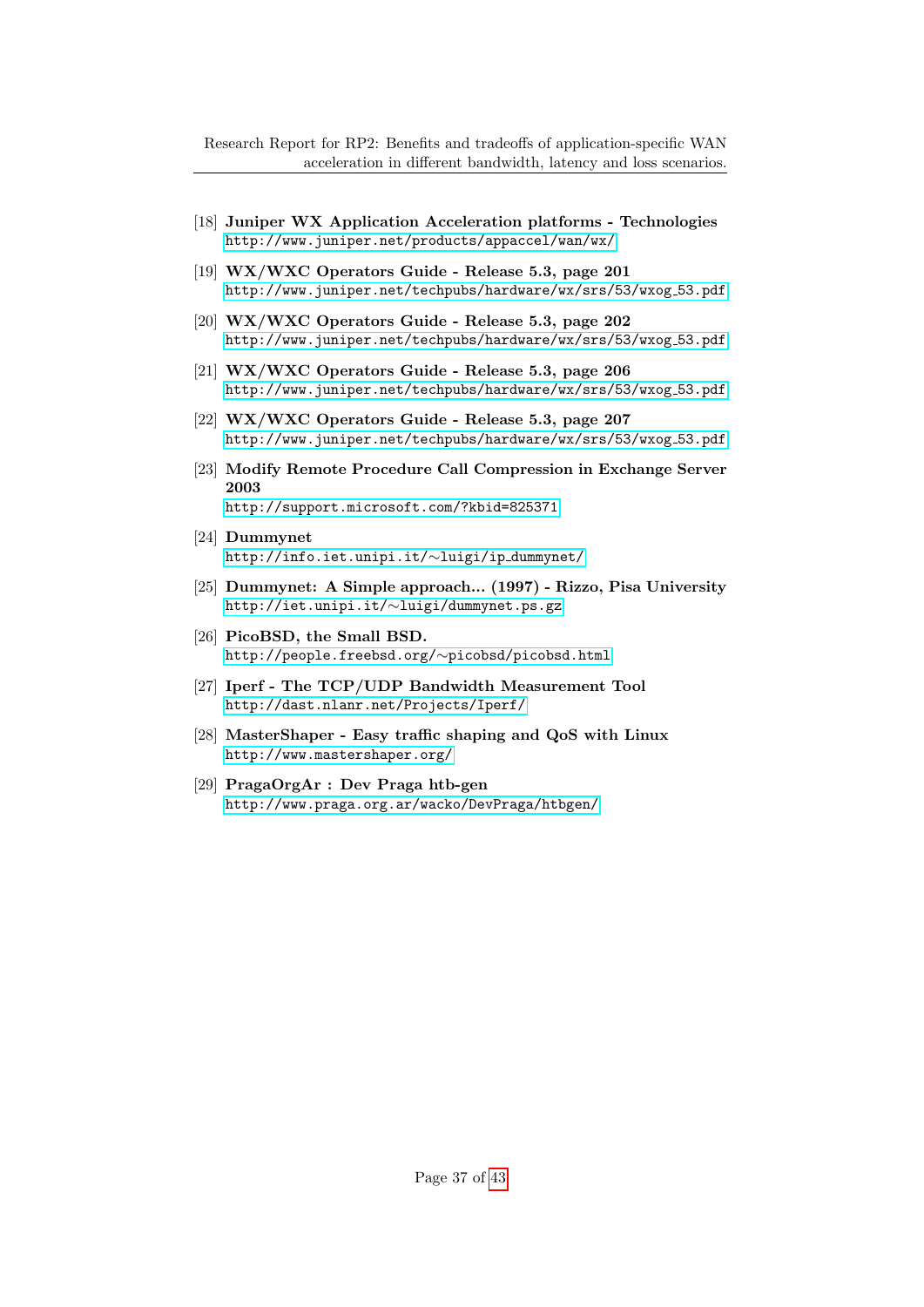Research Report for RP2: Benefits and tradeoffs of application-specific WAN acceleration in different bandwidth, latency and loss scenarios.

# <span id="page-37-0"></span>A WAN link simulator

## <span id="page-37-1"></span>A.1 Selection Criteria

The tool that we want to use to simulate several WAN links has to meet several criteria. For the purpose of this project, we looked at the network characteristics of the most common types of network links that are used with the applicationspecific WAN acceleration appliances. With these links in mind, we set the following criteria.

- Bandwidth of the link needs to be configurable in a range from 64 Kbit/sec (typical DS0 link) upto 51.84 Mbits/sec (typical OC-1 link).
- Delay of a round-trip-time needs to be configurable in a range from 0ms upto 500ms to simulate transatlantic links.
- **Loss** of packets during transit needs to be configurable in a range from  $0.01\%$ upto 0,1%.

The *application-specific WAN acceleration appliances* accelerates traffic by manipulating in the application layer or the transport layer header. Therefor we had to set the following criteria to make sure that the *application-specific* WAN acceleration appliances and the WAN link simulator won't intervene with each others functions.

Application of the simulation must take place at the network layer or lower in the stack.

## <span id="page-37-2"></span>A.2 Short-list

After a search for tools that can simulate some or several of the criteria stated above, we came up with this shortlist.

| $_{\rm Tool}$    | Bandwidth | Delay | Loss | Implementation (based upon)  |
|------------------|-----------|-------|------|------------------------------|
| Dummynet[24]     |           |       |      | Layer $3$ (ipfw, BSD)        |
| Mastershaper[28] |           |       |      | Layer 3 (iproute2, Linux)    |
| htb-gen $[29]$   |           |       |      | Layer 3 (iproute2, $Linux$ ) |

<span id="page-37-4"></span>Table 19: Simulation tool shortlist

## <span id="page-37-3"></span>A.3 Selection

For the simulation of the WAN links, from all the tools we had at hand, we chose dummynet [\[24\]](#page-36-4), because dummynet is the only tool that complied with al the criteria stated. 'dummynet works by intercepting communication of the protocol layer under test and simulating the effects of finite queues, bandwidth limitations and communication delays.' [\[25\]](#page-36-9) The author of the article has made an implementation of dummynet available under the BSD style license. Dummynet works by turning the available NICs in a system in a bridge, and forcing the packets through a firewall ruleset. The ruleset is optimized for the functionality needed. Bandwidth limitation is performed by shaping the traffic, while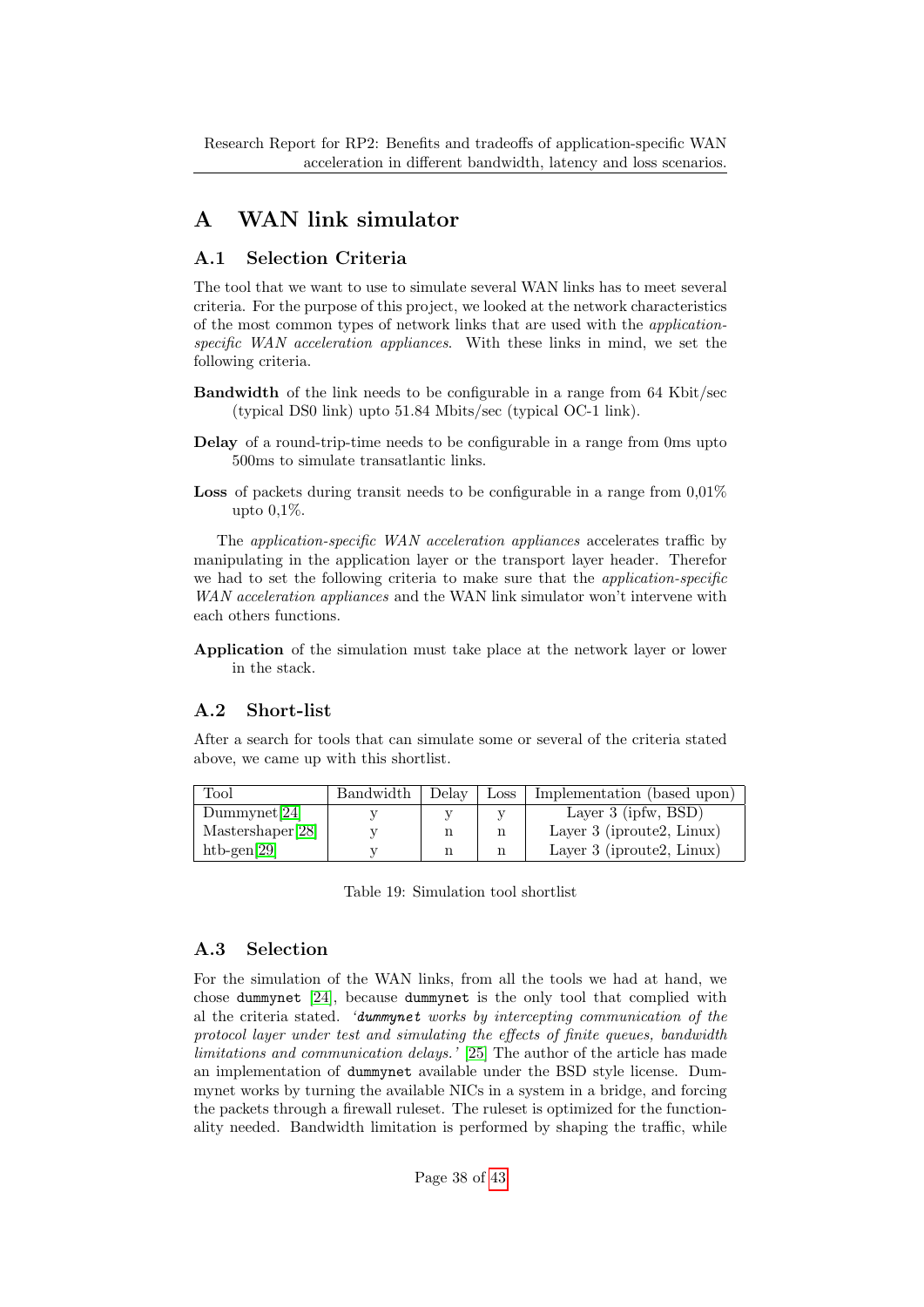delay limitation is performed by  $WFQ2+^5$  $WFQ2+^5$  queuing technology. Loss simulation is performed by randomly dropping packets.

dummynet comes in an image with the picoBSD [\[26\]](#page-36-10) operating system, based on a FreeBSD 3.4 kernel. The hardware setup is a Dell system with two Intel Fast Ethernet NICs inline in the link between the two *application-specific WAN* acceleration appliances. Before using the tool, we calibrated the tool in a test environment to see if dummynet results match the configuration.

## <span id="page-38-0"></span>A.4 Calibration

For calibration of the WAN link simulator we created several scenarios in which we could single out the performance penalty induced by the software, and the accuracy of the simulation software.

#### Tests

The bandwidth test is performed with the iperf [\[27\]](#page-36-11) tool that measures tcp throughput performance between a client and a server. In each scenario there are 10 tests, of which the average result is taken. The delay test is performed by performing 1000 pings, and taking the average round-trip-time. Loss performance is tested with 10000 pings. To measure significant results with the  $0.1\%$ loss, 1000 pings is not enough. Additional, we have to take in account that the loss statistics of ping are measured over the round-trip. Because the WAN link simulator applies the loss to both the ping request as the ping reply, we have to check the loss statistics at the remote end. This can be done with a *tcpdump* setup where we count the ping requests that are received.

#### Baseline

We first performed a baseline test with a regular desktop switch and a baseline test with the WAN link simulator that has no configuration, so we can isolate the performance impact of the WAN link simulator. The baseline tests included a bandwidth test to see what the practical utilization of throughput between the systems is, a delay test to see what the delay there was between the systems and a loss test, to see if the baseline performed optimal. The baseline bandwidth tests were performed with 10 MBit full duplex and 100 MBit full duplex MII [6](#page-38-2) settings (i.e. speed restricted through hardware).

| test             | desktop switch             | WAN link simulator         |
|------------------|----------------------------|----------------------------|
| Bandwidth (10M)  | 9,373 Kbit/sec $(93,73\%)$ | 9,394 Kbit/sec $(93,94\%)$ |
| Bandwidth (100M) | 94382,08 Kbit/sec (94,38%) | 94330,88 Kbit/sec (94,33%) |
| Delay            | $0,44$ msec (rtt)          | $0.50$ msec (rtt)          |
| Loss             | $0,000\%$                  | $0,000\%$                  |

<span id="page-38-3"></span>Table 20: Baseline results

<span id="page-38-1"></span><sup>5</sup>Weighted Fair Queuing

<span id="page-38-2"></span><sup>6</sup>Media Independent Interface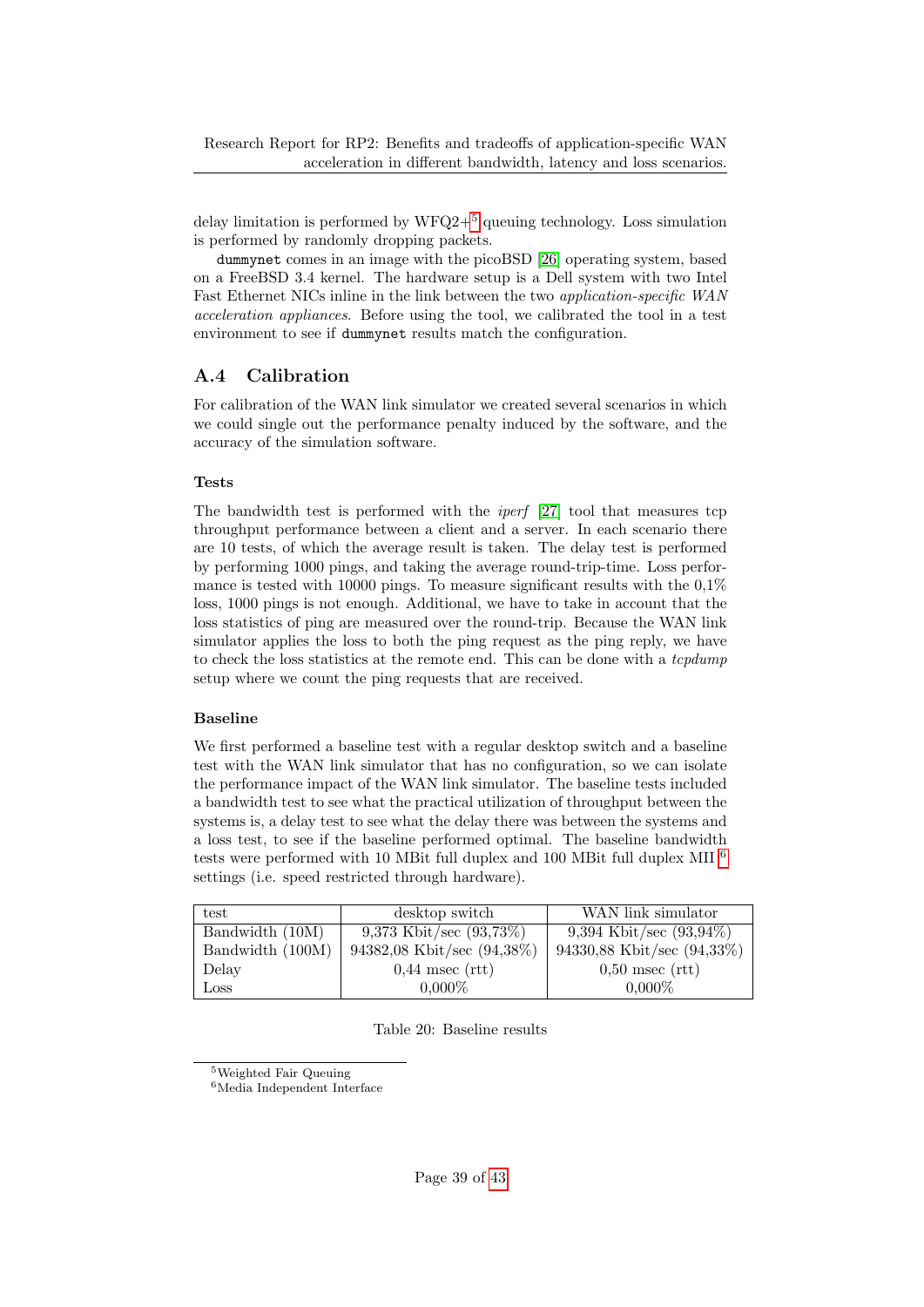#### Bandwidth accuracy

For the bandwidth accuracy tests, we have performed several tests in which we configured the WAN link simulator to simulate a typical WAN speed. Then we measured the actual performance with *iperf*. In this test, the speed was restricted trough the WAN link simulation software. The accuracy is calculated by dividing the utilization with the average utilization of the hardware restricted tests  $((93.94\% + 94.33\%)/2 = 93.64\%$ . Each test is performed ten times.

| Speed         | WAN link simulator       | utilization | accuracy |
|---------------|--------------------------|-------------|----------|
| $64K$ (DS1)   | $59,56$ Kbit/sec         | 93,06%      | 99,3%    |
| 256K          | $238,90$ Kbit/sec        | 93,32%      | 99,6%    |
| 1024K         | $935,80$ Kbit/sec        | 91,38%      | 97,6%    |
| 4096K         | 3827,71Kbit/sec          | 93,45%      | 99,7%    |
| 10M           | $9,491$ Mbit/sec         | 94,91%      | 101,4%   |
| 51,84M (OC-1) | $49,112 \text{ bit/sec}$ | 94,77%      | 101,2%   |
| 100M          | $93,194$ Mbit/sec        | 93,19%      | 99,5%    |

<span id="page-39-0"></span>Table 21: Bandwidth results

The bandwidth tests show a fairly accurate result of the bandwidth restriction functionality of the WAN link simulator. All of the results are within acceptable margin of the hardware restricted tests. This accuracy is more than enough for our goal.

#### Delay accuracy

For the delay accuracy tests, we have performed several tests in which we configured the WAN link simulator to simulate delay. Then we measured the actual delay with pings. Each test is performed with ten thousand pings.

| Configured delay  | Actual delay | accuracy |
|-------------------|--------------|----------|
| 0 <sub>ms</sub>   | 0,268ms      |          |
| 2ms               | 1,876ms      | 93,80%   |
| 10ms              | 9,887ms      | 98,87%   |
| 40ms              | 39,88ms      | 99,70%   |
| 100ms             | 99,89ms      | 99,89%   |
| 200ms             | 199,85ms     | 99,92%   |
| $2000\mathrm{ms}$ | 1999,63ms    | 99,98%   |

<span id="page-39-1"></span>

|  |  |  | Table 22: Delay results |
|--|--|--|-------------------------|
|--|--|--|-------------------------|

The delay tests show a fairly accurate result of the delay generation functionality of the WAN link simulator. All of the results are within acceptable margin. This accuracy is enough for our goal.

#### Loss accuracy

For the loss accuracy tests, we have performed several tests in which we configured the WAN link simulator to simulate loss. Then we measured the actual loss with pings. Each test is performed with ten thousand pings.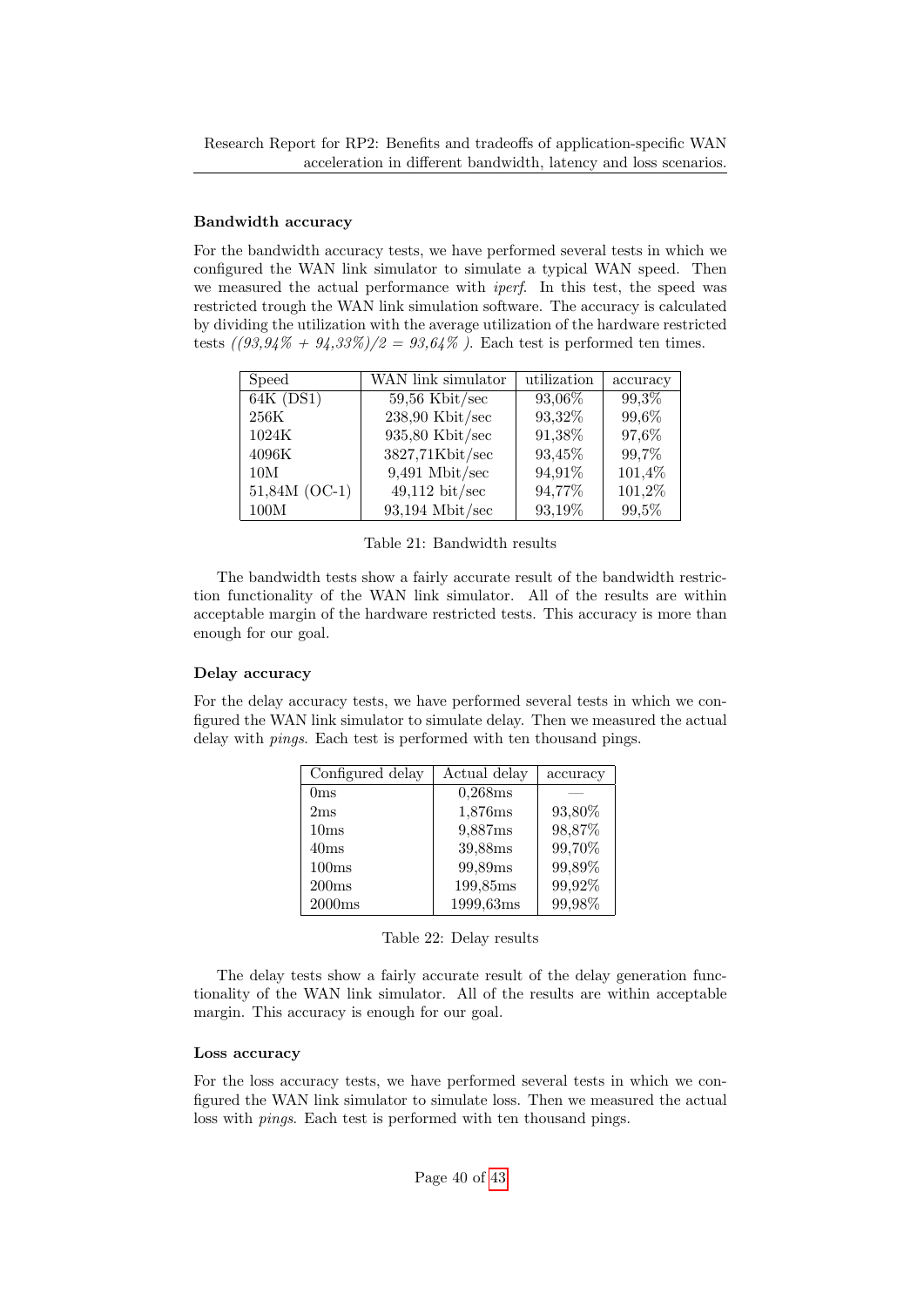| Configured loss | Actual loss | accuracy |
|-----------------|-------------|----------|
| $0\%$           | $0\%$       |          |
| 0,05%           | 0.03%       | 60%      |
| 0,1%            | $0,11\%$    | 110%     |
| 0,5%            | 0,48%       | 96\%     |
| $1\%$           | 0,91%       | 91\%     |
| 5%              | 4,74%       | 94%      |

<span id="page-40-1"></span>

The loss tests show a fairly accurate result of the loss generation functionality of the WAN link simulator. All of the results are within acceptable margin. This accuracy is enough for our goal.

## <span id="page-40-0"></span>A.5 Conclusion

The dummynet tool matches all the criteria specified. In calibration tests is made clear that the tool performed within reasonable margins of the specified values for bandwidth, delay and loss. Therefor dummynet is the right tool to use in our scenario.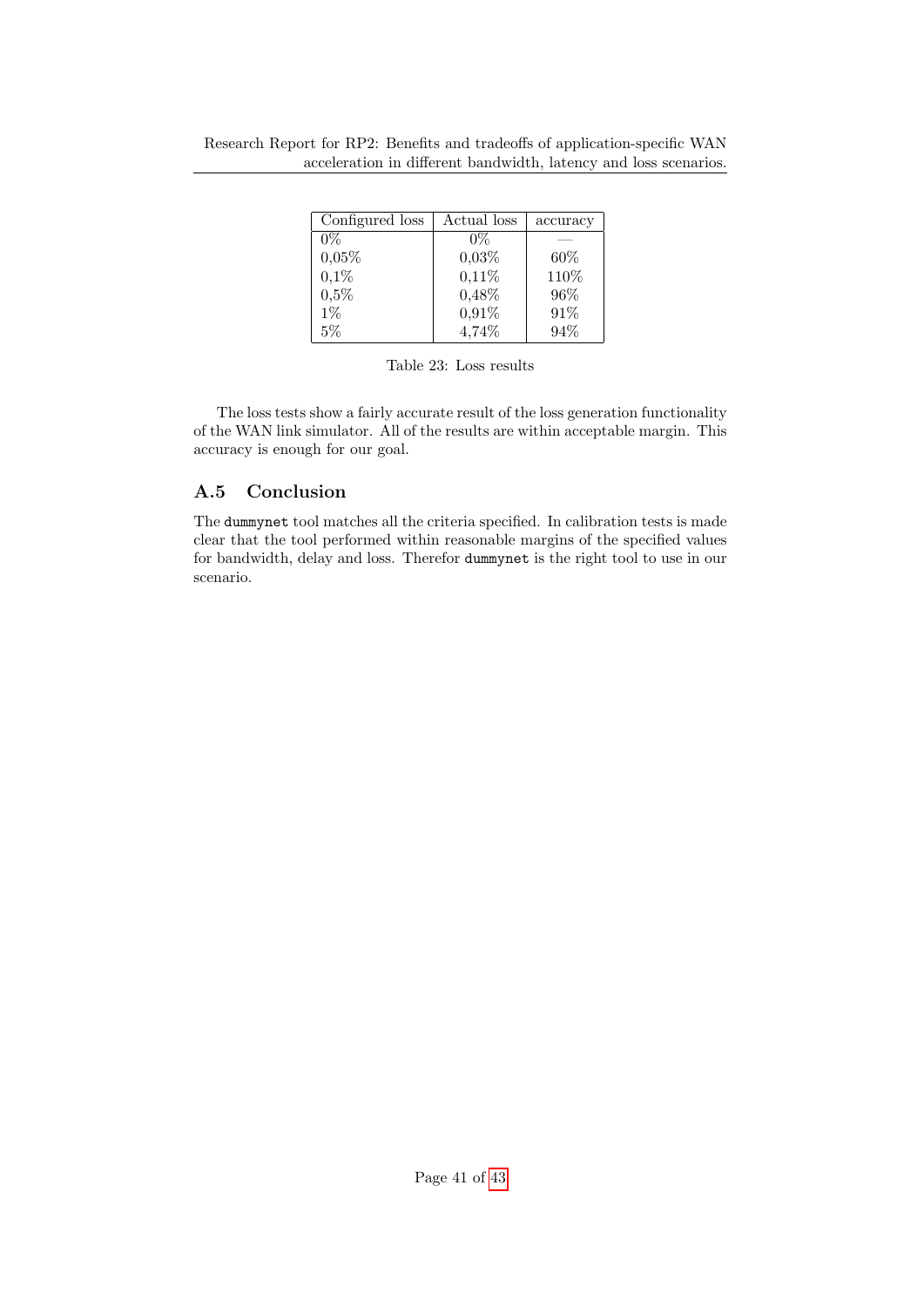# <span id="page-41-0"></span>B Lists

## <span id="page-41-1"></span>B.1 List of Figures

# List of Figures

|                | Layout of the test lab $\ldots \ldots \ldots \ldots \ldots \ldots \ldots \ldots$ | 9  |
|----------------|----------------------------------------------------------------------------------|----|
| $\overline{2}$ | Throughput of CIFS acceleration at $1.544$ Mbit/sec                              | 21 |
| 3              | Throughput of CIFS acceleration at $51.84$ Mbit/sec                              | 22 |
| 4              | Throughput of MAPI (XP) acceleration at 1.544 Mbit/sec                           | 23 |
| 5              | Throughput of MAPI (XP) acceleration at 51.84 Mbit/sec                           | 24 |
| 6              | Throughput of MAPI (2003) acceleration at 1.544 Mbit/sec                         | 26 |
| 7              | Throughput of MAPI (2003) acceleration at 51.84 Mbit/sec                         | 27 |
| 8              | Lossy non-accelerated CIFS 51.84 Mbit/sec with 0 ms delay                        | 28 |
| 9              | Lossy non-accelerated MAPI (XP) at $51.84$ Mbit/sec with 0 ms                    |    |
|                |                                                                                  | 29 |
| 10             | Lossy accelerated MAPI (XP) 51.84 Mbit/sec with 250 ms delay                     | 30 |
| 11             |                                                                                  | 32 |
| 12             |                                                                                  | 34 |

## <span id="page-41-2"></span>B.2 List of Tables

# List of Tables

| 1              |                                                                             | 14 |
|----------------|-----------------------------------------------------------------------------|----|
| $\overline{2}$ | Typical Acceleration Configuration                                          | 14 |
| 3              | Application Specific Acceleration Configuration                             | 14 |
| 4              | Exchange Acceleration Configuration                                         | 15 |
| 5              |                                                                             | 15 |
| 6              |                                                                             | 16 |
| 7              | Bandwidth/Delay scenarios used for loss tests                               | 16 |
| 8              |                                                                             | 16 |
| 9              | Scenario Overview (total of 80 tests) $\ldots \ldots \ldots \ldots \ldots$  | 20 |
| 10             | Throughput in $KB/sec$ of CIFS acceleration at 1.544 Mbit/sec.              | 21 |
| 11             | Throughput in KB/sec of CIFS acceleration at 51.84 Mbit/sec                 | 22 |
| 12             | Throughput in KB/sec of MAPI (XP) acceleration at 1.544 Mbit/sec            | 24 |
|                |                                                                             |    |
| 13             | Throughput in KB/sec of MAPI (XP) acceleration at 51.84 Mbit/sec 24         |    |
| 14             | Throughput in KB/sec of MAPI (2003) acceleration at 1.544                   |    |
|                |                                                                             | 25 |
| 15             | Throughput of MAPI (2003) acceleration at 51.84 Mbit/sec $\ldots$           | 26 |
| 16             | Lossy non-accelerated CIFS at $51.84$ Mbit/sec with 0 ms delay.             | 28 |
| 17             | Lossy non-accelerated MAPI (XP) 1.544 Mbit/sec with 0 ms delay              | 29 |
| 18             | Lossy accelerated MAPI (XP) at 51.84 Mbit/sec with 250 ms delay             | 30 |
| 19             | Simulation tool shortlist $\dots \dots \dots \dots \dots \dots \dots \dots$ | 37 |
| 20             |                                                                             | 38 |
| 21             |                                                                             | 39 |
| 22             |                                                                             | 39 |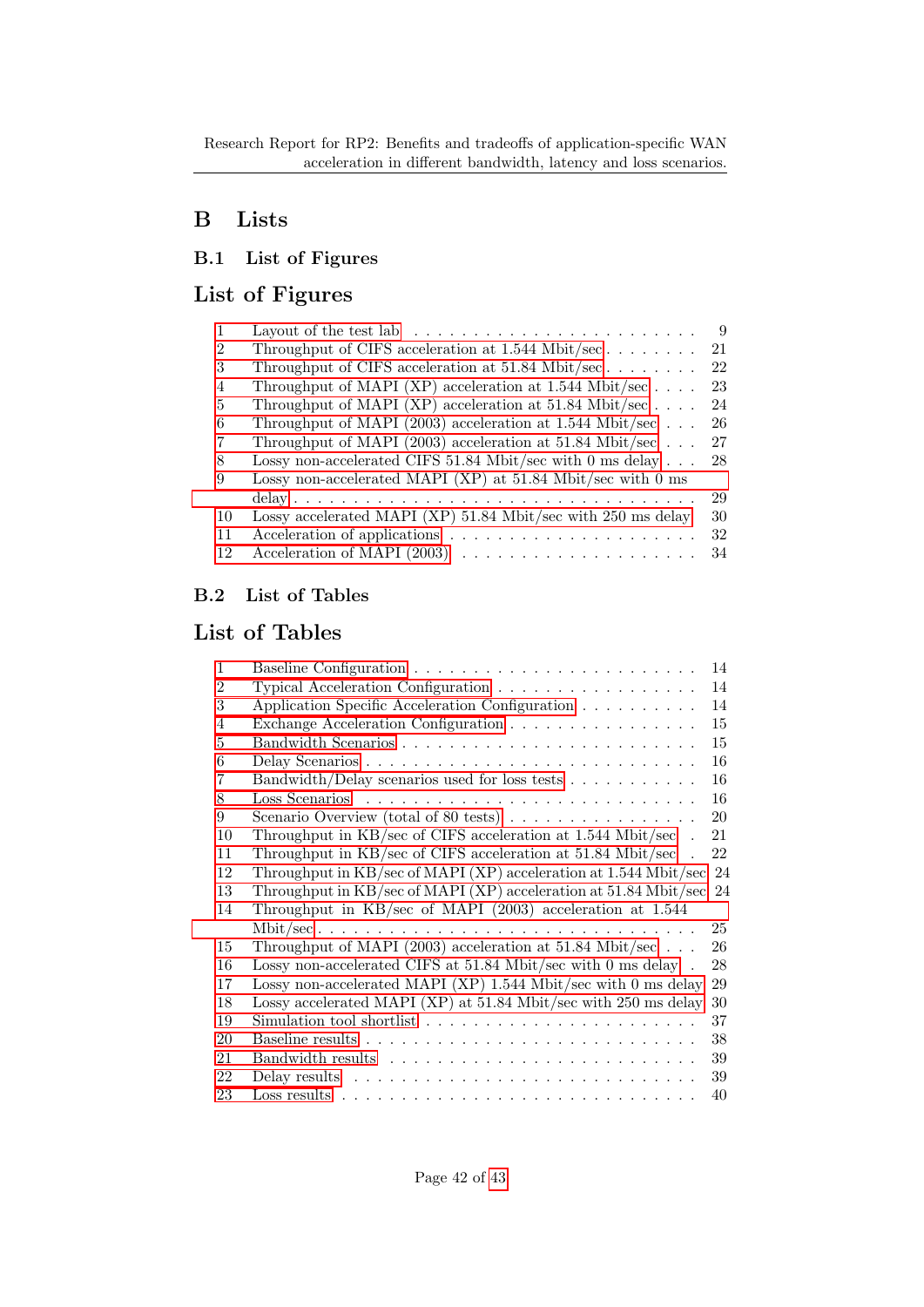# <span id="page-42-1"></span><span id="page-42-0"></span>C Research Plan

# General Information

## **Contact**

| Student:                   | Marc Smeets          | msmeets@os3.nl        |
|----------------------------|----------------------|-----------------------|
| Student:                   | Dirk-Jan van Helmond | dirkjan@os3.nl        |
| UvA General Contact:       | Cees de Laat         | delaat@science.uva.nl |
| Juniper General Contact:   | Hans Rinsema         | hrinsema@juniper.net  |
| Juniper Technical Contact: | Saverio Pangoli      | spangoli@juniper.net  |

## Project

| Start date: | Tuesday 6 June 2006              |
|-------------|----------------------------------|
| End date:   | Friday 30 June 2006              |
| Location:   | Juniper EMEA JTAC, Schiphol-Rijk |

# Project Definition

Growing bandwidth demand by corporate users has created a market for applicationaware "WAN acceleration platforms", i.e. devices that help make optimal use of all available bandwidth by eliminating protocol inefficiencies. The Juniper WX platform helps improve application performance over WAN links with a number of transport and application-specific optimizations. The goal of this project is to evaluate the performance benefits and tradeoffs encountered when deploying the WX platform over links with different bandwidth, delay, jitter and loss characteristics.

# Project Planning

## Week 1

- Get familiar with the WX platform from a theoretical and practical point of view
- Create a shortlist of applications that will be used over the 'WAN' link for testing
- Create a shortlist of tools that can simulate network link characteristics e.g. bandwidth, delay, retransmission
- Test the tools for simulating network link characteristics for reliability and accuracy and choose the tools to be used

## Week 2 and 3

• Create several realistic network characteristic scenarios. Actual link characteristics as well as theoretical link characteristics are possible